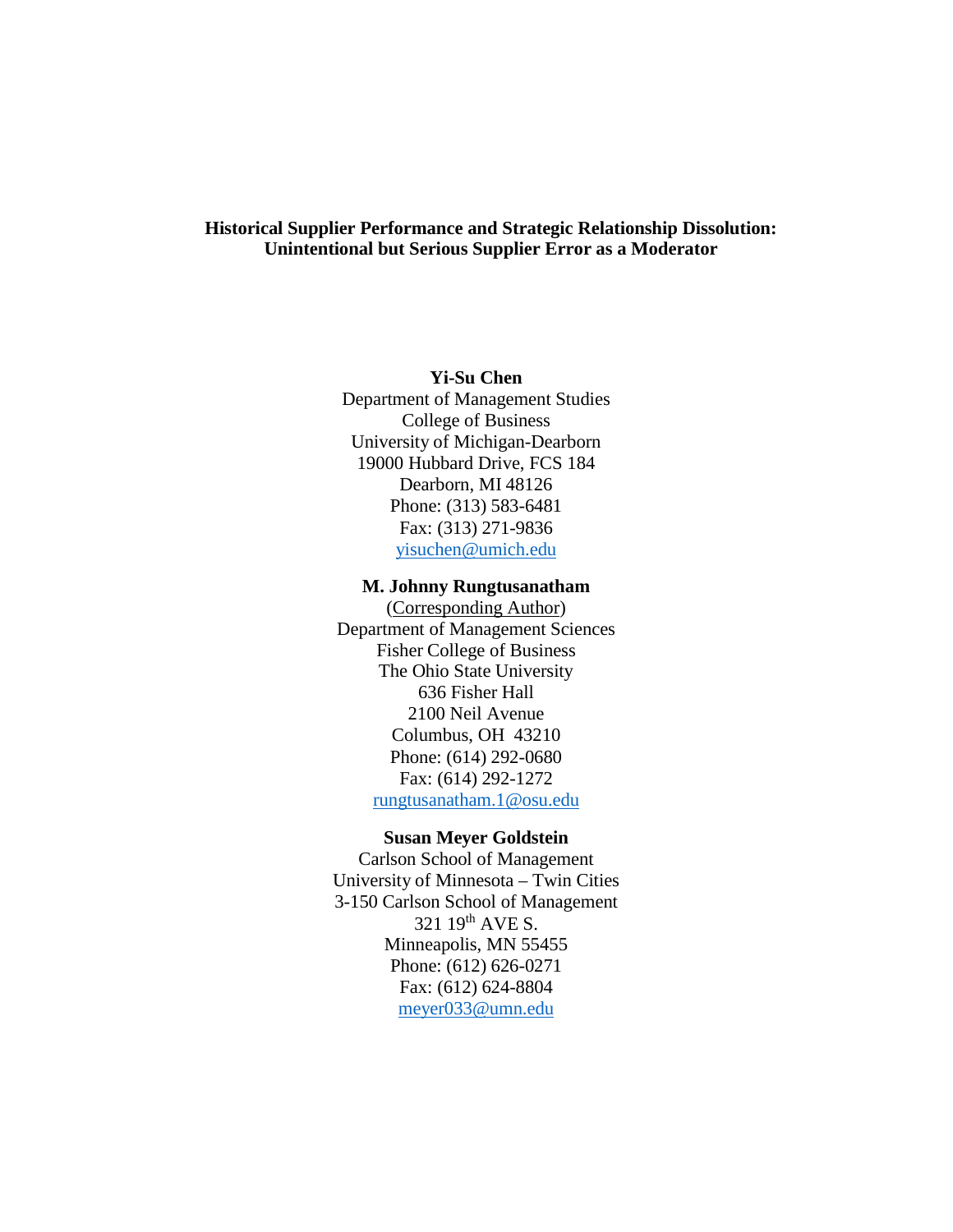#### **Historical Supplier Performance and Strategic Relationship Dissolution: Unintentional but Serious Supplier Error as a Moderator**

#### **INTRODUCTION**

Manufacturers are frequently advised to build and maintain strategic relationships with criticalcomponent suppliers (Sheth and Sharma 1997). These strategic buyer-supplier relationships are *long-term partnerships intended to yield benefits to both parties* (Monczka et al. 1998). The advice has merit, given the abundance of evidence attributing improved operational and financial benefits to such relationship arrangements (Dyer 1996; Carr and Pearson 1999).

For critical-component suppliers, performing well in supplying their customers over time, not just once, is expected to ensure relationship continuity (Shin et al. 2000; Abdul-Muhmin 2005). Yet, expecting these suppliers to operate error-free on a continual basis is not realistic (Hibbard, Kumar, and Stern 2001; Craighead et al. 2007). In complex supply networks, unintentional supplier errors are inevitable "normal accidents" (Perrow 1984), with some becoming costly supply failures (Primo, Dooley, and Rungtusanatham 2007), supply chain glitches (Hendricks and Singhal 2003), or supply chain disruptions (Craighead et al. 2007). An unintentional but serious supplier error, as such, is *an unplanned honest mistake whose chance occurrence results in negative operational and financial consequences for both the criticalcomponent supplier and the manufacturer being supplied*. For example, Takata Corporation, a supplier of airbag inflators, initiated a design change in 2001 to replace a tetrazole-based airbag inflator propellent with an ammonium-nitrate based propellent; this design change had been initiated to allow smaller lighter inflators to be more safely manufactured and was not pursued with the intent to cause injuries or fatalities from airbag failures (Tabuchi 2014). This type of error (i.e., design change) differs from deliberate supplier misbehaviors (e.g., opportunism, unethical behavior) that intend to benefit the supplier at the expense of the manufacturer.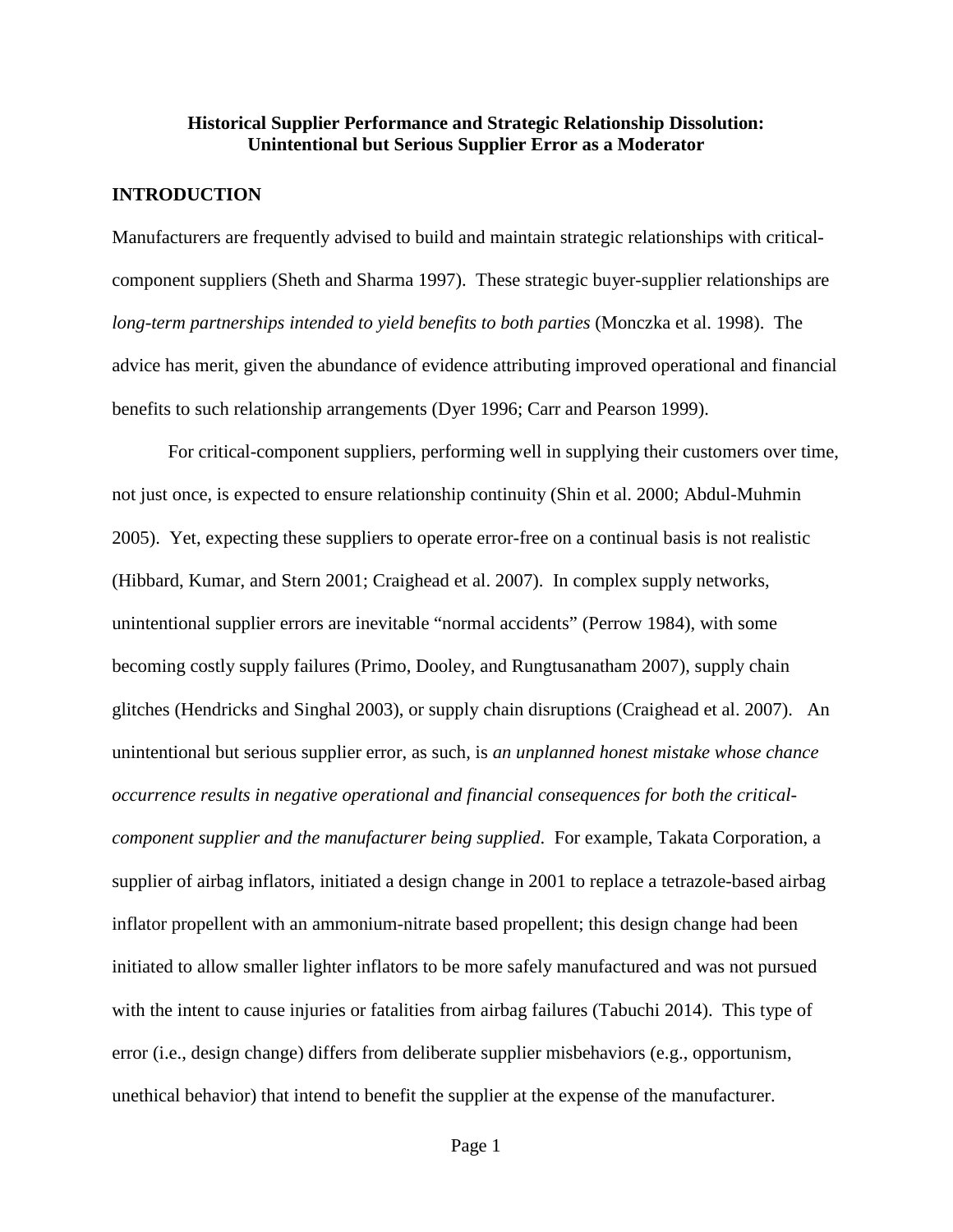Our inquiry concerns unintentional but serious supplier errors and how they directly affect dissolution of strategic relationships, as well as moderate the association between prior supplier performance and strategic buyer-supplier relationship dissolution. While the association between *intentional* supplier misbehaviors and relationship termination has been established in the literature (Ganesan et al. 2010; Wang, Kayande, and Jap 2010), similar endeavors to investigate how and why *unintentional but serious* supplier error may or may not relate to relationship termination are rare. Research in services suggests that the effectiveness of mitigation schemes varies depending on the intentionality of the service failure (e.g., Iglesias, Varela-Neira, and Vázquez-Casielles 2015). Similarly, research in accounting suggests that bookkeeping errors versus deliberate misstatements elicit different public reactions (e.g., Hennes, Leone, and Miler 2008). As such, prior findings pertaining to the association between intentional supplier misbehaviors and relationship termination may or may not apply for unintentional but serious supplier errors.

To investigate the role that an unintentional but serious supplier error plays with respect to strategic buyer-supplier relationship dissolution, we conducted a scenario-based role-playing (SBRP) experiment in which a manufacturer sources a critical component from a strategic supplier. In this SBRP experiment, the supplier error (i.e., the unintentional shipment of defective units of a critical component with detrimental consequences) – the main experimental factor of interest – is dichotomous in nature; its manipulated level is unambiguous with respect to unintentionality or severity. Notably, its level is not the perceived outcome of other antecedent factors (e.g., bilateral trust), excluded from or controlled for in our SBRP experiment. The detected statistical effects of this factor are, therefore, attributed to its presence and not to its perceived levels.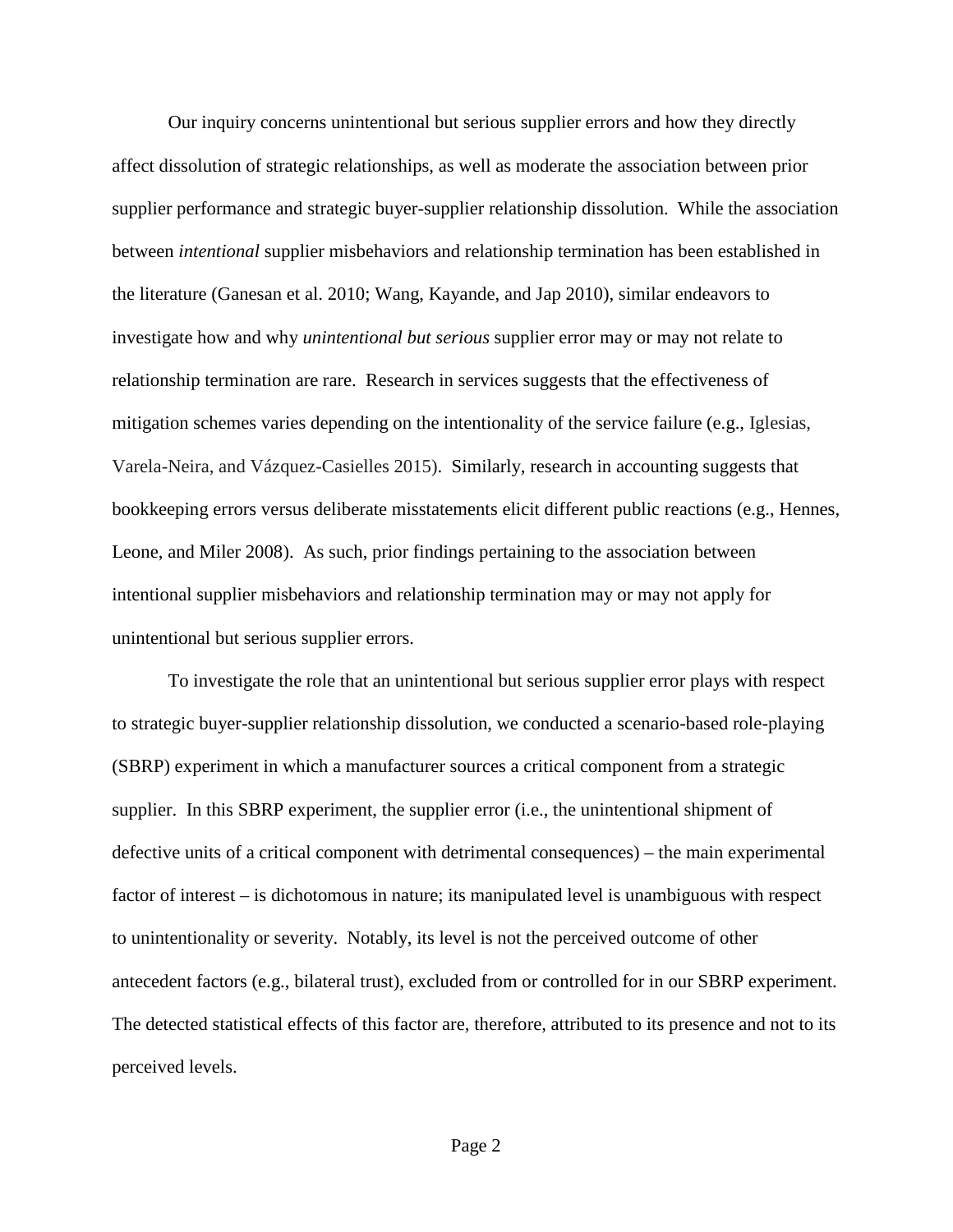Besides hypothesizing the direct effect of an unintentional but serious supplier error on strategic buyer-supplier relationship dissolution, we also engage a strong inference approach (Platt 1953) to hypothesize its moderation effect to be either negative or positive, depending on whether an *assimilation effect* or a *contrast effect* dominates. These two effects – *assimilation* versus *contrast* – are cognitive biases pertaining to how a new stimulus (in our case, an unintentional but serious supplier error) is evaluated relative to an established standard (in our case, historical supplier performance). An *assimilation effect* (or *contrast effect*) dominates when a new stimulus is deemed to be less discrepant (more discrepant) from an established anchor than it really is.

Data for our empirical test were collected from 256 sourcing professionals participating in our SBRP experiment in face-to-face sessions in nine US-based locations. After verifying the realistic nature of the SBRP experiment, ensuring that experimental factors are properly manipulated, and providing evidence as to the absence of Hawthorne and confounding effects, we fitted a general linear mixed-effects model to the data with appropriate controls. Our results indicate, as expected, that when a critical-component supplier with either stellar or marginallyacceptable historical performance errs, its likelihood of being terminated by the manufacturer it supplies increases. More importantly, this relationship is positively moderated by an unintentional but serious supplier error, in support of a *contrast effect*. For the same error, the supplier with stellar historical performance experiences a greater increase than its counterpart with marginally-acceptable historical performance. This harsher reaction, which we label the *positive supplier performance penalty effect*, is robust across conditions of prior supplier involvement in joint product development activities and the availability of attractive substitutes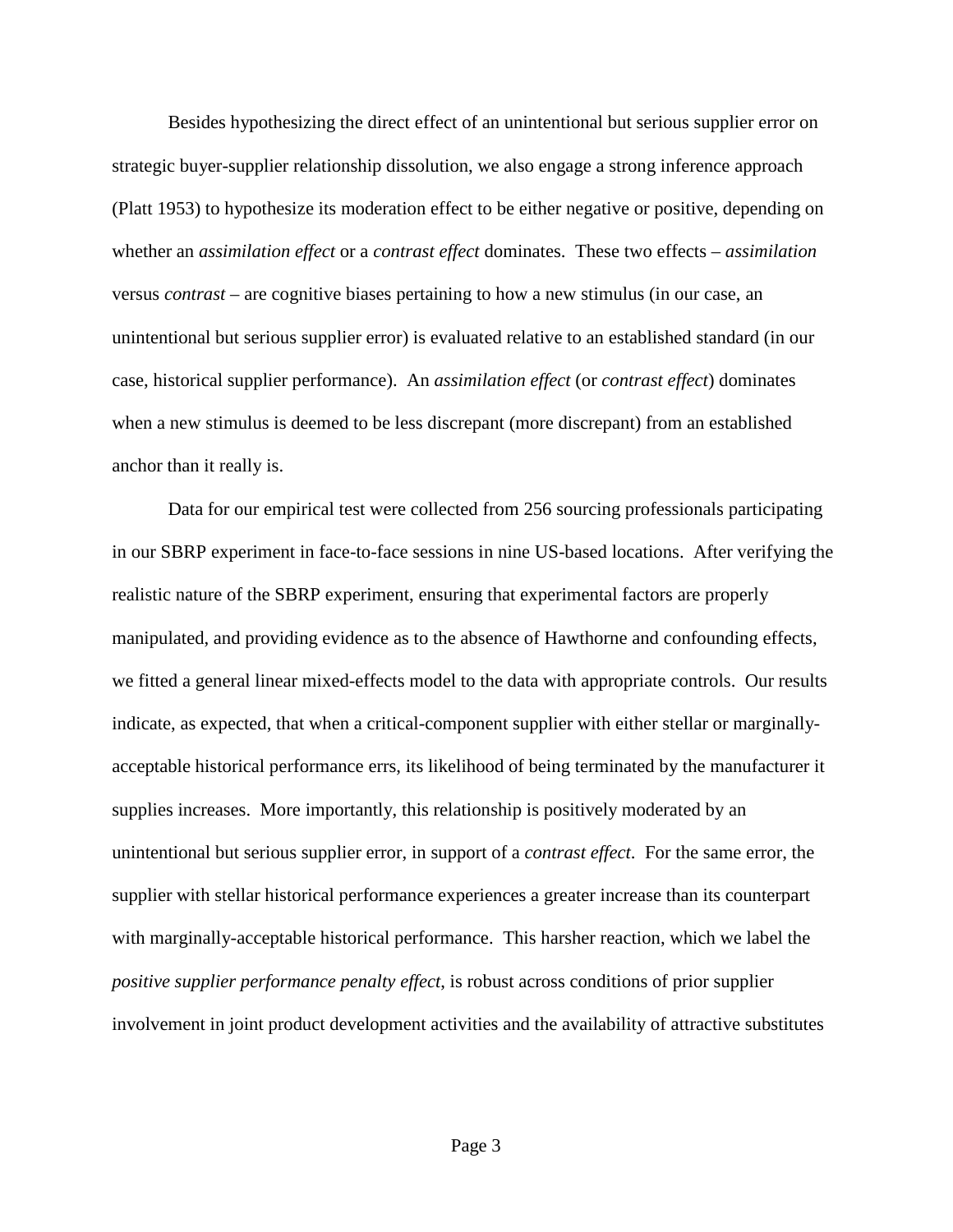in the supply market. These findings make two theoretical contributions to the literature on buyer-supplier relationship dissolution.

First, that an unintentional but serious supplier error adversely affects relationship continuity adds novel insight and effectively complements results regarding supplier opportunism and ethical violations (Ganesan et al. 2010; Wang, Kayande, and Jap 2010). To preserve a strategic relationship, a critical-component supplier must not only avoid opportunistic or unethical actions that exploit the manufacturer it supplies but should also minimize unintentional supply errors that harm the manufacturer. When an unintentional but serious supplier error occurs, the manufacturer's propensity to exit the strategic relationship with the supplier increases, regardless of prior supplier performance. This finding has not been previously reported in the literature.

Second, our detection of a robust *positive supplier performance penalty effect* suggests that suppliers with stellar historical performance should be even more attentive to minimizing unintentional but serious supplier errors. For these suppliers, a history of stellar performance is a necessary but insufficient condition for relationship continuity. Unintentional but serious supplier errors not only deteriorate the strategic relationships between suppliers and manufacturers, regardless of prior supplier performance, but they also weaken the association between stellar historical supplier performance and relationship continuity to a greater extent than for suppliers with a history of marginally-acceptable performance. In this respect, the robust *positive supplier performance penalty effect* detected in our analysis explains when, how, and why the deterrence to relationship dissolution typically engendered by stellar historical supplier performance does not hold. This finding qualifies conventional wisdom regarding the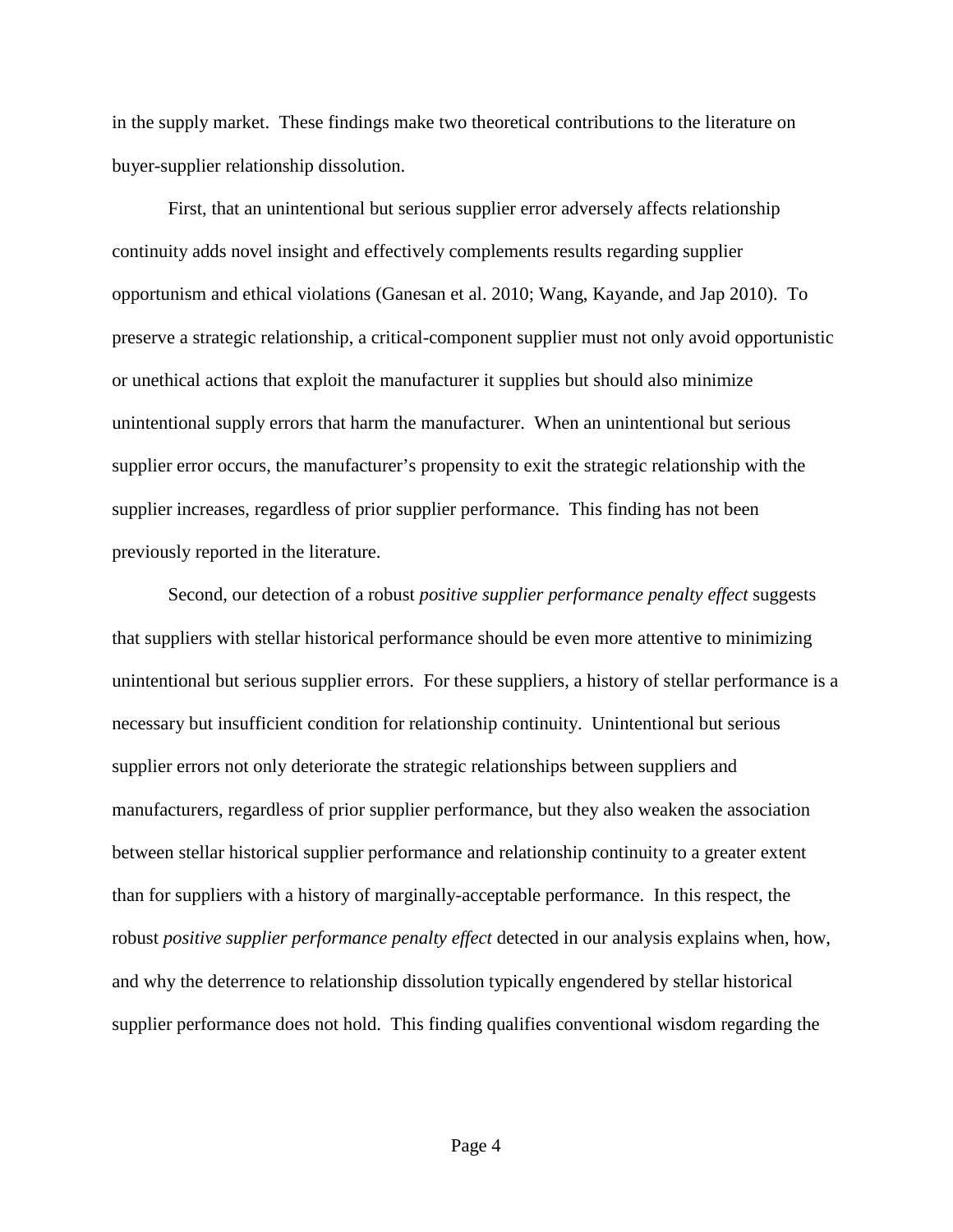positive association between supplier performance and strategic relationship continuity with customers being supplied.

Pragmatically, manufacturers should be aware of falling into a trap wherein their expectations of supply performance are subconsciously elevated over time; this escalation eventually biases them to prematurely terminate critical-component suppliers, regardless of prior supply performance. Suppliers, in general, should pay attention to escalating manufacturer expectations. Those with a history of stellar performance should be especially vigilant and proactive in managing escalating supply performance expectations that consequently expose them to greater chances of committing unintentional but serious errors. Equally important, when unintentional but serious mistakes do occur, critical-component suppliers, regardless of prior supply performance, should marshal mitigation resources quickly and visibly to minimize harm and return to normal operating conditions. Suppliers with stellar historical performance should, in parallel, aggressively frame these honest errors as one-time, not-to-be repeated aberrations.

The remainder of our paper is structured as follows. We begin by reviewing relevant literature from diverse disciplines on factors that influence relationship continuity. Next, we develop and discuss our hypotheses. We then describe the design and validation of the scenariobased role-playing experiment for collecting field data. We present our hypothesis testing results, as well as post-hoc analyses to establish robustness and to rule out alternative explanations, before discussing these results in terms of theoretical contributions and managerial implications. Finally, we identify future research opportunities and offer concluding remarks.

#### **BUYER-SUPPLIER RELATIONSHIP DISSOLUTION**

In the mid- to late-1980s, manufacturers began pruning their supply base in order to benefit from building strategic relationships with a smaller set of critical-component suppliers. These efforts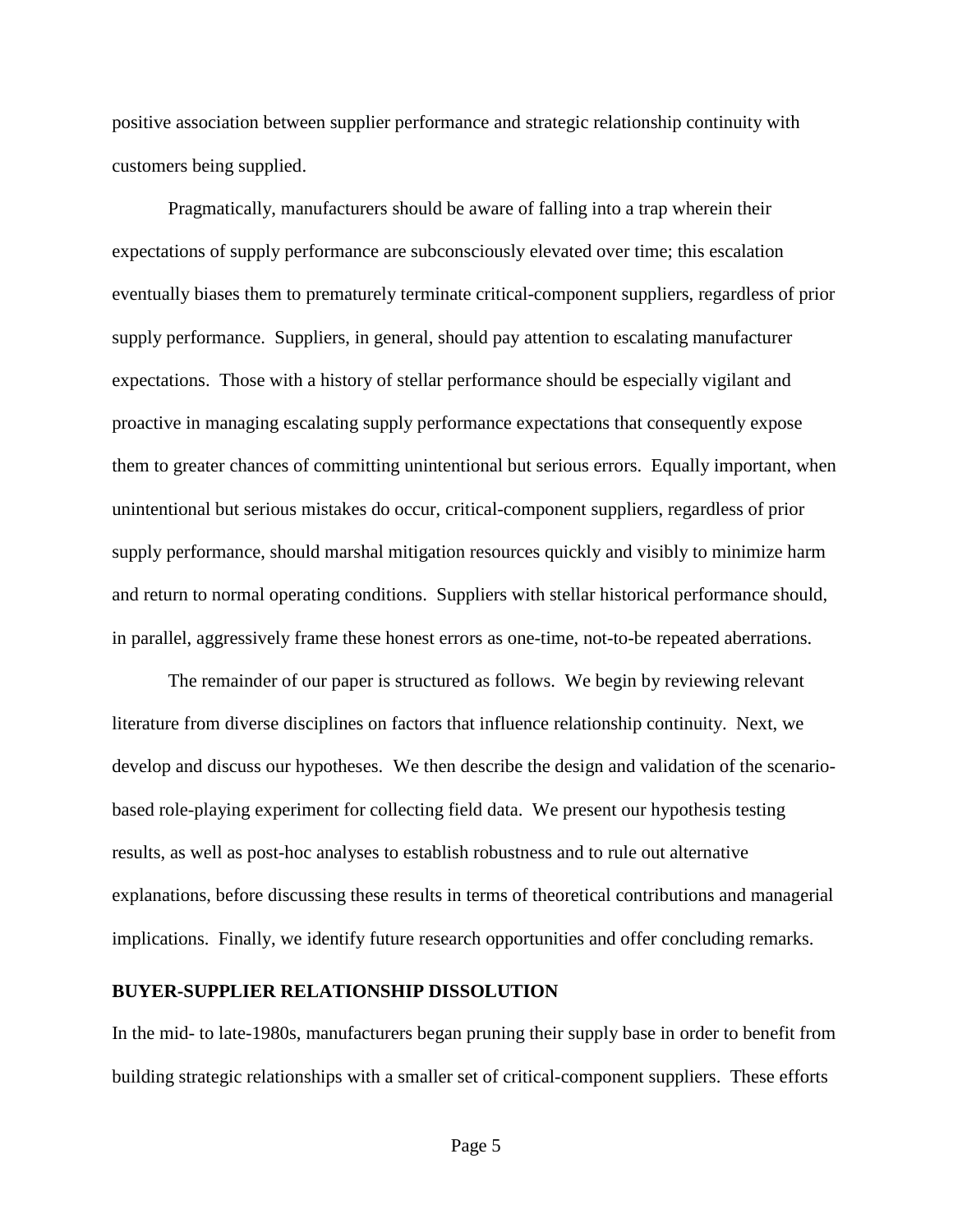altered how manufacturers managed and related to these suppliers. Instead of arms-length transactional relationships with critical-component suppliers, manufacturers sought longer-term, mutually-beneficial partnerships developed through conscious planning, investment, and commitment (Sriram and Mummalaneni 1990). Bolstering these efforts were reported research findings (e.g., Carr and Pearson 1999) associating improvements in operational and business performance to strategic buyer-supplier relationships.

As accumulated evidence removed doubts as to the value of strategic buyer-supplier relationships, research attention then expanded to focus on identifying factors that influence continuity of such relationship arrangements (Sriram and Mummaleneni 1990; Abdul-Muhmin 2005; Wang et al. 2010). Notably, interest on this topic extended beyond the supply chain management discipline (e.g., Chen, Dooley, and Rungtusanatham 2016), with substantive insights also generated by research from management (e.g., Broschak 2004) and marketing (e.g., Ganesan et al. 2010), as well as such sub-disciplines of marketing as marketing channels (e.g., Ping and Dwyer 1992), relationship marketing (e.g., Giller and Matear 2001), and services marketing (Beverland et al. 2004). Moreover, while some research focused on factors contributing to relationship continuity (e.g., Anderson and Weitz 1989), others delved into factors relating to relationship dissolution (e.g., Baker et al. 1998), despite the recognition that one relationship state is de facto the converse of the other.

Synthesizing across the diverse knowledge bases and across scientific inquiries into either relationship continuity or relationship dissolution, we discern three groupings of factors investigated as antecedents of relationship continuity/dissolution or moderators of the association between antecedents and relationship continuity/dissolution): *entity-centric factors*, *relationship-*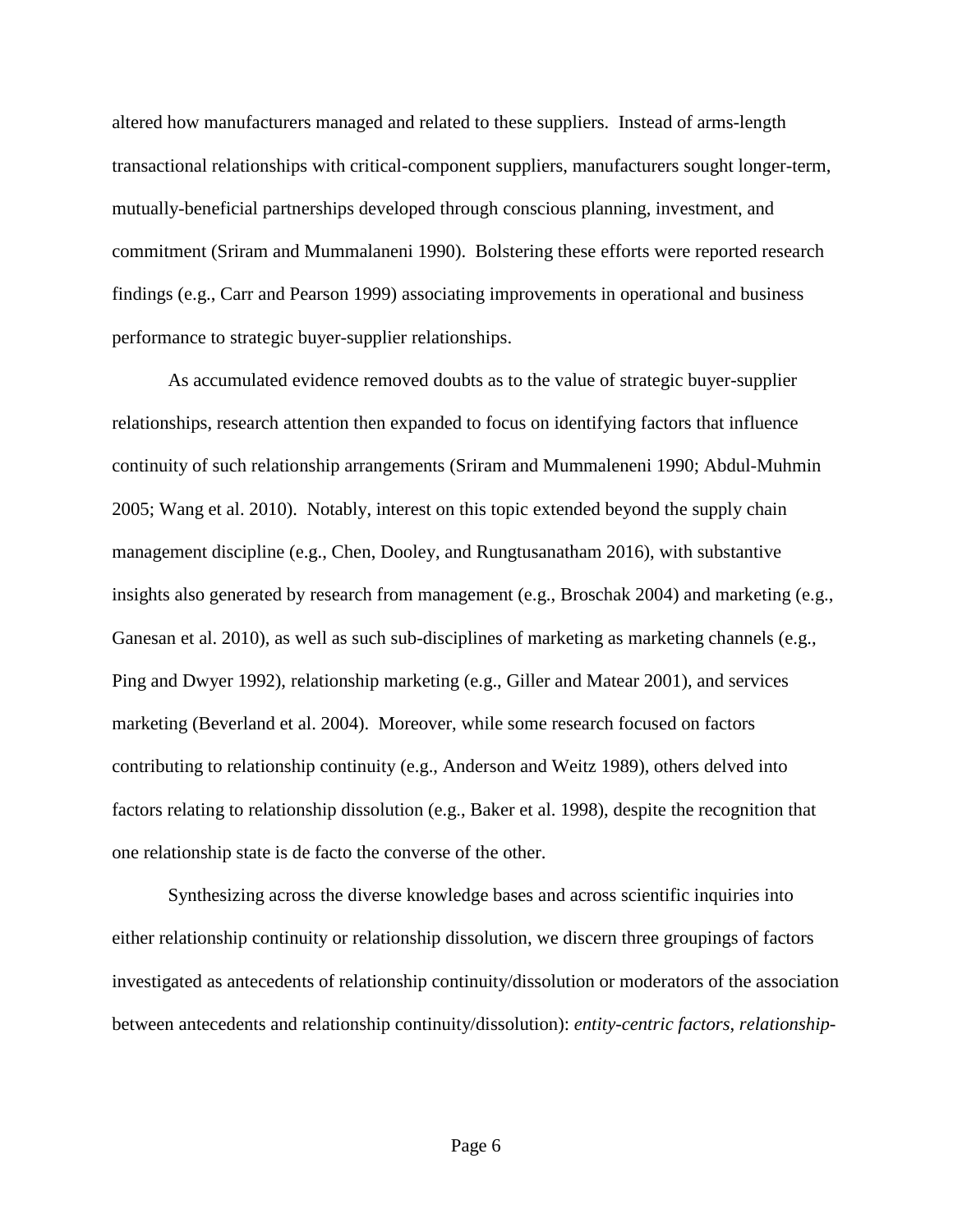*centric factors*, and *environment-centric factors*. Table A1 in the Appendix describes each the groupings and highlights exemplary research under each grouping.

Entity-centric factors signal ability and willingness of one entity to engage in developing and sustaining a strategic relationship with the other entity in the buyer-supplier dyad. For example, in a buyer-supplier dyad, how satisfied or dissatisfied the buyer is with supplier performance is associated with relationship dissolution (Ping and Dwyer 1992). Moreover, when one entity is not satisfied with the net benefits (of cost) it derives compared to the other entity, the likelihood of relationship termination increases (Helm, Rolfes, and Gunter 2006). Conversely, calculative commitment, which reflects a positive cost-benefit economic justification, encourages the buyer to continue its strategic relationship with the supplier counterpart under normal supply performance and, equally important, may buffer the strategic relationship against ethical or opportunistic lapses by the supplier (Ganesan et al. 2010). Similarly, affective commitment, which reflects a positive emotional justification, significantly reduces the likelihood of relationship dissolution but may unduly amplify the negative impact of supplier opportunism on relationship dissolution (Abdul-Muhmin 2005; Ganesan et al. 2010). Not surprisingly, other unethical behaviors, besides opportunism, influence relationship dissolution (Ganesan et al. 2010; Wang et al. 2010).

Relationship-centric factors characterize the nature of the relationship between buyer and supplier. For example, the amount of time the buyer and the supplier has been in a relationship (i.e., relationship duration) exerts different influences on relationship dissolution across stages of relationship development and evolution (Fichman and Levinthal 1991). As relationship duration correlates positively with trust (Morgan and Hunt 1994), the risk of relationship dissolution decreases as a consequence of increased trust (Anderson and Weitz 1989). The amount of asset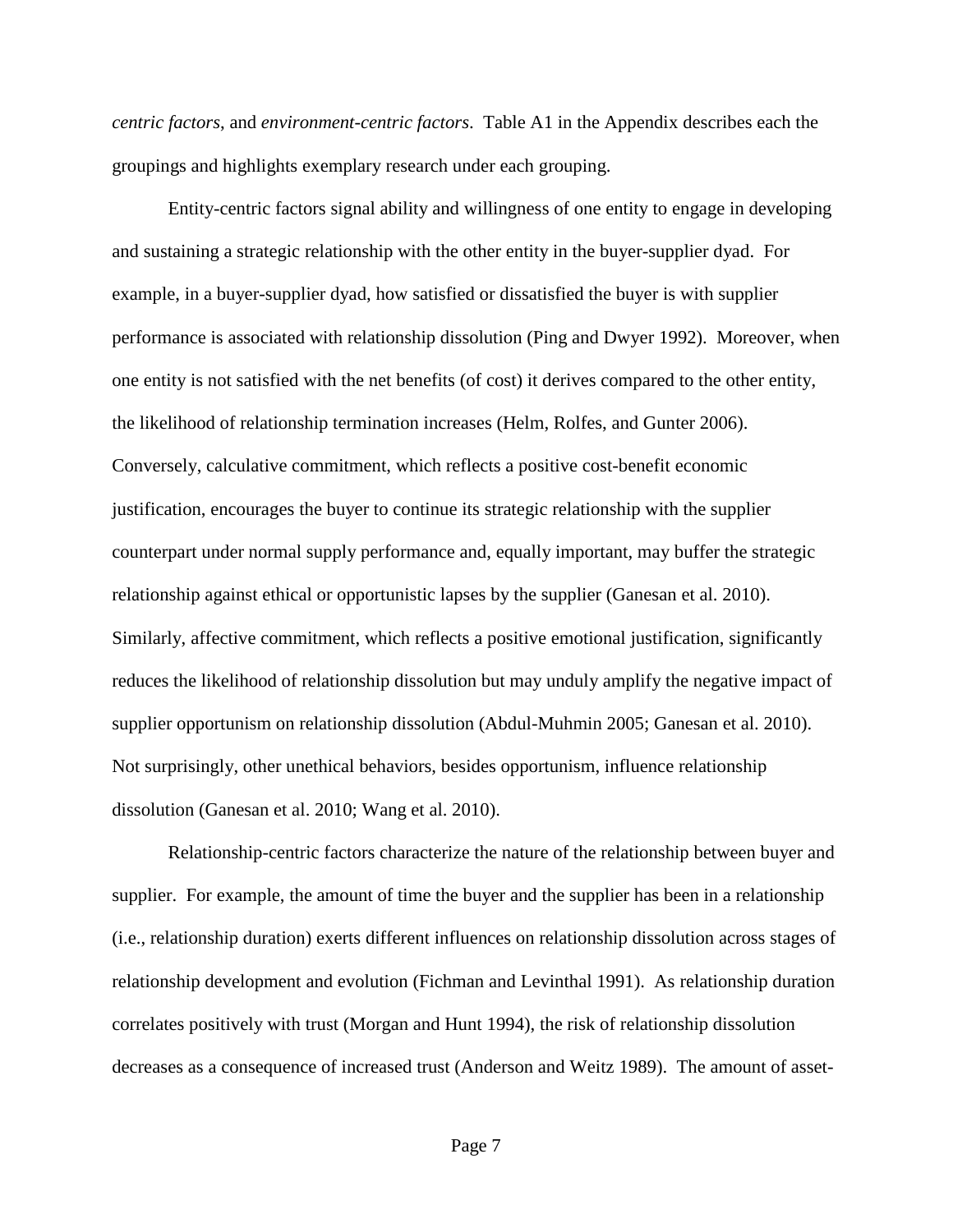specific investments in the relationship strengthens bilateral bonds, which reduces relationship dissolution by discouraging opportunism directly and moderates the negative effects of opportunism on relationship continuity (Ganesan et al. 2010; Wang et al. 2010).

Last, environment-centric factors pertain to dynamics outside of a buyer-supplier relationship and are beyond the control of entities in the buyer-supplier dyad. Chen et al. (2016), for example, analyzed events tied to the Firestone tire design and manufacturing flaws and documented the influences of media attention and the U.S. government on the Ford-Firestone relationship dissolution. The availability of supply alternatives (Sriram and Mummalaneni 1990) and market demand characteristics (Gadde and Mattsson 1987) are other environmental dynamics shown to be associated with relationship continuity/dissolution.

Our research evaluates supplier behavior with no *a priori* intent to inflict harm on the exchange partner. By doing so, we add an unintentional but serious supplier error to the grouping of entity-centric factors and seek to determine whether or not this factor exhibits similar effects on relationship dissolution as deliberate supplier actions to exploit the buyer. Our methodological approach aligns with Ganesan et al. (2010), collecting and analyzing experimental rather than recall data to better understand how and why this factor not only affects relationship dissolution but also alters the association between stellar historical supplier performance and relationship dissolution.

#### **HYPOTHESES**

Figure 1 depicts the research model underlying our inquiry. Below, we first articulate the baseline effect between historical supplier performance and the likelihood of strategic relationship dissolution. This baseline association, while intuitive and with theoretical and empirical support, deserves discussion since it is the foundation of our inquiry. We then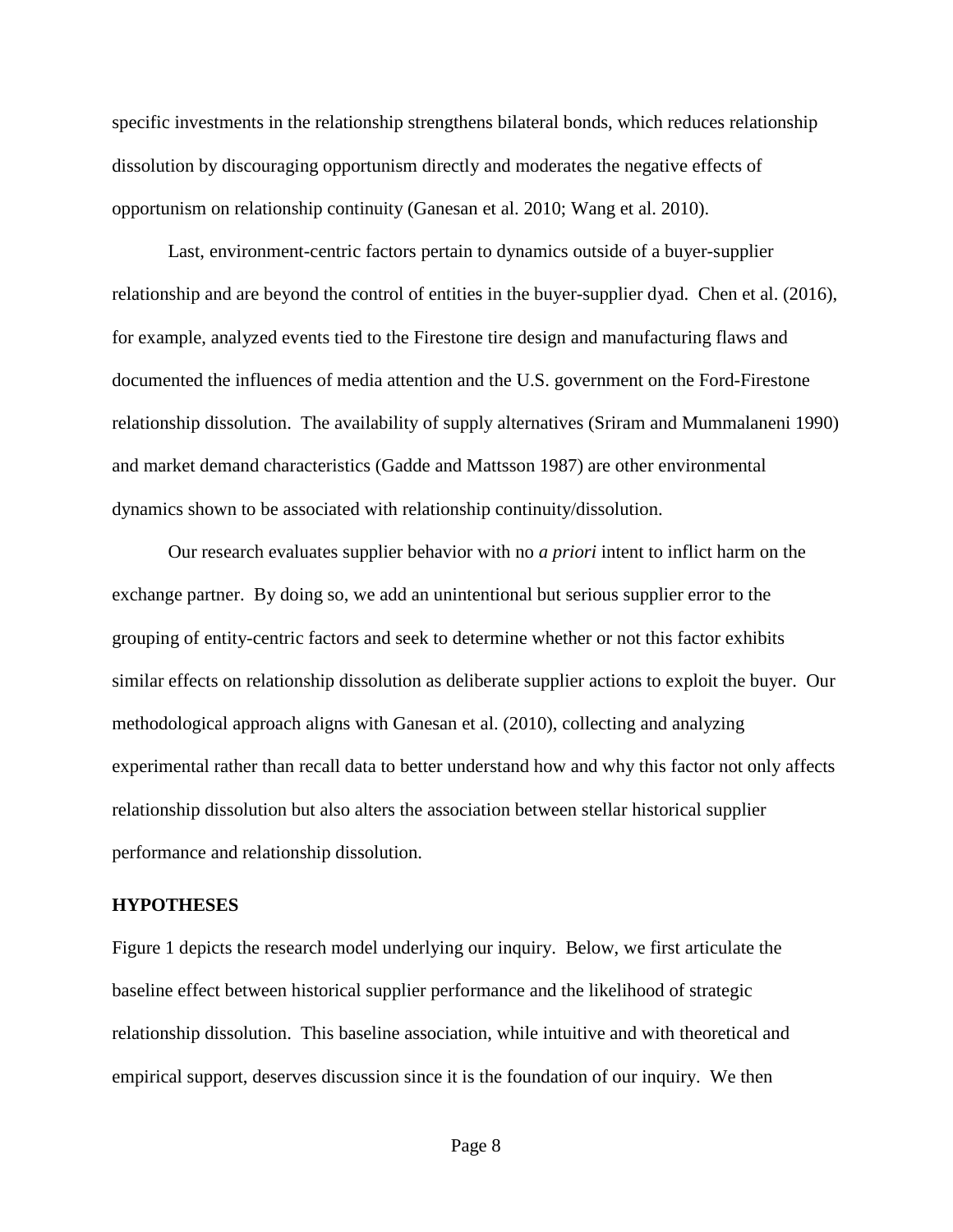hypothesize the effect of an unintentional but serious supplier error on relationship dissolution before engaging a strong inference approach (Platt 1964) to offer competing arguments as to its potential moderating effects (negative versus positive) on the baseline relationship.

#### INSERT Figure 1 Here

#### **Historical Supplier Performance and Strategic Relationship Dissolution**

How well a critical-component supplier performs is routinely analyzed as an ongoing part of the post-supplier selection evaluation process (Narasimhan, Talluri, and Mendez 2001). This evaluation yields insights into the pattern of operational capabilities the incumbent supplier possesses with regards to unit cost, product quality, delivery reliability and punctuality, and responsiveness to customer-initiated changes (Prahinski and Benton 2004). Pre-supplier selection, if a manufacturer knows that a critical-component supplier is only able to perform in a marginally-acceptable manner relative to expectations, then the supplier under consideration is not likely to be selected at the onset (lest it is the only available option).

Post-supplier selection and once a strategic relationship has been established, two scenarios are possible. When the selected critical-component supplier habitually exceeds performance expectations, the manufacturer continually experiences a cognitive state of confirmation (Oliver 1977) that develops into a high level of competence-based trust in the suppler (Das and Teng 2001; Liu and Ngo 2004). Confidence in the ability of the supplier to meet performance obligations, in turn, allows the manufacturer to leverage such a partner to contribute to its own operational performance. The manufacturer, as such, has no reason to consider a change in the sourcing relationship, *ceteris paribus* (Shin et al. 2000). Alternatively, when the incumbent supplier meets performance expectations but in only a marginallyacceptable manner, the manufacturer develops an average level of competence-based trust in the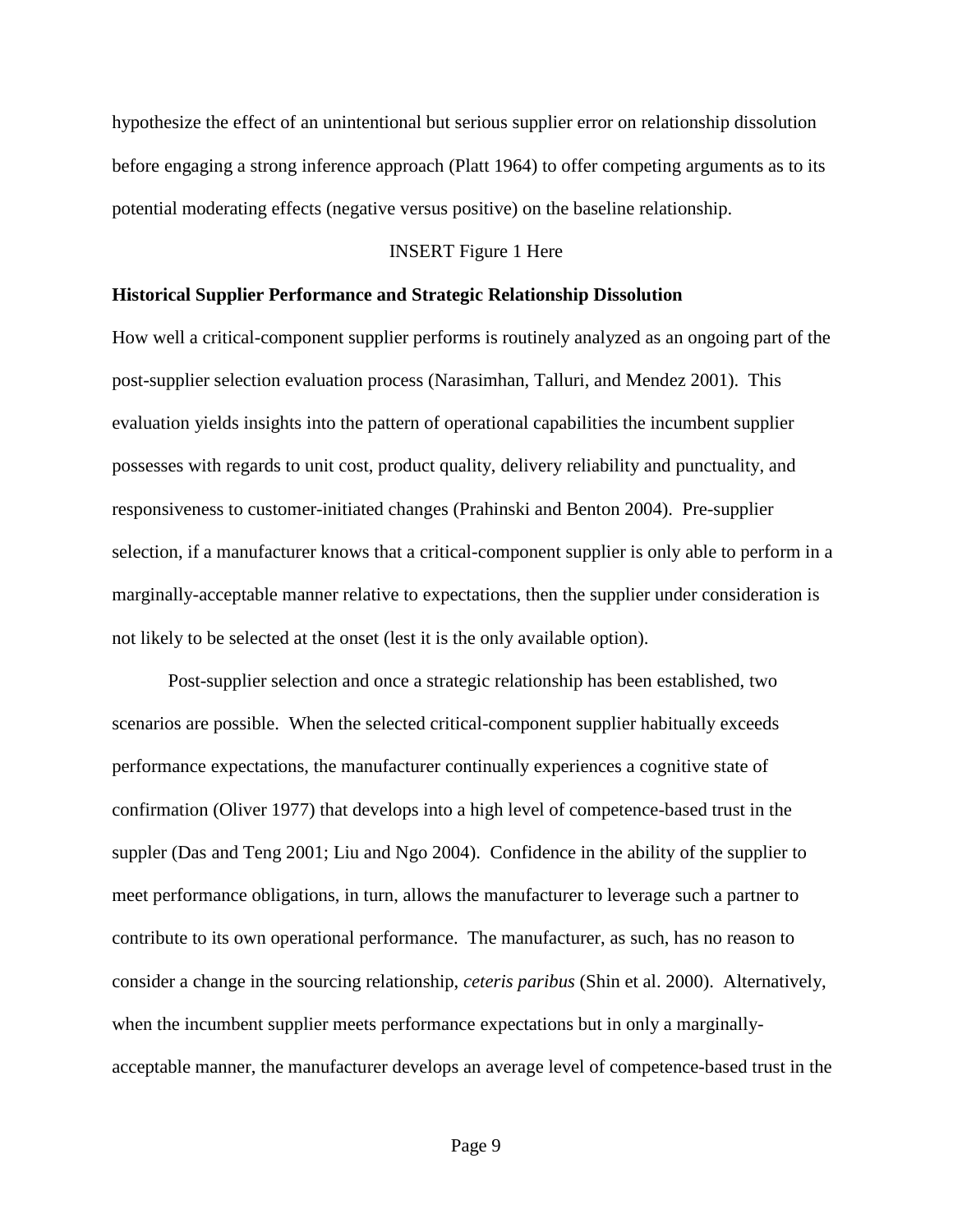supplier (Das and Teng 2001; Liu and Ngo 2004). Over time, the manufacturer is likely to become dissatisfied and to consequently consider exiting the partnership (Abdul-Muhmin 2005).

Hence, post-supplier selection, when a manufacturer is in a strategic (i.e., long-term, partnership-like) relationship with its critical-component supplier, the *ceteris paribus* baseline effect is as follows:

H1: Historical supplier performance and the likelihood of strategic relationship dissolution are negatively associated (i.e., inversely related).

## **Unintentional but Serious Supplier Error and Strategic Relationship Dissolution**

A critical-component supplier, in the course of supplying the manufacturer, cannot guarantee complete avoidance of unintentional but serious mistakes (Hibbard et al. 2001; Craighead et al. 2007). When such an error occurs, the strategic relationship becomes tense (Holmlun-Rytkonen and Strandvik 2005). The manufacturer experiences stress because the supply uncertainty affects its ability to meet its performance obligations to its customers. To reduce this uncertainty, the manufacturer has to find near-term solutions to proactively buffer the supplier error from impacting downstream customers, or provide remunerations reactively to appease customers affected by the supplier error (Primo et al. 2007). These added expenses alter the cost-benefit equation justifying the initial establishment of the strategic relationship. Moreover, in mitigating the unintentional but serious supplier error, the manufacturer also begins to evaluate its trust in the supplier, whether deliberately or subconsciously. Integrity-based trust in the supplier should remain unchanged since the error is unintentional, but competence-based trust in the supplier should decline (Das and Teng 2001; Liu and Ngo 2004; Connelly et al. In Press). The elevated stress, increased mitigation expenses, and lowered competence-based trust leads the manufacturer to question whether to stay in the strategic relationship. Hence, post-supplier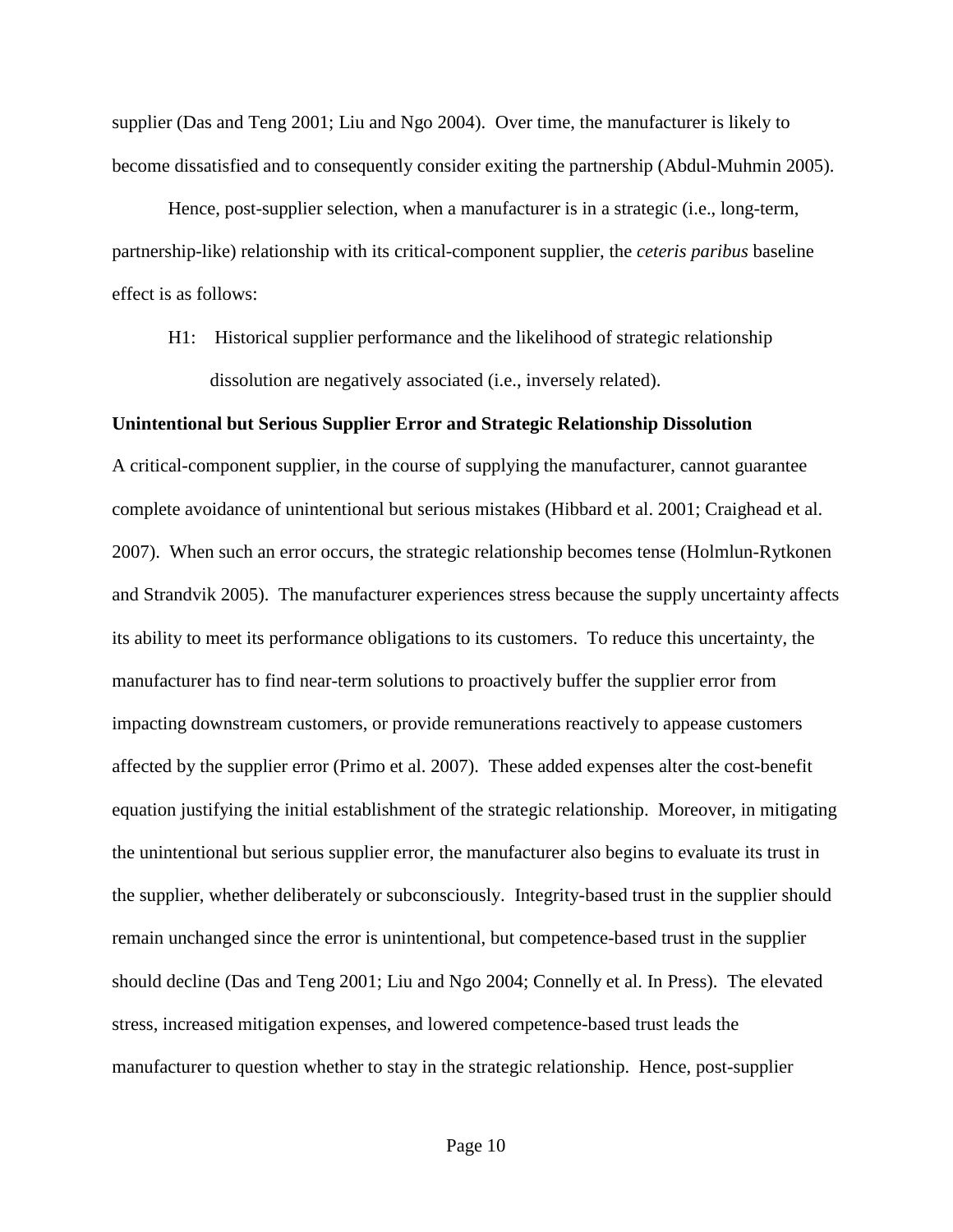selection when a manufacturer is in a strategic relationship with its critical-component supplier, we hypothesize *ceteris paribus* that:

H2: An unintentional but serious supplier error increases the likelihood of strategic relationship dissolution.

#### **Unintentional but Serious Supplier Error as a Moderator**

Besides a main effect, we posit that an unintentional but serious supplier error also moderates the baseline effect of historical supplier performance on relationship dissolution. Assimilation-Contrast Theory (Sherif and Hovland 1961) suggests this moderation effect is either positive or negative, depending on which effect – *assimilation effect* or *contrast effect* – dominates when a new stimulus (i.e., an unintentional but serious supplier error) is juxtaposed against an established anchor (i.e., historical supplier performance). An *assimilation effect* is a cognitive bias that deems the new stimulus to be less discrepant from an established anchor than it really is; in our context, it manifests as a tempering of the increase in the likelihood of strategic relationship dissolution when an unintentional but serious supplier error occurs. A *contrast effect*, on the contrary, is a cognitive bias judging a new stimulus to be more discrepant from an established anchor than it really is and manifests, in our context, in a contrary manner. Whether an *assimilation* or a *contrast effect* dominates, therefore, reflects how manufacturer expectations about continuing supplier performance are systematically distorted when a supplier error is evaluated against its historical supplier performance (Herr, Serman, and Fazio 1983; Herr 1986).

This systematic distortion, however, does not apply when a critical-component supplier with marginally-acceptable historical supplier performance errs (see Figure 2). For such a supplier, neither an *assimilation* nor a *contrast effect* dominates, with the supplier mistake exerting only a main effect on relationship dissolution as hypothesized in H2. The absence of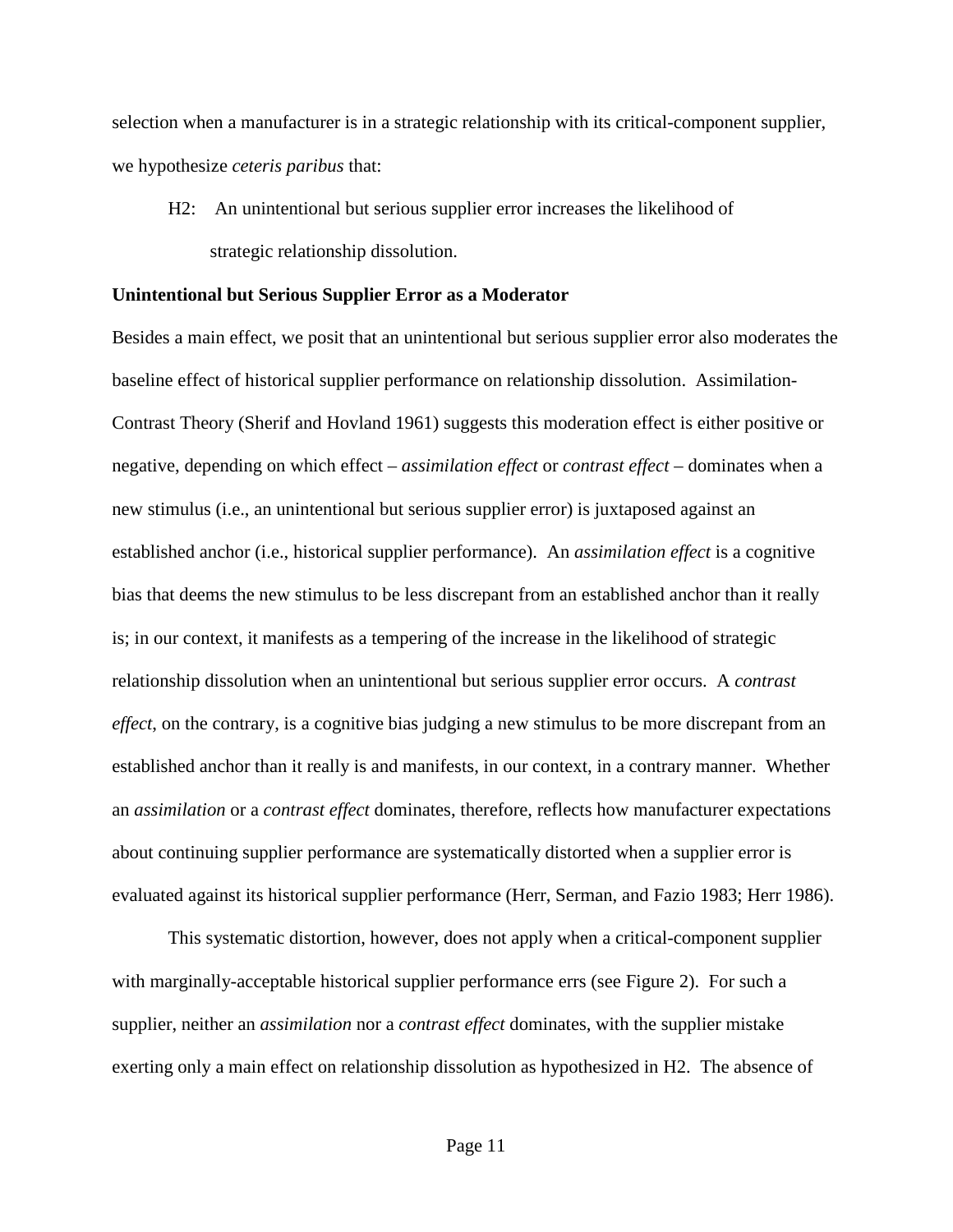systematic distortion is reasonable because a history of marginally-acceptable performance safeguards the critical-component supplier from the manufacturer's escalating performance expectations over time. These supplier performance expectations, over time, may even settle at levels that are conducive to the forgiving of unintentional errors. Hence, when a criticalcomponent supplier errs, the manufacturer, already desensitized, deems the mistake to merely add evidence not inconsistent with the history of marginally-acceptable supply performance. The manufacturer, while sufficiently stressed by the supplier error to elevate consideration of relationship termination, makes no additional adjustments, positive or negative, to its reaction.

#### INSERT Figure 2 Here

For a critical-component supplier with stellar historical performance, two scenarios are possible regarding systematic distortion of manufacturer expectations about continuing supplier performance. On one hand, when an unintentional but serious supplier error occurs, the manufacturer deems the mistake to be an isolated, temporary, and non-recurring anomaly (Ganesan et al. 2010) and effectively discounts its negative impact (Ganesh, Arnold, and Reynolds 2000). By doing so, the manufacturer cognitively judges the error to be less discrepant from the anchor of stellar historical performance than it actually is (Sherif and Hovland 1961). This consequent assimilation of the error reduces its main effect, which manifests as a lesserthan expected change in the likelihood of strategic relationship dissolution (see Figure 2: Panel A). Because of this smaller increase compared to the increase experienced by an incumbent supplier with marginally-acceptable historical performance experiences, the slope of the association between historical supplier performance and likelihood of strategic relationship dissolution becomes more negative. Hence, when an *assimilation effect* dominates, we hypothesize *ceteris paribus* that: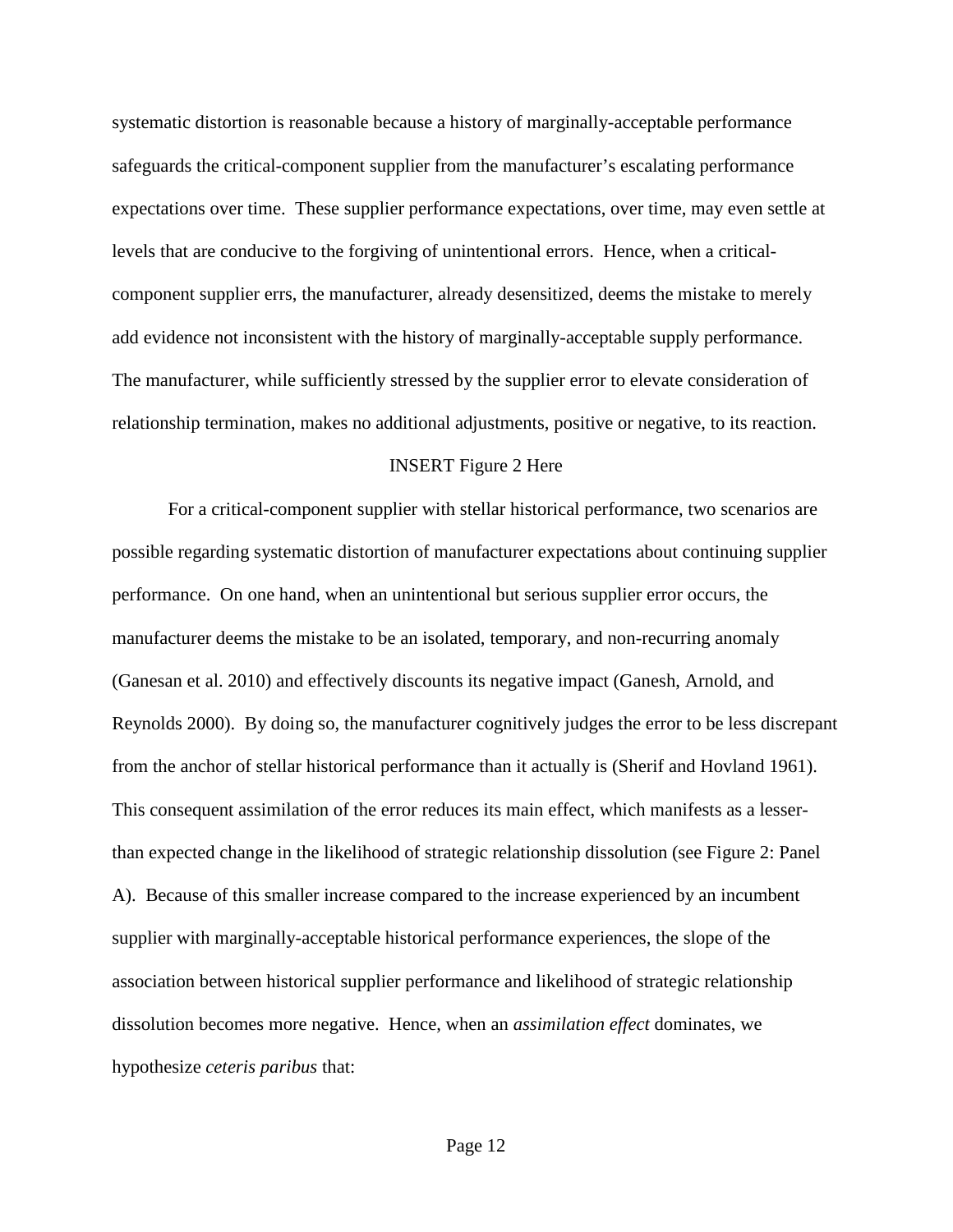H3a: An unintentional but serious supplier error negatively moderates (i.e., accentuates) the inverse relationship between historical supplier performance and the likelihood of strategic relationship dissolution.

Alternatively, the manufacturer, observing the contradiction between the new stimulus and prior positive appraisals of the critical-component supplier, experiences incoherence because "what is observed does not make sense" (Wang et al. 2010). Juxtaposed against escalating performance expectations, the error-triggered contrast becomes magnified, with the mistake appearing to deviate in a more pronounced manner from the anchor of stellar historical performance than it actually is (Sherif and Hovland 1961; Ganesan et al. 2010; Wang et al. 2010). This contrast consequently produces a greater than expected increase in the likelihood of relationship dissolution. Because of this greater increase compared to that experienced by an incumbent supplier with marginally-acceptable historical performance, the slope of the association between historical supplier performance and likelihood of strategic relationship dissolution becomes less negative. Hence, when a *contrast effect* dominates, we hypothesize *ceteris paribus* that:

H3b: An unintentional but serious supplier error positively moderates (i.e., attenuates) the inverse relationship between historical supplier performance and the likelihood of strategic relationship dissolution.

## **SCENARIO-BASED ROLE-PLAYING EXPERIMENT**

Data to test the hypotheses were collected using an SBRP experiment with a repeated-measures design. An SBRP experiment deploys varying versions of a descriptive vignette to convey scripted information to human subjects about manipulated levels of one or more factors of interest and about factors to be controlled for (Alexander and Becker 1978). Subjects assume a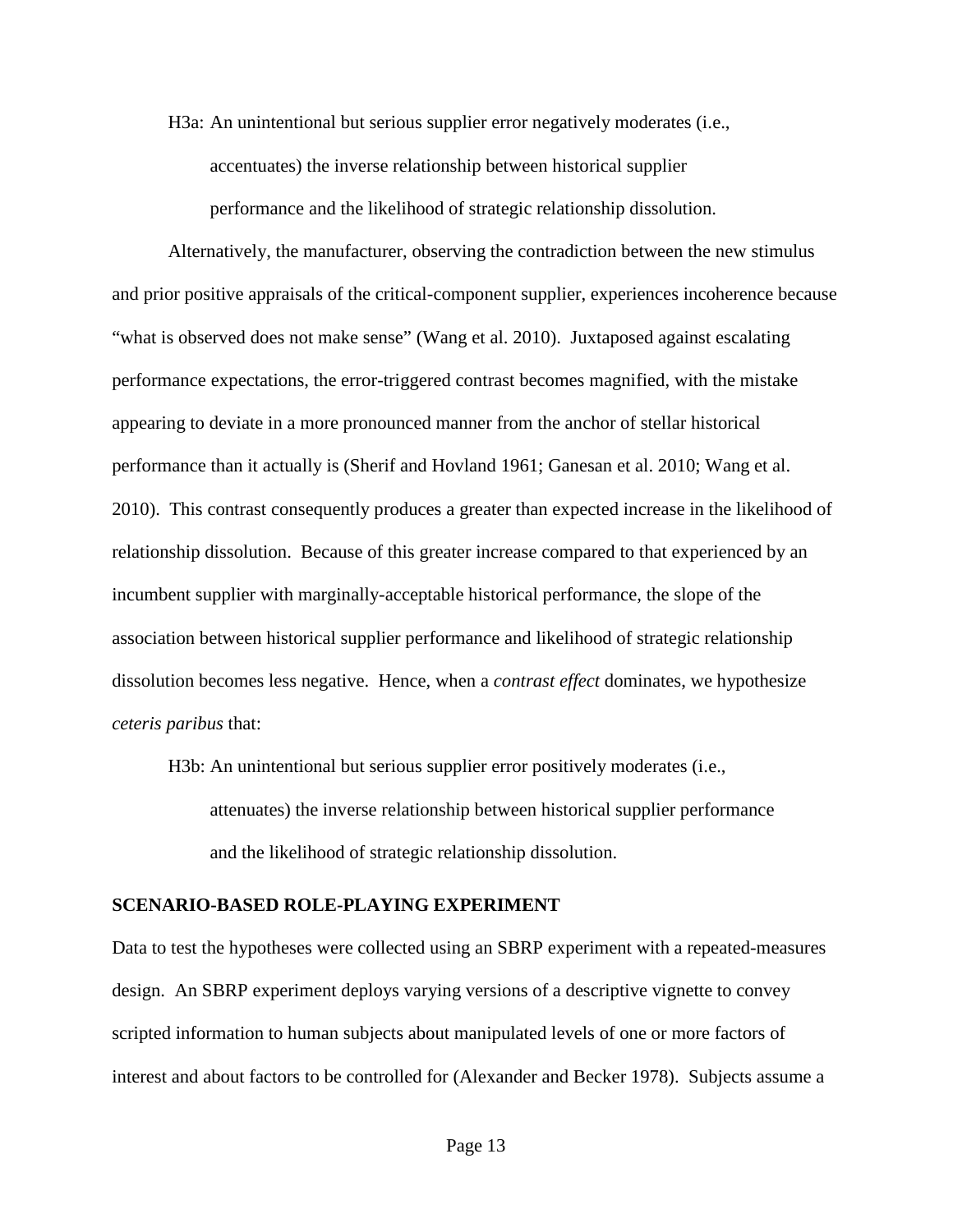designated role within the descriptive vignette and react to the scripted information by recording their responses to questions that map to the experimental factors. These reactions are then analyzed to reveal how and to what extent subject responses vary with the manipulated levels of the factors of interest. The method is ideally suited for studying human judgments, preferences, and decisions within complex phenomena (e.g., relationship dissolution) that are difficult to observe in real time (Rungtusanatham, Wallin, and Eckerd 2011).

An SBRP experiment offers two specific methodological strengths over survey and casebased research designs given our underlying research questions and setting. First, the confidential and negative ramifications typically associated with strategic relationship dissolution present challenges in terms of either identifying a sufficient number of cases for casebased research or obtaining a sufficient number of survey responses for statistical analyses. By using an SBRP experiment, we circumvent having to obtain confidential firm-level information, while being able to collect a sufficiently large sample to permit statistical inferences. Second, relative to other research designs, experiments enable precise isolation and assessment of causal effects attributed to factors of interest (Campbell and Stanley 1963). By using a descriptive vignette for our SBRP experiment, we can manipulate the experimental factors that are hypothesized to relate to strategic buyer-supplier relationship dissolution while controlling for other potential explanations.

#### **Design Matrix**

Table 1 depicts the design matrix for our "four-factors, repeated-on-two-factors" SBRP experiment in which subject responses are recorded thrice (hence, Response 1, Response 2, and Response 3). This mixed design combines two between-subject factors and two within-subject factors into a single SBRP experiment. With each factor manipulated at two levels, our SBRP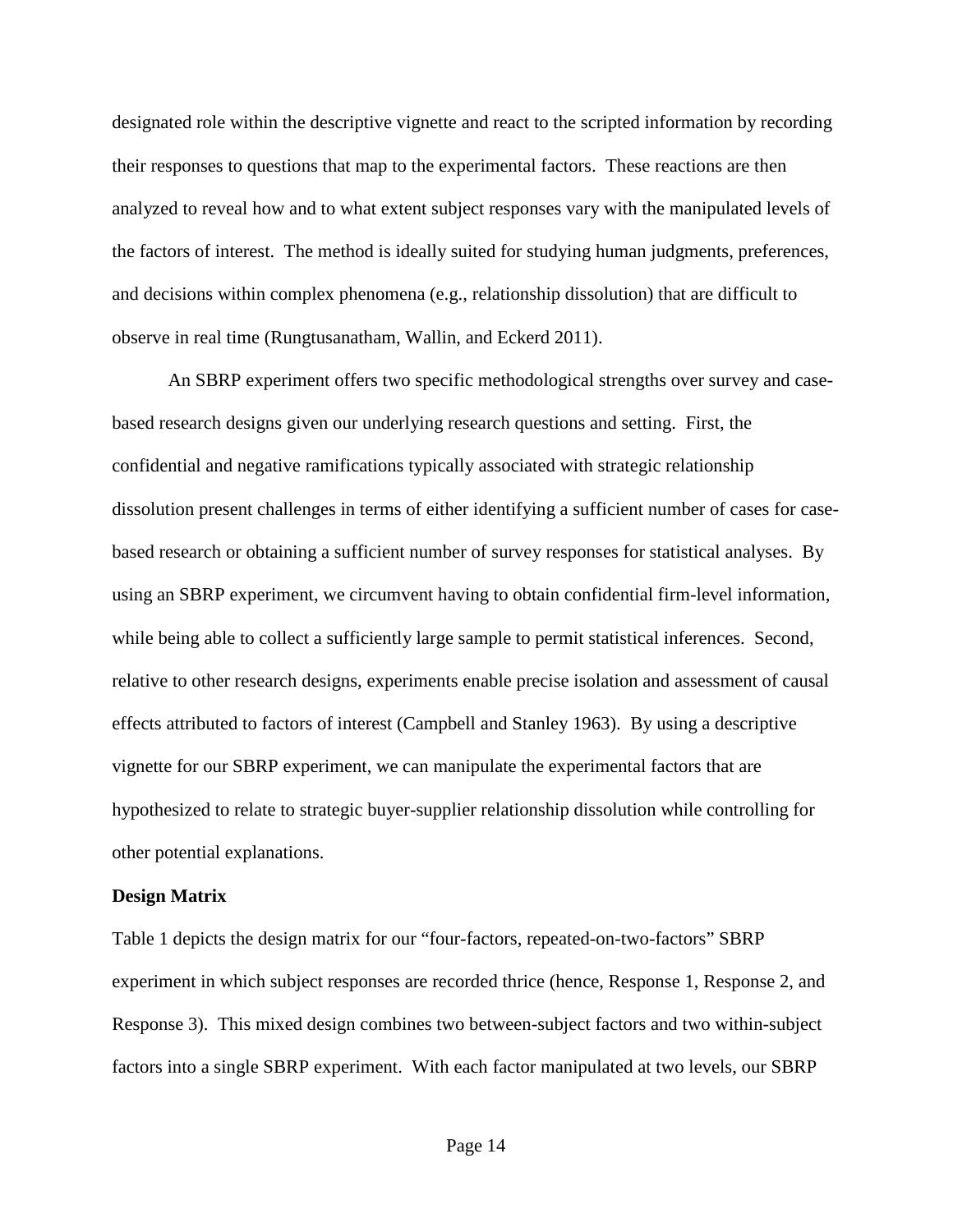experiment, therefore, involves only eight versions of a descriptive vignette (i.e.,  $I_{GS}$ ,  $I_{SG}$ ,  $J_{GS}$ ,  $J_{SG}$ ,  $J_{SG}$ ,  $J_{SG}$ ,  $J_{SG}$ ,  $J_{SG}$ ,  $J_{SG}$ ,  $J_{SG}$ ,  $J_{SG}$ ,  $J_{SG}$ ,  $J_{SG}$ ,  $J_{SG}$ ,  $J_{SG}$ ,  $J_{SG}$ ,  $J_{SG}$ ,  $K_{GS}$ ,  $K_{SG}$ ,  $L_{GS}$ , and  $L_{SG}$ ) and, yet, allows for statistical modelling of all possible main and interaction effects of the four factors.

## INSERT Table 1 Here

We label the eight versions as  $I_{GS}$  through  $L_{SG}$  to avoid signaling a socially-preferred or ordering effect between the experimental factors of Unintentional but Serious Supplier Error (USE) and Supplier Substitution Availability (SSA). The subscripts, S and G, denote the sequence in which the two repeated factors of USE and SSA are presented. For SG-subscripted versions, USE is introduced first followed by SSA. Conversely, for GS-subscripted versions, the sequence between USE and SSA is reversed. To ensure the absence of an ordering effect, we compare the means of the response variable from the  $SG$ -subscripted versions ( $I_{SG}$ ,  $I_{SG}$ ,  $K_{SG}$ , and  $L_{SG}$ ) to those from the GS-subscripted versions ( $I_{GS}$ ,  $I_{GS}$ ,  $K_{GS}$ , and  $L_{GS}$ ) for Treatments 1, 2, and 3 and find no significant differences ( $p = .62$ ,  $p = .16$ ,  $p = .69$ , respectively) to indicate a sequencing effect with respect to USE and SSA.

Note that we did not implement a  $2<sup>4</sup>$  full-factorial, complete between-subjects design nor a complete repeated measures, within-subjects design for legitimate reasons. First, with four factors, a complete between-subjects design requires the creation of  $2 \times 2 \times 2 \times 2 = 16$  versions of the descriptive vignette. A complete within-subjects design that counterbalances against order effects (i.e., guards against the order in which subjects are exposed to the levels of the four factors) requires creating 40,320 (i.e., 8! permutations) versions of the descriptive vignette. The mixed design we implemented, by comparison, requires only eight versions, each representing a different sequence of the four factors. Second, a within-subjects design has a sample size advantage over a between-subjects design and is better able to control for individual differences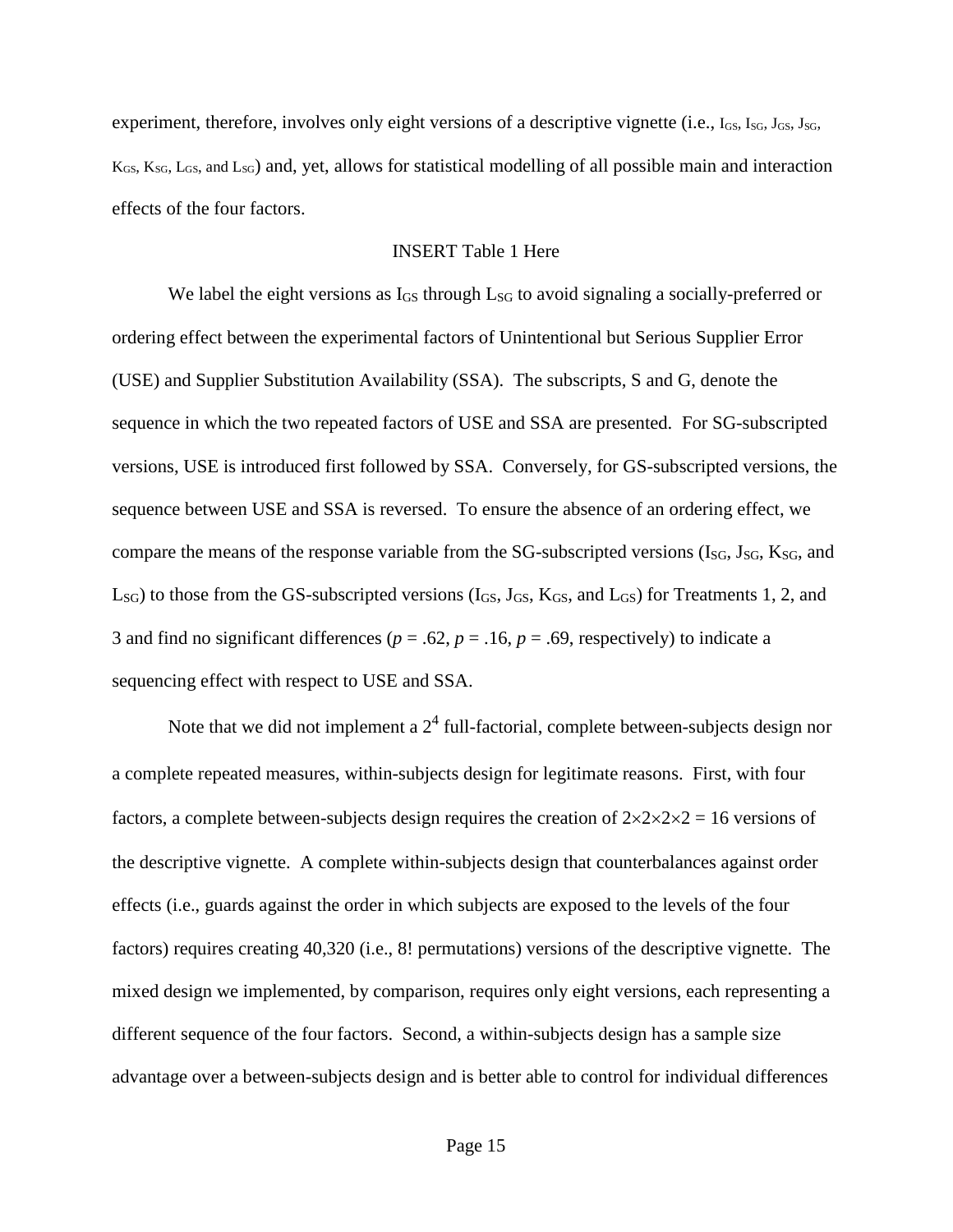in isolating the effects of experimental factors on the response variable (Greendwald 1976; Maxwell and Delaney 2004). In terms of sample size, our "four-factors, repeated-on-twofactors" mixed design, therefore, requires more subjects than a complete within-subjects design but fewer subjects than a complete between-subjects design. Third, for a given number of experimental factors, a within-subjects design requires greater time commitment than a betweensubjects design. In the case of the latter, subjects receive one treatment, regardless of the number of experimental factors. In the former, subjects receive as many treatments as the number of factors multiplied by the number of levels of each factor, which lengthens the time to complete the experiment. Moreover, as the duration of the experiment increases, subject attrition due to fatigue and potential threats to internal validity due to, for example, sensitization and learning also increase (Greenwald 1976). Hence, with four factors, each at two levels, subjects receive  $4\times2=8$  treatments. Comparatively, for the mixed design we implemented, subjects receive only three treatments to provide adequate data for hypothesis testing.

## *Between-Subjects versus Within-Subjects Experimental Factors*

For our SBRP experiment, the two between-subjects factors are HSP: *Historical Supplier Performance* and PSI: *Prior Supplier Involvement in Joint Product Development* and the two within-subjects factors are USE: *Unintentional but Serious Supplier Error* and SSA: *Supplier Substitution Availability*. Of these, only HSP and USE are relevant for hypothesis testing.

We designate HSP to be a between-subject factor to anchor buyer expectations regarding future supplier performance on prior supplier performance in Treatment 1. As the buyer (i.e., subject in the role of the buyer) receives new information about a supplier error (i.e., USE), buyer expectations about supplier performance are consequently adjusted. This adjustment is determined by examining how the negative slope corresponding to the effect of HSP on strategic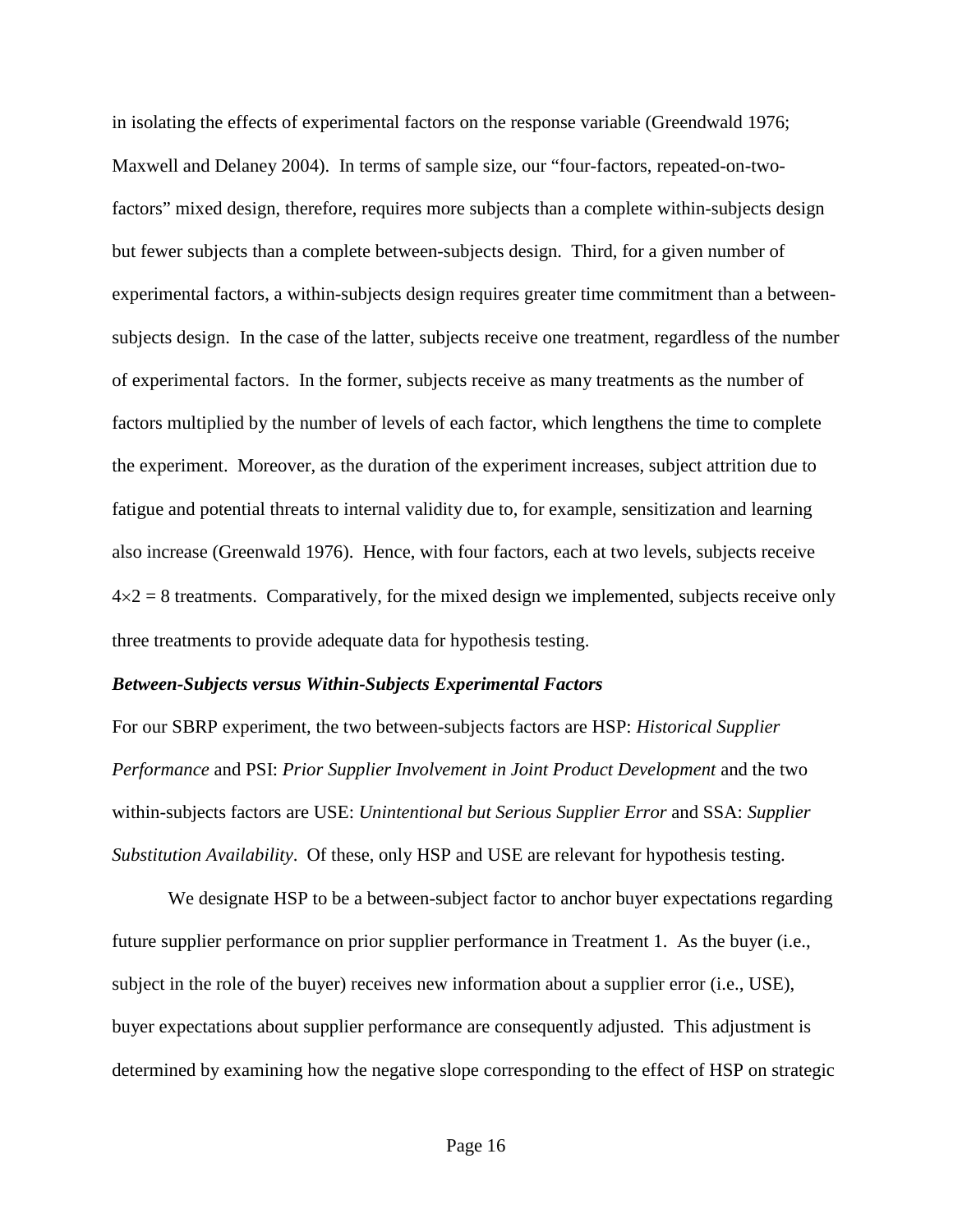relationship dissolution changes with the new information. We treat USE as a within-subject factor because the random assignment of subjects to versions isolates the main and moderation effects of USE without these effects being confounded with varying subject attributes (Greenwald 1976; Howitt and Cramer 2011). Moreover, since the manipulated level of USE always progresses from ABSENT to PRESENT, detectable effects of USE satisfy the temporal precedence and covariation conditions of causality and, hence, allow for stronger conclusions to be drawn as to its causal nature.

Though not hypothesized, we manipulated PSI and SSA in our SBRP experiment because both are known to affect relationship dissolution (e.g., Sriram and Mummalaneni 1990; Abdul-Muhmin 2005; Chen et al. 2013). Including PSI and SSA allows their effects to be partialled out when statistically isolating the effects of HSP, USE, and the HSP×USE interaction on relationship dissolution and, moreover, permits conducting post-hoc analyses to assess the robustness of our hypothesis testing results. We treat PSI as a between-subject factor and SSA as a within-subject factor to maximize the benefits of a mixed design that relegates two of four experimental factors to be between-subjects and the remaining two factors to be within-subjects.

## *Experimental Factor Levels across Treatments*

The level of HSP is manipulated in Treatment 1 to be either STELLAR or MARGINALLY-ACCEPTABLE, with its level varying across the eight vignette versions (i.e., between subjects) but fixed beyond the first treatment within each version (i.e., within subject). PSI is similarly manipulated to cue either HIGH or LOW between subjects. The effects of HSP and PSI are determined by comparing responses across subjects.

USE and SSA are both manipulated to cue ABSENT in Treatment 1 and PRESENT in Treatment 3. In Treatment 2, either USE or SSA is manipulated to denote PRESENT while the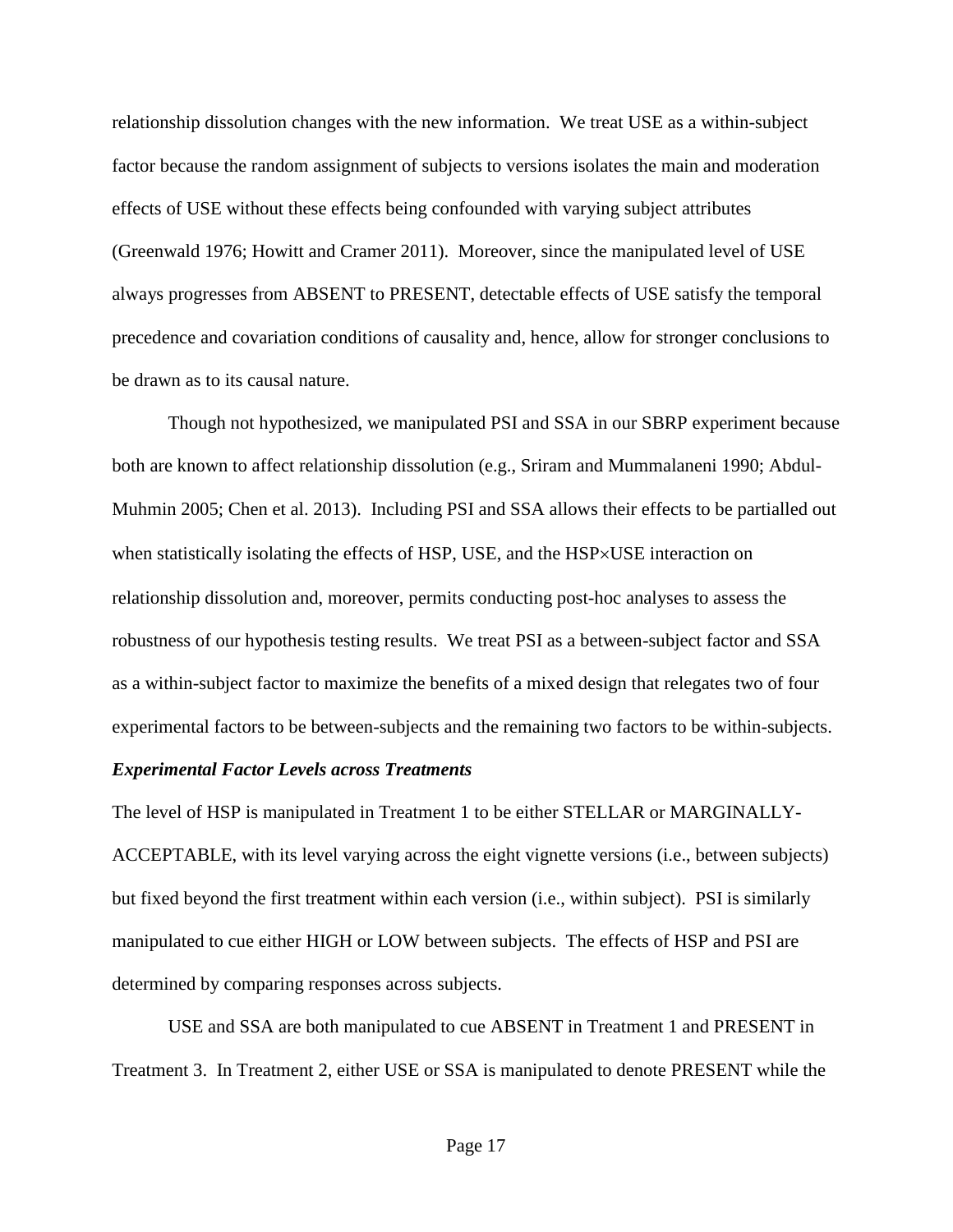other remains cued as ABSENT. In this respect, as a subject progresses in the SBRP experiment from Treatment 1 to Treatment 2 to Treatment 3, the levels of these two within-subject factors change one at a time. The effects of USE and SSA are determined by comparing responses across treatments by subject.

### **Descriptive Vignette Design and Version Generation**

To avoid writing a non-believable, unrealistic, and inadequately-constructed descriptive vignette (Wason, Polonsky, and Hyman 2002), we enlisted four sourcing professionals from the intended target population were to help develop the eight versions of the descriptive vignette. These sourcing professionals were employed, respectively, in food manufacturing, information technology hardware, logistics services, and consulting. They worked iteratively with the research team over a period of approximately three months to review and critique the descriptive vignette to ensure it reflected external reality.

We pre-tested the eight versions of the descriptive vignette for clarity of instructions and wording with five university professors from a private Midwest university, a public university in the Midwest, and a public university in the Southeast and with 12 advanced doctoral students from a public Midwest university. The five professors and 12 doctoral students have research and/or practical expertise pertaining to strategic buyer-supplier relationships; were randomly assigned to one of the eight versions; were asked to complete their assigned version; and, uponcompletion, met with the research team to debrief answers and for the research team to successfully verify their understanding of instructions and experimental cues.

## *Baseline Context*

The baseline context of a descriptive vignette ". . . is composed of written statements to provide contextual information that is intended to be invariant across varying versions of the vignette, as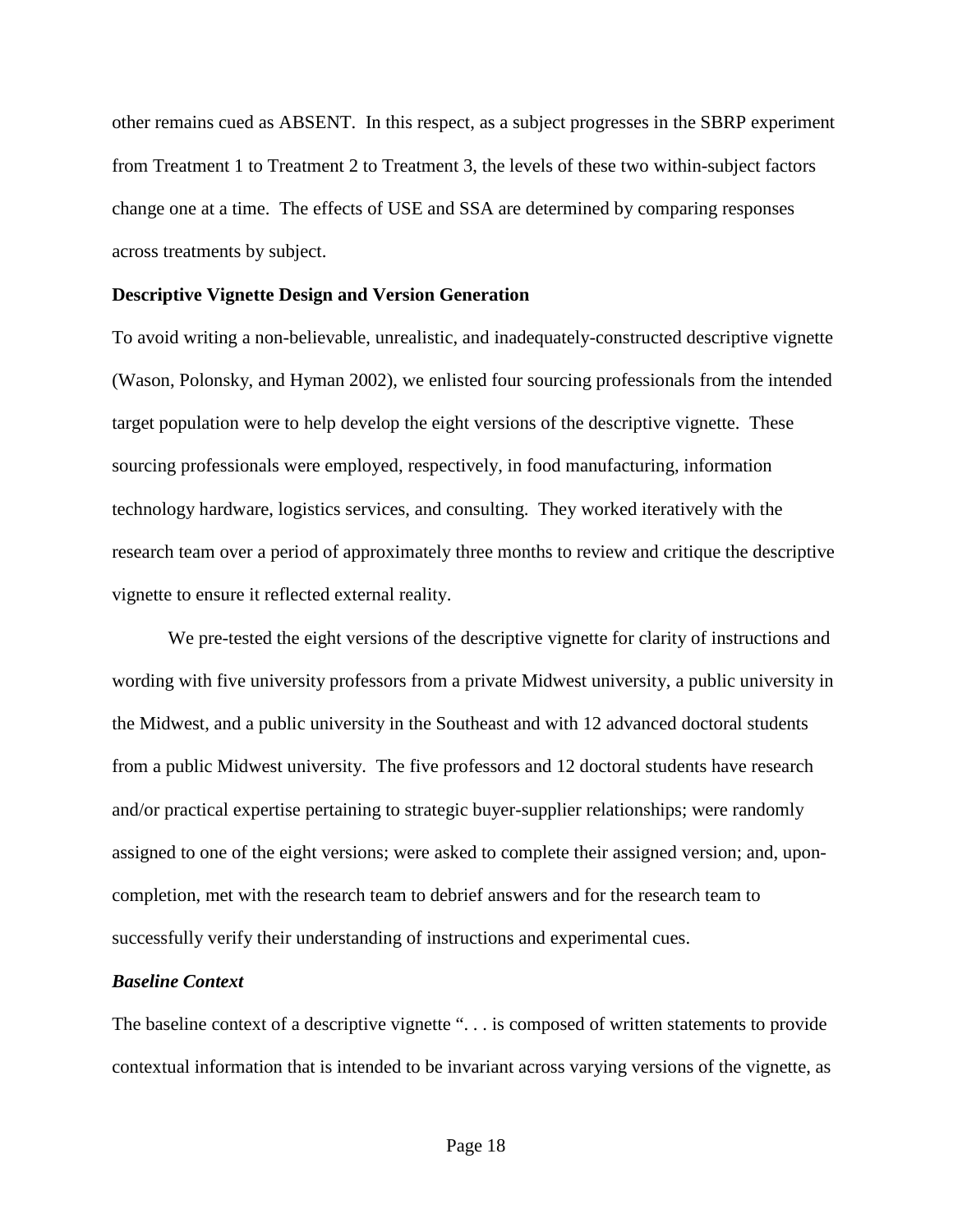well as written statements intended to yield information about control variables . . . ."

(Rungtusanatham et al. 2011, p. 12). For our SBRP experiment, the baseline context references a hypothetical Fortune 500 technology firm with global presence (ELECTRONICS Inc.), whose Image Output Division designs, manufactures, and sells laser printers. The Image Output Division, moreover, sole-sources the Engine Control Module, a critical component, from ZENGINE. We modelled ELECTRONICS Inc. and the sole-sourcing policy after a real global manufacturer of laser printers; an author team member has deep contextual familiarity based on prior employment with this real laser-printer manufacturer. Subjects, when asked about the relationship in the descriptive vignette, affirm that they understood ZENGINE to be a sole supplier of a critical component to ELECTRONICS Inc.

#### *Contextual Controls*

The baseline context also includes statements to control for three salient issues (relationship duration, bargaining power, and supply market size) that theoretically and empirically affect how strategic buyer-supplier relationships evolve. Relationship duration affects relationship continuity in a non-linear manner, with the likelihood of relationship termination decreasing in the early stages of a relationship due to a "honeymoon effect," increasing beyond this honeymoon period before leveling off, and decreasing afterwards (Fichman and Levinthal 1991). Relationship duration, moreover, also impacts the degree of trust and commitment in relationships (Morgan and Hunt 1994), which in turn affects relationship continuity. To make relationship duration (and, indirectly, the degree of trust) invariant across experimental versions and treatments and, therefore, remove its effects on the response variable, we fixed the length of the relationship between ZENGINE and ELECTRONICS Inc. to be 12 years, which is longer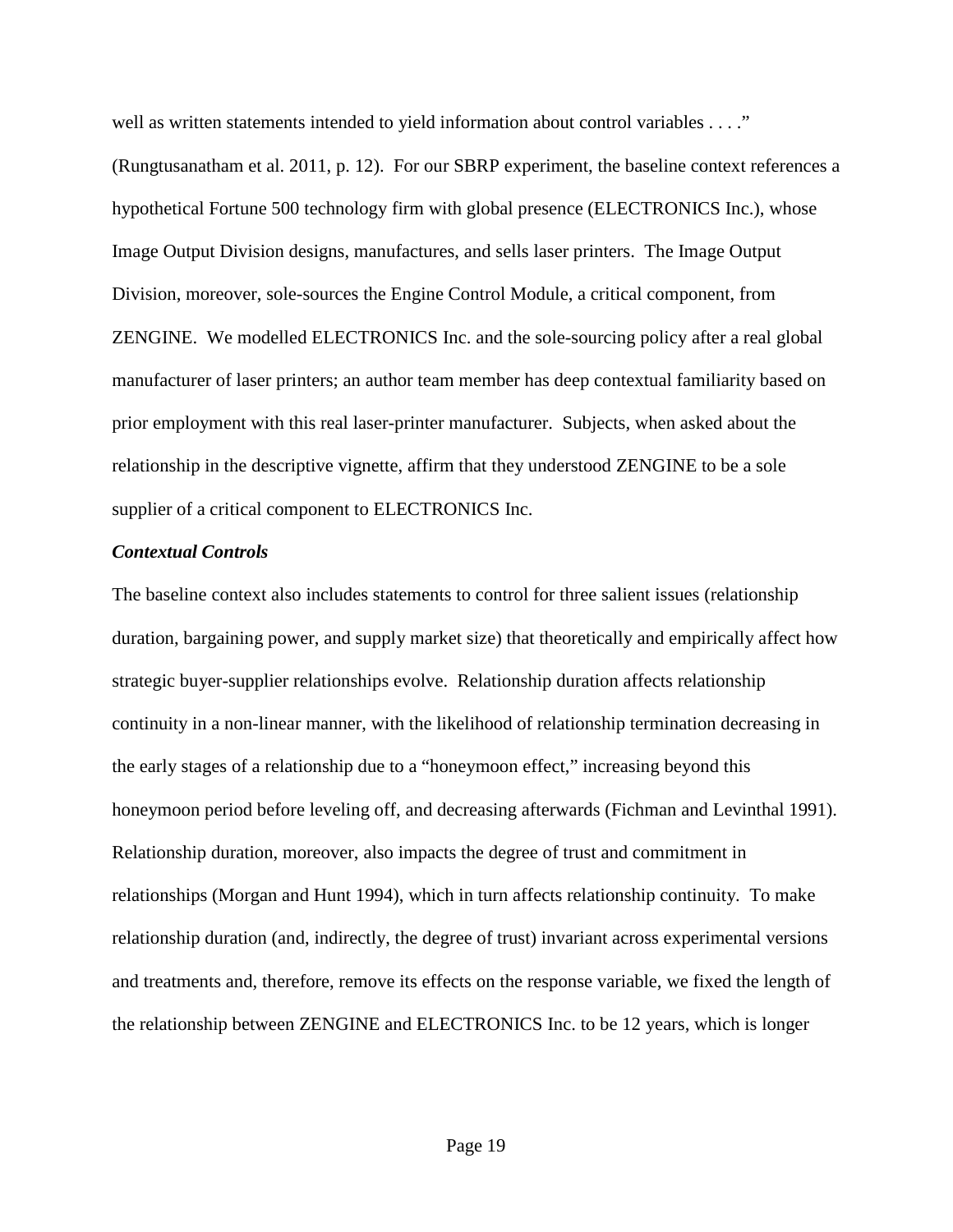than the 7-year industry median. This information reinforces the long-term nature of the strategic relationship between ELECTRONICS Inc. and ZENGINE.

The relative bargaining power between two parties relates to the level of relative dependency in the dyad; the entity with more bargaining power is less dependent on a given relationship and, therefore, more likely to exit (Gulati and Sytch 2007). To remove this potential effect, the baseline context states that ELECTRONICS Inc. and ZENGINE have equal bargaining power in the marketplace. The two parties are, in this regard, equally dependent on one another (Crook and Combs 2007).

Finally, the size of the supply market affects relationship continuity (Sriram, Krapfel, and Spekman 1992). In a monopolistic situation wherein only one viable supplier is available, the buyer is unable to switch its supply source, becomes completely dependent on the incumbent supplier, and is more willing to continue its relationship with the incumbent supplier (Sriram et al. 1992). To avoid this potential effect, we included statements in the baseline context that there is more than one possible supplier for the Engine Control Module and comparing the performance of ZENGINE to the industry. ZENGINE, as such, does not have a monopoly in supplying the Engine Control Module.

We asked several questions to affirm subject understanding of the strategic relationship depicted in the descriptive vignette. Subject responses reveal that they understood ZENGINE and ELECTRONICS Inc. have equal bargaining power and how well ZENGINE performs relative to other potential suppliers in the industry.

#### *Experimental Cues*

Table A2 in the Appendix summarizes the experimental cues used to manipulate the factor levels in the experiment. HSP is cued as either MARGINALLY-ACCEPTABLE or STELLAR, using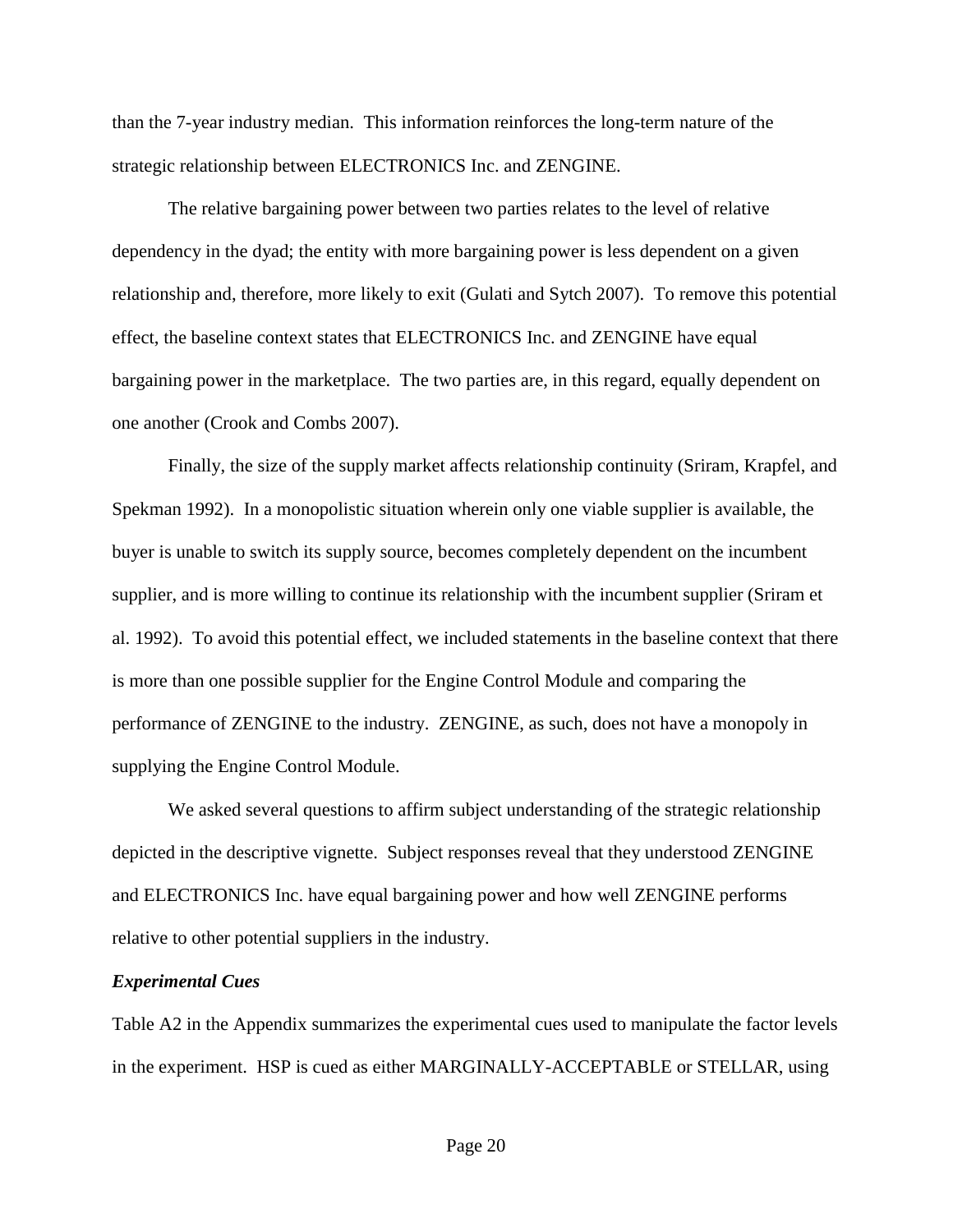statements relating the operational performance of ZENGINE (i.e., unit cost, product quality, delivery punctuality, and flexibility) to that of the industry. USE is cued as either ABSENT or PRESENT, using statements about a recent and major laser printer failure attributed to defective Engine Control modules that had been inadvertently supplied by ZENGINE. PSI is cued to be HIGH with statements indicating previous and recent efforts, as well as financial and engineering investments, by ZENGINE to jointly design laser printers with ELECTRONICS Inc.; PSI is cued to be LOW with a singular statement indicating that ZENGINE had never worked with ELECTRONICS Inc. on joint product development activities and, therefore, had not had opportunities to invest financial and engineering resources to support such activities. Lastly, SSA is cued either as PRESENT or ABSENT, with statements regarding the market entry of an attractive substitute supplier (GAMMA) offering better operational performance than ZENGINE and expressing interest in supplying ELECTRONICS Inc.

Since our research question centers on and to ensure that the unintentionality of the serious supplier is unambiguous, we conducted an in-class exercise with five male and four female graduate students pursuing a degree in supply chain management at a public university in the Midwest. The nine graduate students, at least 24 years of age with prior work experience, were provided with the same textual information about ZENGINE and asked whether or not the shipment of defective Engine Control modules was intentional. Eight answered "No" that the shipment was unintentional; one answered "Yes" erroneously because the individual had misread the question. The anecdotal evidence, as such, elevates confidence that the unintentionality of USE as manipulated is not ambiguous.

## *Response Variable*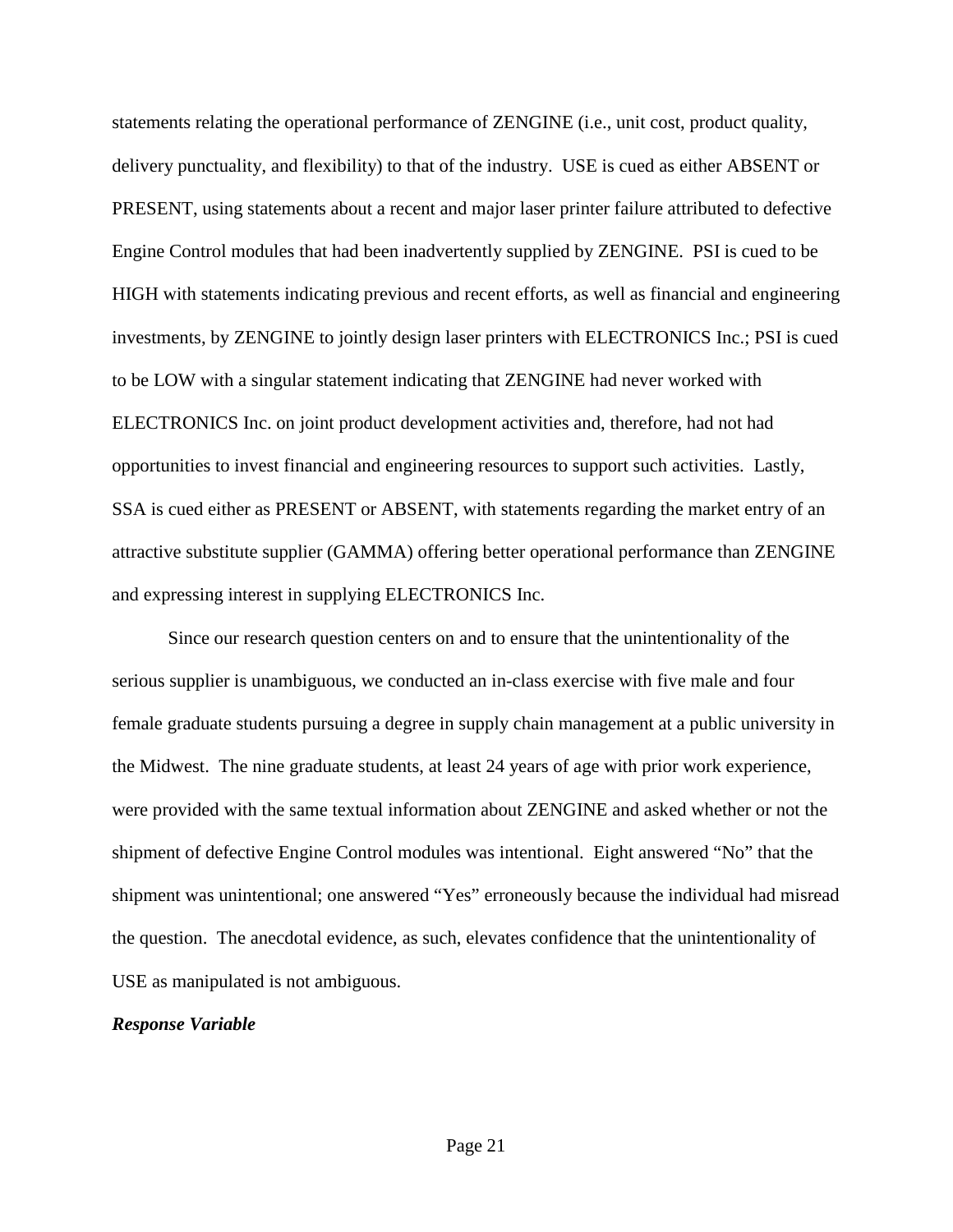The response variable in our SBRP experiment, *Likelihood of Strategic Relationship Dissolution*, is operationalized with a three-question measurement scale. The three questions ask how likely  $(1 = \text{Very Unlikely}, 5 = \text{Very Likely})$  subjects are to recommend that ELECTRONICS Inc.: (i) replace ZENGINE with another sole supplier for the Engine Control module, (ii) continue with ZENGINE as the sole supply source for the Engine Control module (reverse coded), and (iii) source the Engine Control module from another vendor, besides ZENGINE. Subjects are asked to provide a recommendation, as opposed to make a dissolution decision, because the decision to dissolve a strategic relationship often involves personnel across various functions within a firm. The measurement scale is reliable, with Cronbach's  $\alpha$  (Cronbach 1951) of .80 (Treatment 1), .74 (Treatment 2), and .79 (Treatment 3). Factor analysis via the principal components method also reveal the measurement scale to be unidimensional across treatments, with factor loadings exceeding the .30 threshold suggested by Hair et al. (1979, p. 236).

## **Procedure**

We contacted U.S.-based affiliates of the Institute for Supply Management (ISM) for permission to collect data from attendees at regularly-scheduled, monthly dinner meetings. The following nine ISM affiliates agreed: Boston, MA (78); Cincinnati, OH (25); Cleveland, OH (22); Des Moines, IA (19); Indianapolis, IN (31); Louisville, KY (11); Milwaukee, WI (11); San Diego, CA (26); and the Twin Cities, MN (33). The count of attendees participating at a particular location is noted in parenthesis. Because of sociopolitical, socioeconomic, and legal system differences across countries, we confined data collection to U.S. sites.

At each location, the meeting began with a factual recounting of the strategic relationship termination between Ford Motor Company and Bridgestone/Firestone Inc. This recounting ensured that attendees understood what a strategic relationship is and what strategic buyer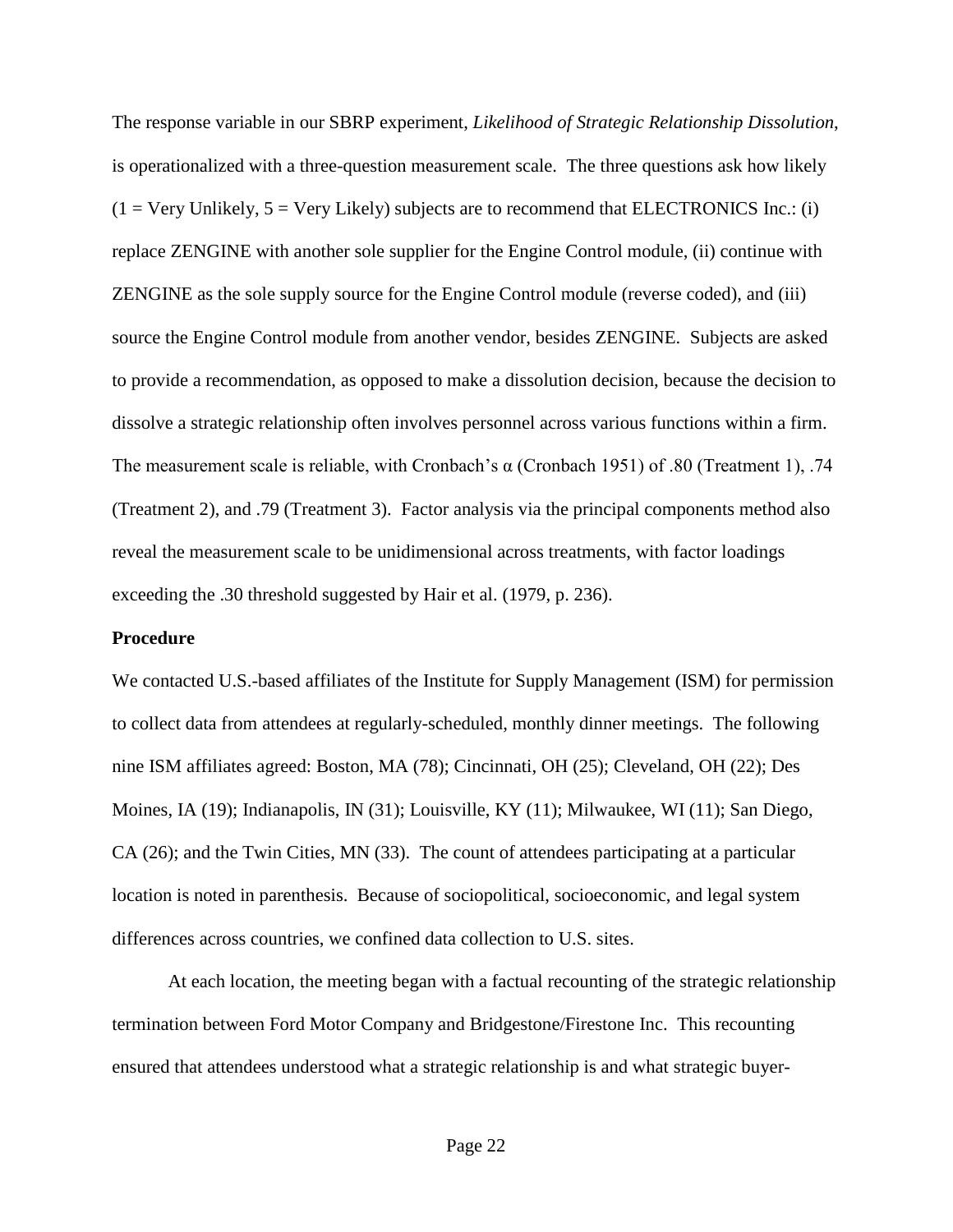supplier relationship dissolution means. To assess whether the recounting inadvertently influenced subject reactions and responses, an additional SBRP experiment using only the SGsubscripted versions was conducted at a tenth location (i.e., Detroit, MI), approximately one year after experimental data had been collected from the original nine locations. The Detroit meeting involved 17 attendees and began without mentioning the Ford-Firestone breakup. Comparing responses from the Detroit attendees to those from the original nine locations, we detect no differences in mean scores for the response variable for Treatment 1 ( $p = .14$ ), Treatment 2 ( $p =$ .32), or Treatment 3 (*p* = .42); these statistical results suggest that recounting the Ford-Firestone breakup at the start of the meetings did not unduly influence subject reactions during our SBRP experiment. Note that the experimental data from the 17 Detroit attendees were excluded in subsequent analyses because of the one-year time lapse in data collection.

Each attendee of the nine original locations was randomly assigned to one version as follows:  $I_{GS} = 33$ ,  $I_{SG} = 36$ ,  $J_{GS} = 27$ ,  $J_{SG} = 36$ ,  $K_{GS} = 29$ ,  $K_{SG} = 31$ ,  $L_{GS} = 32$ , and  $L_{SG} = 32$ . Attendees consenting to participate in our SBRP experiment were instructed to: (i) assume the role of an experienced purchasing manager tasked with responsibility for, and formal assessment of, sourcing the Engine Control module, (ii) review the information provided in each treatment, (iii) answer questions regarding experimental checks, (iv) indicate their recommendation for the response variable, and (v) respond to demographic questions.

#### **Subjects**

A total of 256 sourcing professionals participated in our SBRP experiment. Sourcing professionals are ideal subjects because of their expertise and familiarity regarding strategic relationships between manufacturers and critical-component suppliers. For our SBRP experiment, 256 subjects completed Treatment 1; 237 completed Treatments 1 and 2; 202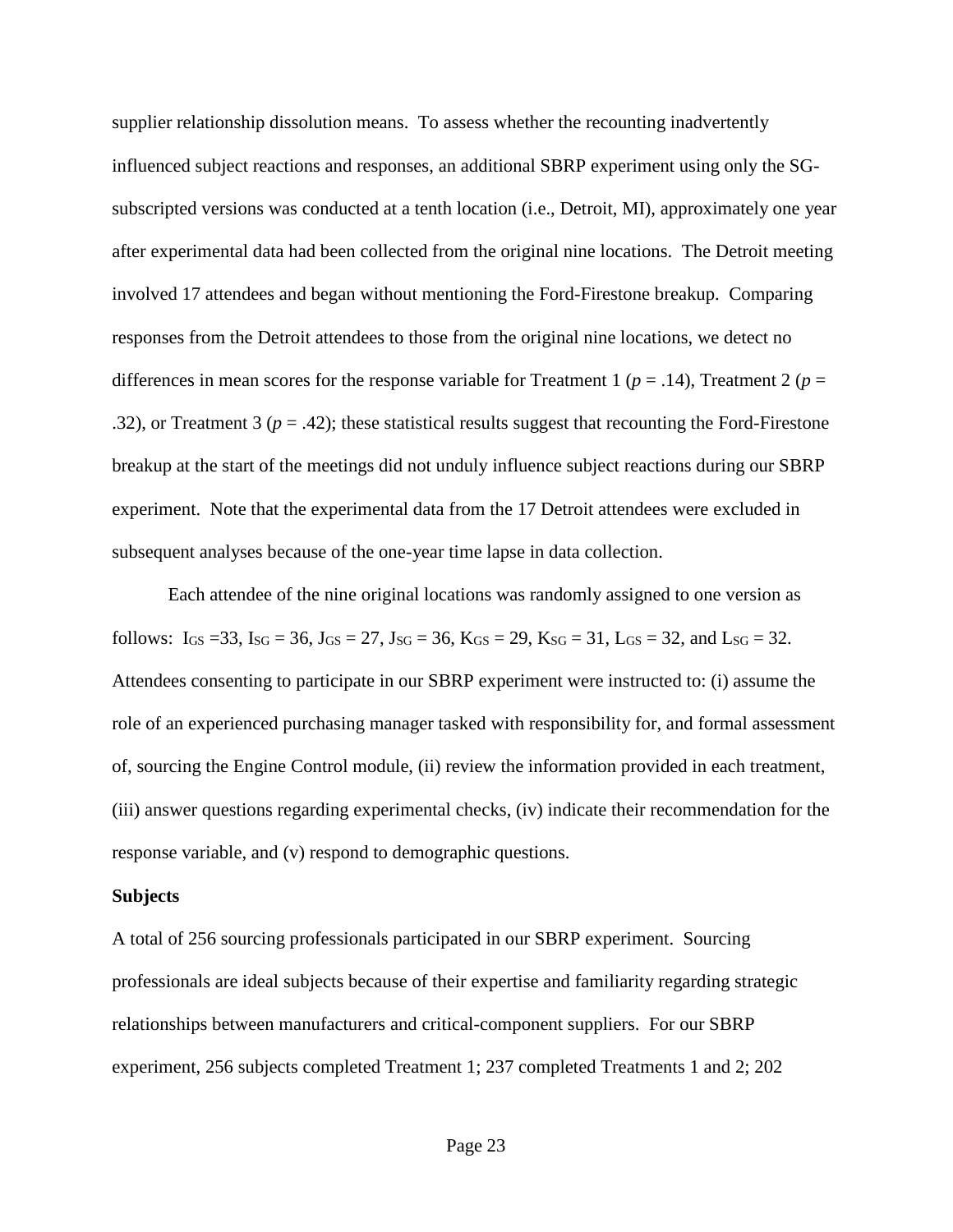competed Treatments 1, 2, and 3; and 146 completed all three treatments and answered all demographic questions. The 146 subjects who provided demographic data reported an average of 14.7 years of sourcing experience ( $\sigma$  = 9.6) and controlled an average of \$13.3 million in spend ( $\sigma$  = \$.16 million). Most (81%) indicated prior experience in a decision to dissolve a strategic supplier relationship, 66% worked for manufacturing firms, and 31% were female.

## **Experimental Checks**

Checks for realism, manipulation, confounding effects, and Hawthorne effects were conducted to evaluate the integrity of the experimental design and data (Bachrach and Bendoly 2011; Rungtusanatham et al. 2011). These checks are analogous to assessing construct validity in survey research.

### *Realism Check*

A realism check assesses the extent to which the descriptive vignette reflects a realistic situation to which subjects can relate (Louviere et al. 2000). Responding to four questions from Pilling, Crosby, and Jackson (1994) using a 5-point Likert response scale ( $1 =$  Strongly Disagree,  $5 =$ Strongly Agree), subjects found the scenarios to be realistic ( $\mu$  = 4.06,  $\sigma$  = .82), took their roles in the experiment seriously ( $\mu$  = 4.51,  $\sigma$  = .61), had previously encountered issues underlying this research ( $\mu$  = 3.35,  $\sigma$  = 1.40), and were highly aware of the issues being investigated in this research ( $\mu$  = 3.95,  $\sigma$  = 1.03).

#### *Manipulation Checks for HSP, PSI, USE, and SSA*

Manipulation checks determine whether subjects accurately perceive the cued levels of the experimental factors (Wetzel 1977). The detailed statistical results and their interpretations are documented in Tables A3 and A4 in the Appendix.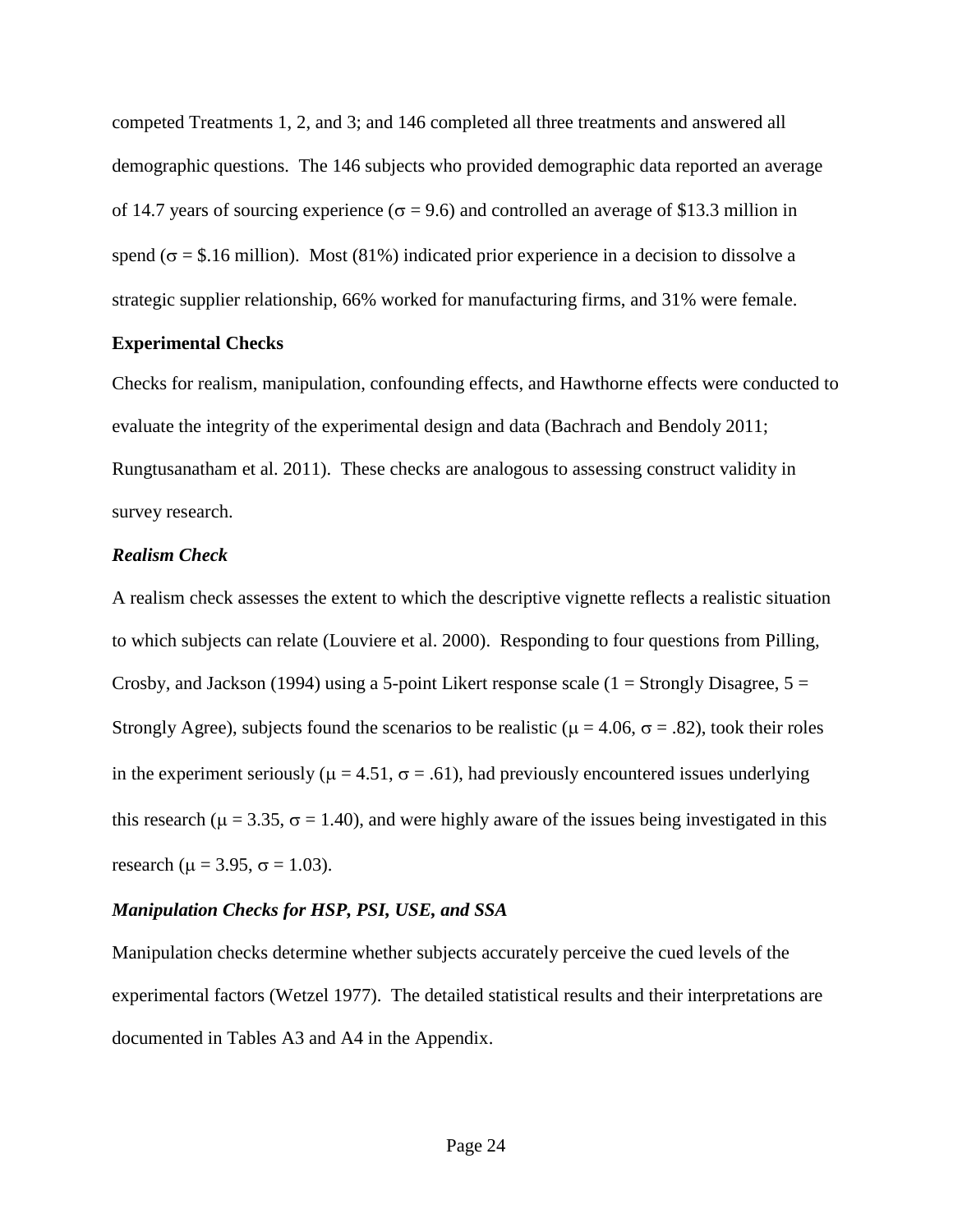For HSP and PSI, one-way ANOVA test results in the shaded cells of Table A3 reveal that subjects assigned to versions in which HSP is cued to be STELLAR report statistically higher average scores for the manipulation questions than those assigned to versions in which HSP is cued to be MARGINALLY-ACCEPTABLE  $(p < .001)$ . Likewise, subjects assigned to versions in which PSI is cued to be HIGH report higher average scores for the manipulation questions than those assigned to versions in which PSI is cued to be LOW ( $p < .001$ ). Subjects, therefore, perceive the levels of these two between-subject factors as cued.

For USE and SSA, TRUE/FALSE questions were asked and assessments were conducted using two separate Fisher's exact tests. When USE is cued to be ABSENT, the shaded cells in Table A4 reveal that 229 of 256 subjects or 89% indicate as TRUE that the relationship between ELECTRONICS Inc. and ZENGINE has been free of critical incidents of a negative nature, but when USE is cued to be PRESENT, this percentage decreases to 39% (54 of 137 subjects). The distribution of TRUE and FALSE responses is statistically different (Fisher's exact test: *p* < .001). Subjects, therefore, perceive the presence (absence) of USE as cued. When SSA is manipulated from ABSENT to PRESENT, the distribution of TRUE and FALSE responses changes from 0% TRUE (0 of 256 subjects) to 93% TRUE (112 of 121 subjects) that GAMMA outperforms ZENGINE, with this distribution being statistically different (Fisher's exact test:  $p <$ .001). Examining the distribution of TRUE-FALSE responses for SSA = PRESENT only, we also find that more subjects indicate as TRUE that GAMMA outperforms ZENGINE (Fisher's exact test:  $p < .001$ ). Subjects, therefore, perceive the presence (absence) of SSA as cued.

## *Checks for Confounding Effects*

Checks for confounding effects determine whether or not subject perceptions about nonmanipulated factors levels are affected by experimentally-manipulated factors (Wetzel 1977).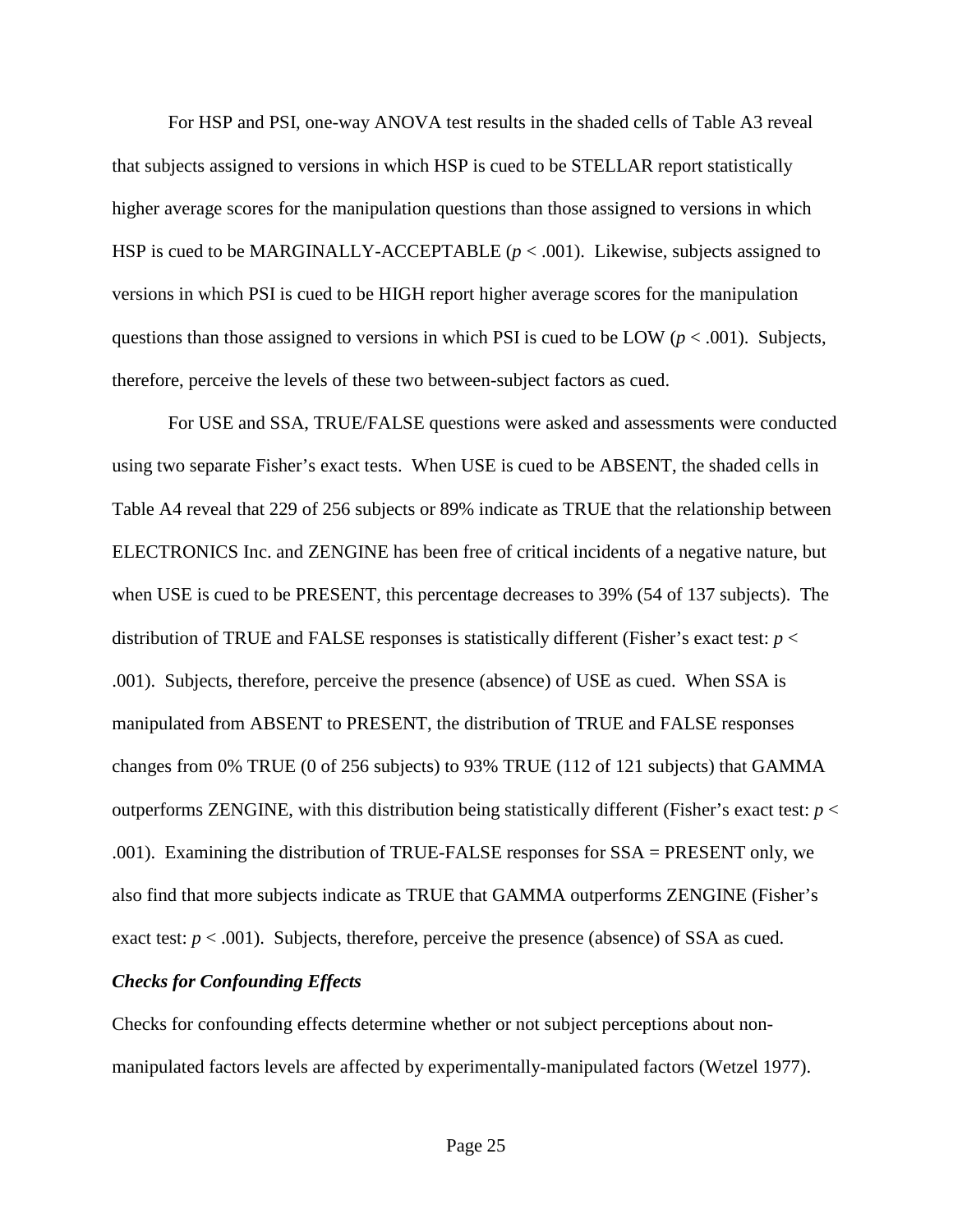The detailed statistical results in the non-shaded cells of Table A3 reveal that the MARGINALLY-ACCEPTABLE and STELLAR cued-levels of HSP do not produce significantly different (i) subject responses to the PSI manipulation check questions (one-way ANOVA test:  $p = .64$ ,  $p = .34$ ), (ii) subject answers of TRUE or FALSE to the manipulation check question for USE (Fisher's exact test:  $p = .49$ ), or (iii) subject answers of TRUE or FALSE to the manipulation check question for SSA (Fisher's exact test:  $p = .24$ ). Similarly, the LOW and HIGH cued-levels of PSI do not produce significantly different (i) subject responses to the manipulation check questions for HSP (one-way ANOVA test:  $p = .14$ ,  $p = .55$ ,  $p = .74$ ), (ii) subject answers of TRUE or FALSE to the manipulation check question for USE (Fisher's exact test: *p* = .65), or (iii) subject answers of TRUE or FALSE to the manipulation check question for SSA (Fisher's exact test:  $p = .73$ ). These results, therefore, affirm the absence of confounding effects between HSP and the remaining three experimental factors, as well as between PSI and the remaining three experimental factors.

The non-shaded cells in Table A4 show that subject responses of TRUE or FALSE to the manipulation check question for SSA are not distributed differently between the PRESENT and ABSENT cued-levels of USE (Fisher's exact test:  $p = .46$ ). Similarly, subject responses of TRUE or FALSE to the manipulation check question for USE are not distributed differently between the PRESENT and the ABSENT cued-levels for SSA (Fisher's exact test: *p* = .05, not significant with the Bonferroni correction). These results, therefore, affirm an absence of confounding effects between USE and SSA.

#### *Checks for Hawthorne Effects*

Checks for Hawthorne effects assess whether extraneous factors related to the baseline context affect how subjects perceive and react to the experiment (Adair 1984). Table A5 in the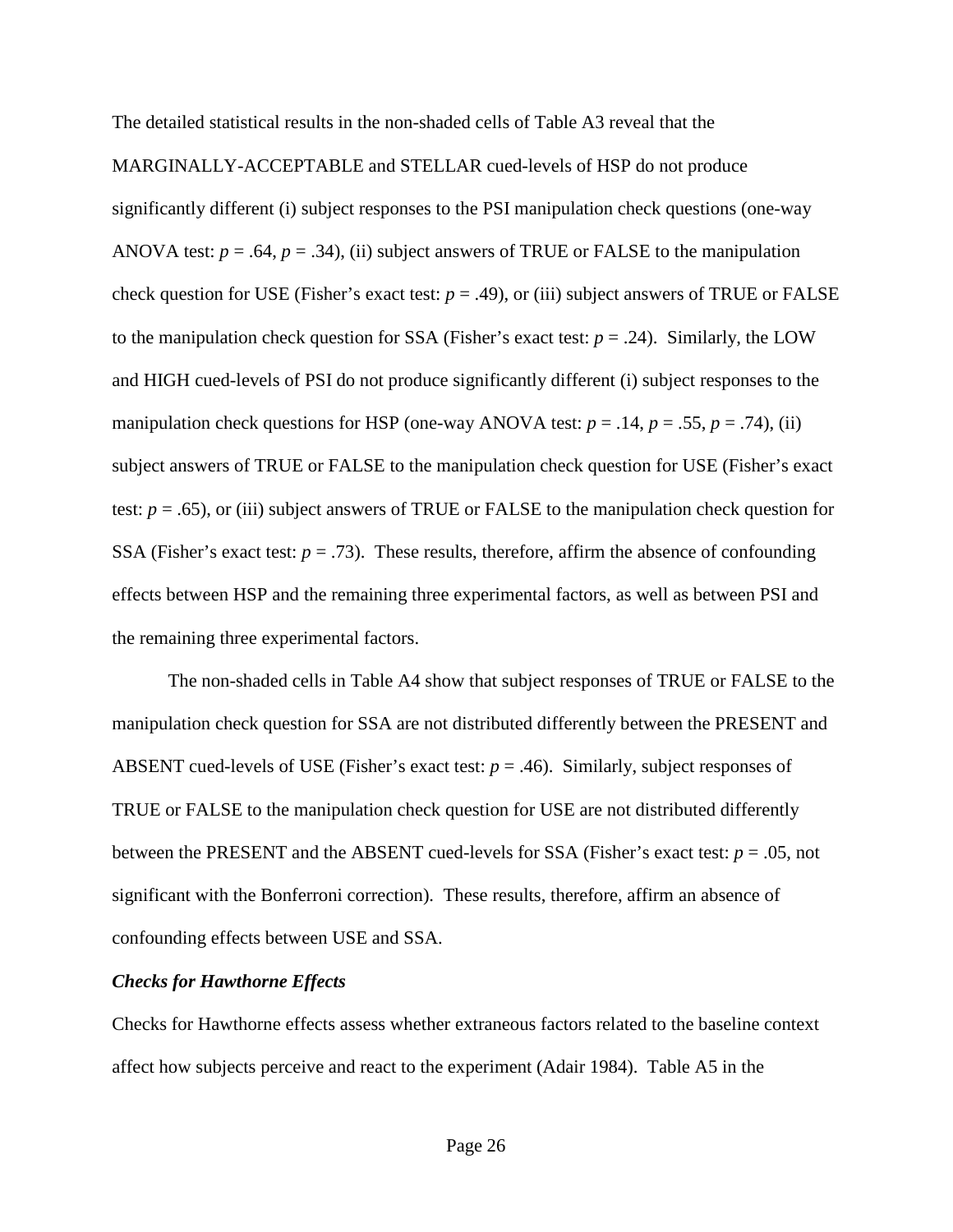Appendix documents the statistical results for the two extraneous factors of (i) prior experience that subjects have with situations involving the termination of strategic suppliers and (ii) location of ISM meetings where the experiment was conducted.

For prior subject experience, one-way ANOVA test results are non-significant at  $\alpha = .05$ for the HSP and PSI between-subject factors; Fisher's exact test results are non-significant at  $\alpha$  = .05 for the USE and SSA within-subject factors. One-way ANOVA test results are also nonsignificant at  $\alpha$  = .05 with respect to the response variable. Prior subject experience, therefore, does not appear to have Hawthorne effects on the experimental factors or on the response variable. For location where the experiment was conducted, one-way ANOVA test results reveal no differences at  $\alpha = .05$  with regards to the mean scores for *Likelihood of Strategic Relationship Dissolution Likelihood* across locations. The location of ISM meetings for our experimentation, therefore, does not appear to have Hawthorne effects on the response variable.

## **HYPOTHESIS TESTING**

## **Model Estimation**

Model [1] below specifies the general linear mixed-effects model for the response variable, Likelihood of Strategic Relationship Dissolution (Y<sub>i, jklm</sub>):

| Intercept<br>$Y_{i, jklm}$<br>$=$                                                                 | $\lceil 1 \rceil$                                                                                                                                                                            |
|---------------------------------------------------------------------------------------------------|----------------------------------------------------------------------------------------------------------------------------------------------------------------------------------------------|
| + $\beta_{1}$ ; (HSP) <sub>i</sub> + $\beta_{2}$ ; (PSI) <sub>k</sub>                             | Between-subject factors: <i>Historical Supplier</i><br>Performance (HSP) and Prior Supplier Involvement in<br>Joint Product Development (PSI)                                                |
| + $\beta_{3}$ (USE) <sub>1</sub> + $\beta_{4}$ (SSA) <sub>m</sub>                                 | Within-subject factors: Unintentional but Serious<br>Supplier Error (USE) and Supplier Substitution<br>Availability (SSA)                                                                    |
|                                                                                                   | $+\beta_{5}$ (HSP×PSI) <sub>il</sub> + $\beta_{6}$ (HSP×USE) <sub>ik</sub> + $\beta_{7}$ (HSP×SSA) <sub>im</sub> + $\beta_{8}$ (PSI×USE) <sub>kl</sub> + $\beta_{9}$ (USE×SSA) <sub>im</sub> |
| + $\beta_{10}$ ; (HSP×USE×PSI) <sub>ikl</sub> + $\beta_{11}$ ; (HSP×USE×SSA) <sub>ilm</sub>       |                                                                                                                                                                                              |
| + $b_{0_i}$ + $b_{1_i(jk)}$ (USE) <sub>1</sub> + $b_{2_i(jk)}$ (SSA) <sub>m</sub> + $e_{i, jklm}$ |                                                                                                                                                                                              |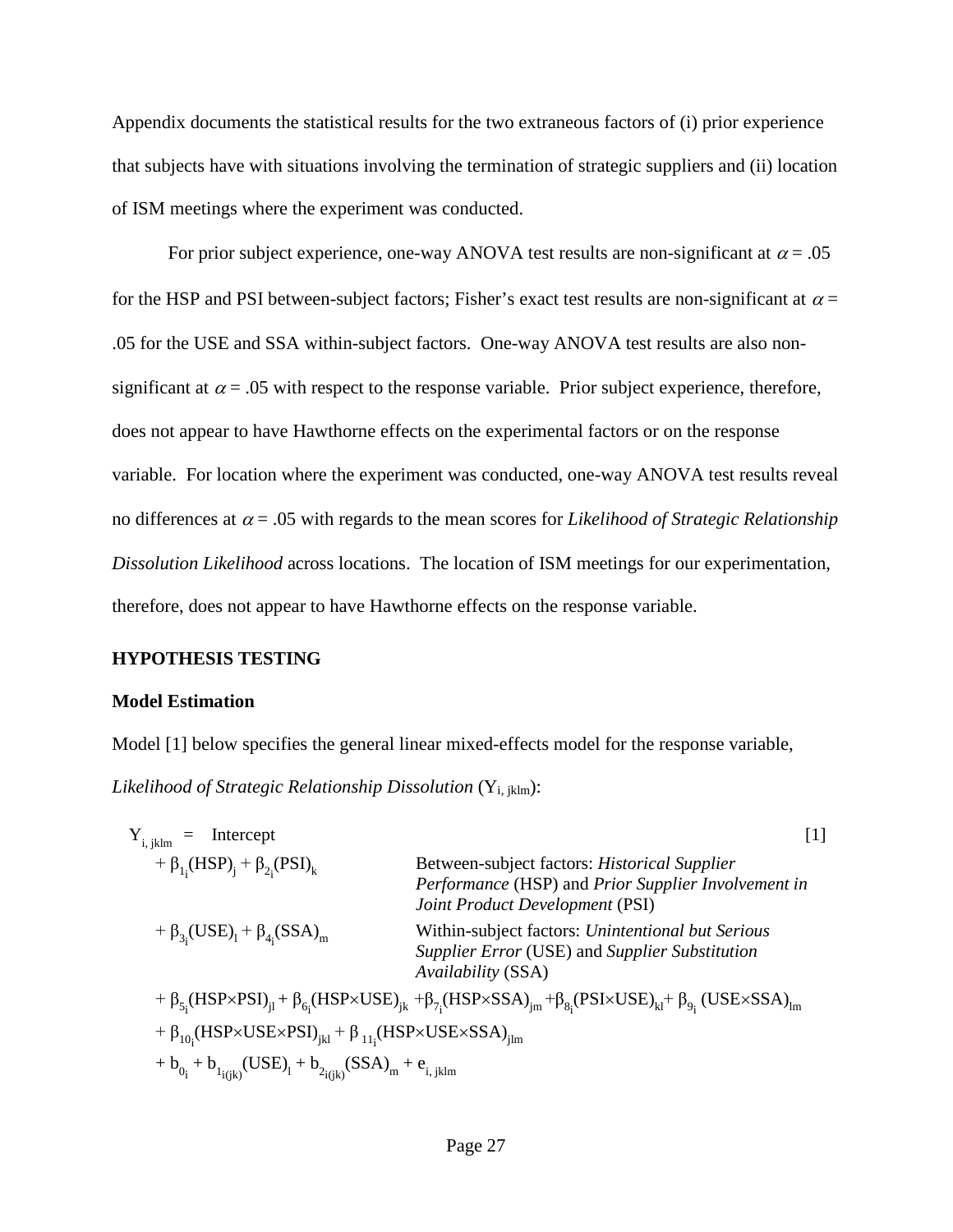where

 $b_{0i}$ 

| $Y_{i, jklm}$            | Average score of the responses to the three-item measurement scale for<br>Likelihood of Strategic Relationship Dissolution by the i <sup>th</sup> subject for the j <sup>th</sup><br>k <sup>th</sup> , l <sup>th</sup> , and m <sup>th</sup> levels of the HSP, PSI, USE, and SSA factors, respectively |
|--------------------------|---------------------------------------------------------------------------------------------------------------------------------------------------------------------------------------------------------------------------------------------------------------------------------------------------------|
| $(HSP)_{i}$              | j <sup>th</sup> level (MARGINALY-ACCEPTABLE or STELLAR) of the HSP factor                                                                                                                                                                                                                               |
| $(PSI)_{k}$              | k <sup>th</sup> level (LOW or HIGH) of the PSI factor                                                                                                                                                                                                                                                   |
| (USE)                    | 1 <sup>th</sup> level (ABSENT or PRESENT) of the USE factor                                                                                                                                                                                                                                             |
| $(SSA)_{m}$              | m <sup>th</sup> level (ABSENT or PRESENT) of the SSA factor                                                                                                                                                                                                                                             |
| , $b_{1i(k)}, b_{2i(k)}$ | Random effects                                                                                                                                                                                                                                                                                          |
|                          | $e_{i,jklm}$ Random error                                                                                                                                                                                                                                                                               |
|                          |                                                                                                                                                                                                                                                                                                         |

Note that Model [1] treats the four experimental factors as fixed effects; differences between subject and group means of SG-versions and GS-versions as the random effects,  $b_{1i(k)}$ and  $b_{2i(jk)}$ , respectively; and the remaining differences across subjects as the random effect,  $b_{0i}$ . Model [1] includes two three-way interaction terms (HSP×USE×PSI and HSP×USE×SSA) to allow for post-hoc robustness tests of the invariance of the USE moderating effect as PSI and SSA vary. To comply with the hierarchy principle (Peixoto 1987), Model [1] also includes the four corresponding two-way interaction terms (HSP×PSI, USE×PSI, HSP×SSA, and USE×SSA), in addition to the hypothesized HSP×USE interaction term (i.e., H3). Also, a one-way ANOVA test, prior to estimating Model [1], found no significant effects for years of subject sourcing experience, subject control of spend dollar, employment segment, and gender on the response variable across Treatments 1, 2, and 3 (at  $\alpha$  = .05). Table A6 in the Appendix summarizes these results. Model [1] is, therefore, estimated without these demographic variables.

#### **Results**

Table 2 summarizes the estimation results for Model [1], as well as those for a full model that includes four non-hypothesized interaction terms: PSI×SSA, HSP×PSI×SSA, PSI×USE×SSA,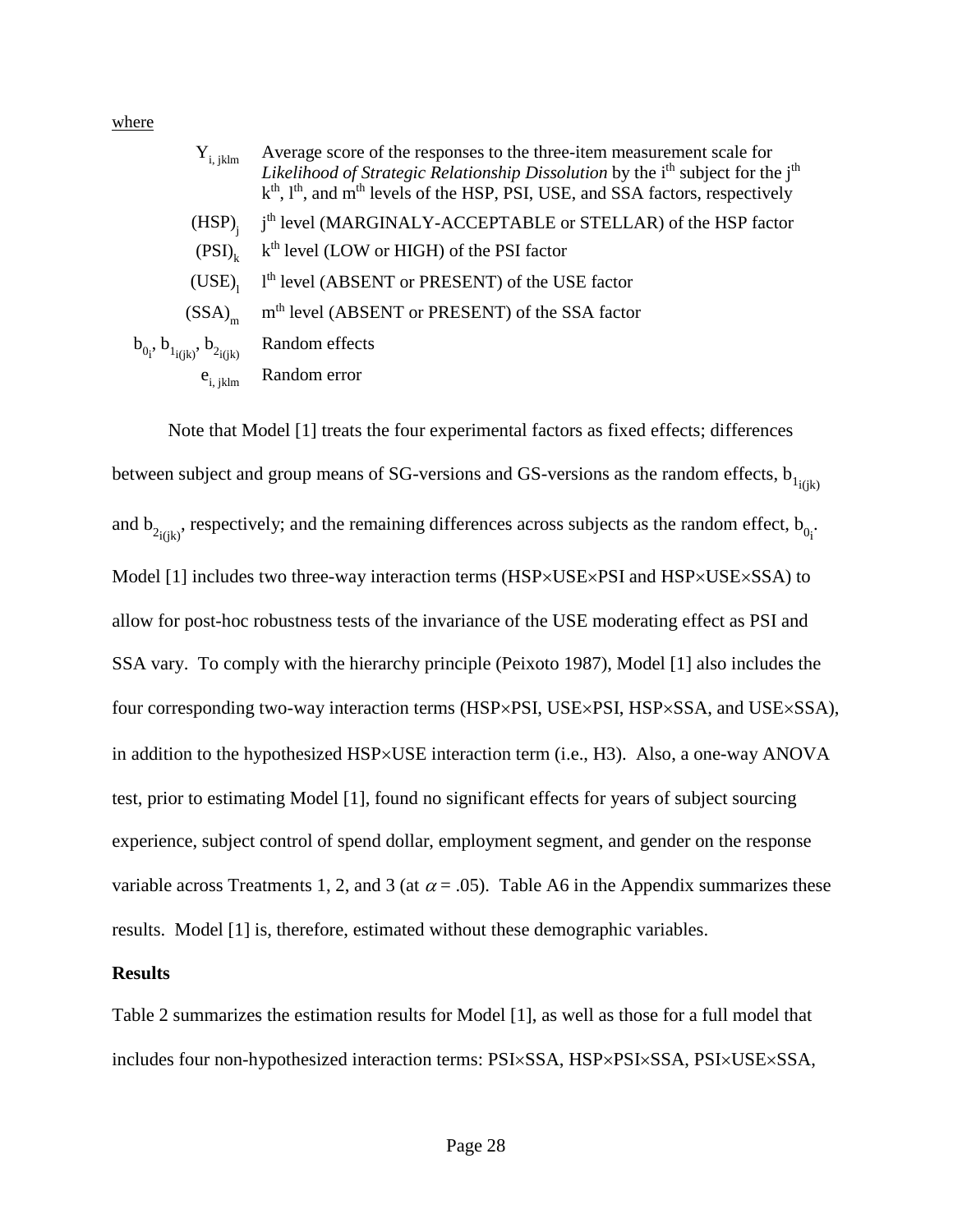and HSP×PSI×USE×SSA. The estimation results are obtained using the "lme4" (linear mixedeffects models) package in R (Bates and Sarkar 2007).

#### INSERT Table 2 Here

Because the four non-hypothesized interactions in the full model are not significant, we interpreted the Model [1] estimation results to draw conclusions regarding our hypotheses. For H1,  $\beta_1 = 1.42$  ( $p < .001$ ) indicates that when the cued level of HSP is MARGINALLY-ACCEPTABLE, the predicted value of the *Likelihood of Strategic Relationship Dissolution* is 1.42 higher than when the cued level of HSP is STELLAR. A critical-component supplier whose historical performance is marginally-acceptable is, therefore, more likely to be terminated than one whose historical performance is stellar. This result suggests that historical supplier performance and the dissolution likelihood of the strategic relationship is inversely related and supports H1. For H2,  $\beta_3 = -.83$  ( $p < .001$ ) indicates that when the cued level of USE is ABSENT, the predicted value of the *Likelihood of Strategic Relationship Dissolution* is .83 lower than when the cued level of USE is PRESENT. A strategic relationship with a criticalcomponent supplier who does not commit an unintentional but serious error is, therefore, less likely to be terminated than a strategic relationship in which a supplier commits such an error. This result suggests that the occurrence of an unintentional but serious error increases the dissolution likelihood of a strategic relationship and supports H2.

Finally, given statistical results for H1, the HSP×USE interaction term ( $\beta_6 = .49$ ,  $p <$ .001) indicates a positive USE moderation effect. H3b is therefore supported over H3a. The conditional effects plot in Figure 3 corroborates this conclusion. The non-parallel lines suggest an interaction effect, with the slope of the line corresponding to USE = PRESENT being less negative than the slope of the line corresponding to USE = ABSENT. In other words, when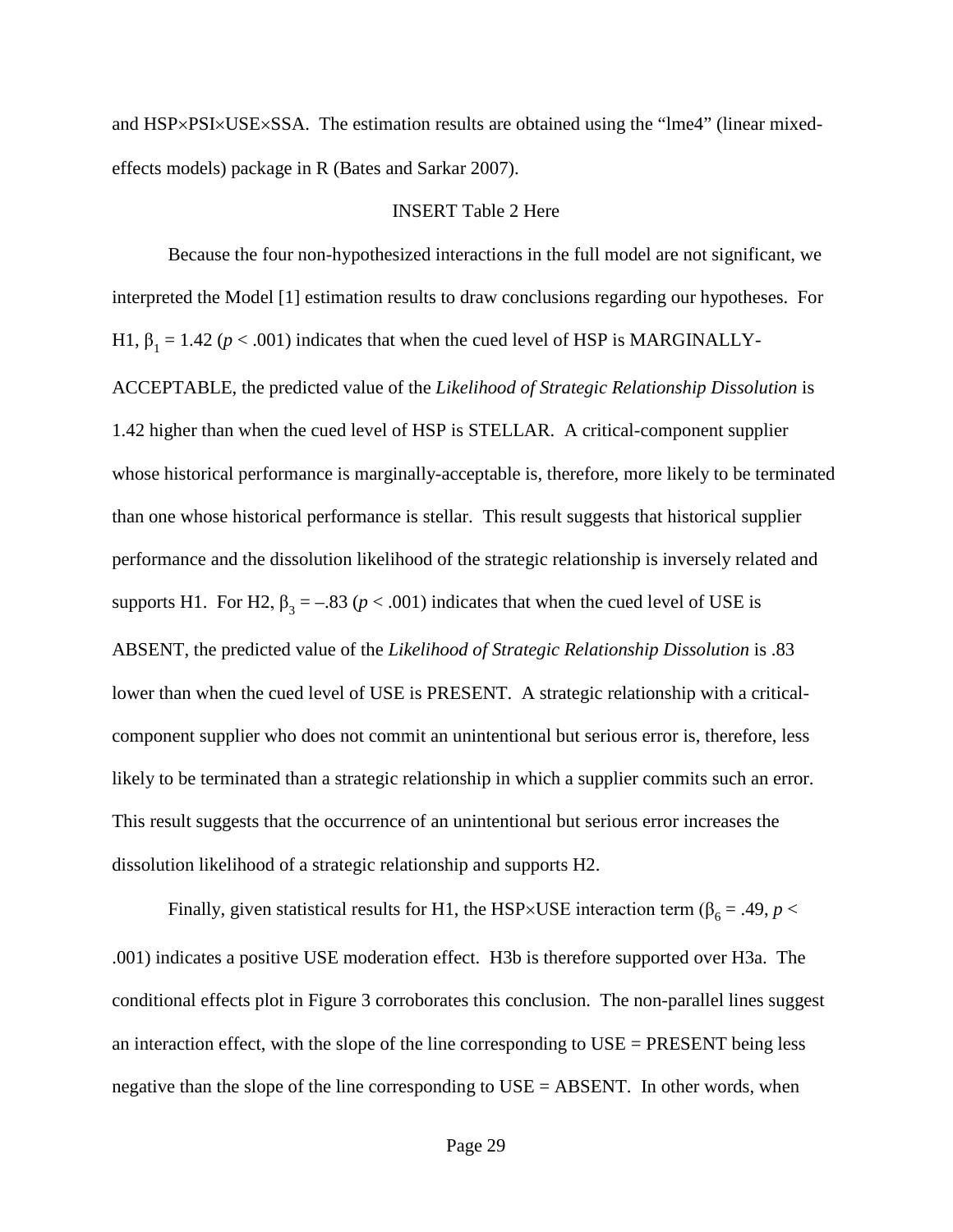strategic critical-component suppliers with either stellar or marginally-acceptable historical performance commits an unintentional but serious error, their likelihood of being terminated increases. However, the penalty (i.e., increased termination likelihood) for suppliers with stellar historical performance is significantly greater than for suppliers with marginally-acceptable historical performance. We label this result the *positive historical supplier performance penalty effect*. Indeed, as one subject noted, post-experimentation, "Disappointment is a relative term. If performance had been good and suddenly turns poor, the *contrast* is more disappointing than if a poor supplier commits 'another' error."

#### INSERT Figure 3 Here

#### **Post-Hoc Analyses: Robustness Check and Alternative Explanations**

Joint product development efforts (Peterson et al. 2005) and lack of attractive alternative suppliers (Ping 1994) are known to strengthen the dependence of a manufacturer on its criticalcomponent supplier and, therefore, should guard against a positive USE moderation effect. As a robustness check, Model [1] estimation results for HSP×PSI×USE and HSP×USE×SSA are examined to determine the extent to which the positive USE moderation effect changes as PSI or SSA varies. Both HSP×PSI×USE ( $\beta_{10} = .15$ ,  $p = .22$ ) and HSP×USE×SSA ( $\beta_{11} = .31$ ,  $p = .23$ ) are non-significant; these statistical results suggest that the observed positive USE moderation effect is not affected by either prior involvement of the critical-component supplier in joint product development efforts with the manufacturer or the entry into the supply market of a replacement for the incumbent critical-component supplier.

A recency effect (Deese and Kaufman 1957) is present when the most recent event (i.e., unintentional but serious supplier error) is recalled more readily than less recent events (i.e., historical supplier performance) and, hence, more salient in influencing subject responses. To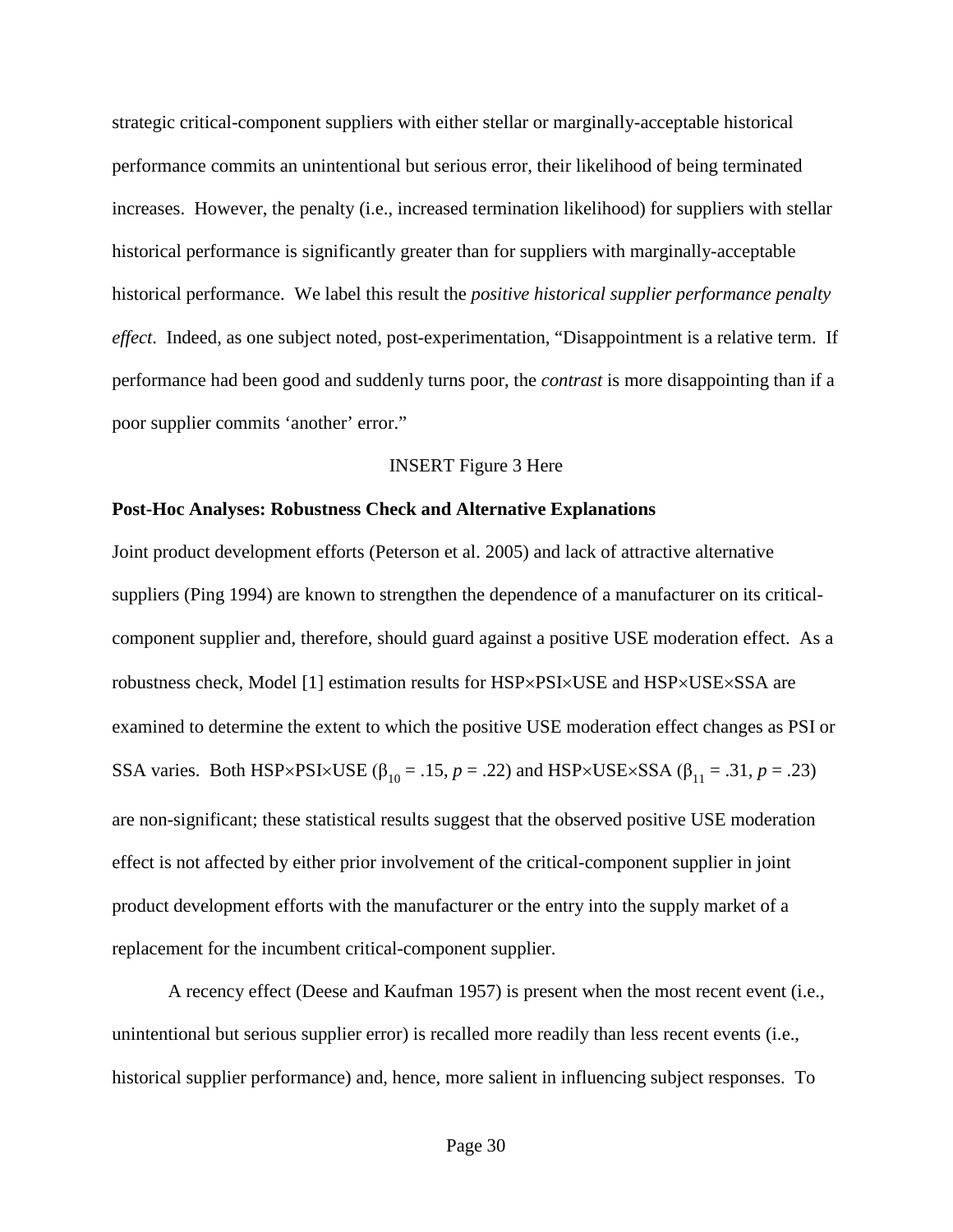investigate this possibility, we asked the 17 subjects participating in the SBRP experiment at the Detroit location to reveal how much weight they gave to recent versus historical supplier performance information. Eight placed a greater weight on recent performance, five gave equal weights to historical and recent performance, and four placed a greater weight on historical performance. A one-way ANOVA test detects no differences in the mean scores for *Likelihood of Strategic Relationship Dissolution* across these three groupings for Treatment 1 (*p* = .65), Treatment 2 ( $p = .10$ ), or Treatment 3 ( $p = .31$ ), which suggests an absence of the recency effect. This absence is likely to hold beyond the Detroit location, given the statistical similarity in subject responses between Detroit and the nine original ISM locations. Hence, our hypothesis testing results do not appear to be explained by the recency effect.

Finally, subject risk aversion is unlikely to bias our hypothesis testing results for two reasons. First, the random assignment of subjects to different versions in our SBRP experiment guards against risk-averse subjects being systematically exposed to only certain manipulations while risk-taking subjects being exposed to others. Second, prior research shows that gender, age, and industry sector relate to risk aversion propensity (Weber, Blais, and Betz 2002; Nicholson et al. 2005). Given the non-significant ANOVA results regarding gender, years of sourcing experience (which correlates to subject age), and industry sector, our results, therefore, do not appear to be explained by risk aversion propensity.

## **DISCUSSION**

## **Theoretical Contributions**

Figure 4 depicts our two theoretical contributions (using dashed ovals and arrows) to the extant literature (using solid ovals and arrows). The first contribution provides insights into why honest supplier errors that harm both suppliers and buyers should be minimized, regardless of historical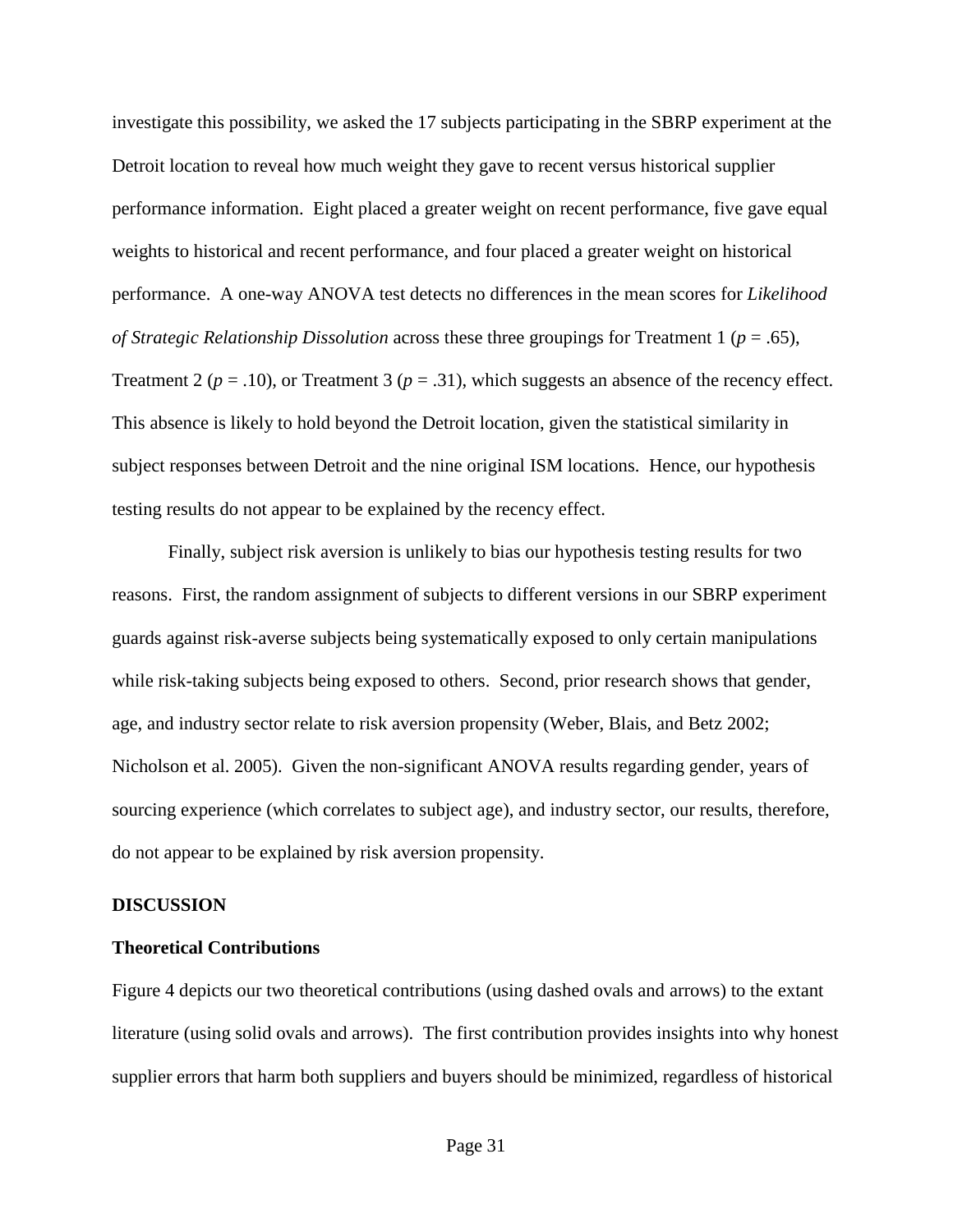supplier performance levels; the second provides insights into why stellar historical supplier performance, in particular, is a necessary but insufficient condition for relationship continuity.

## INSERT Figure 4 Here

#### *Why Minimize Honest Supplier Mistakes*

Prior research into precipitating events has focused on intentional supplier misbehaviors that benefit the supplier at the expense of the buyer (Abdul-Muhmin 2005; Ganesan et al. 2010; Wang et al. 2010). Our inquiry complements these efforts by focusing on honest supplier mistakes that are not intended to harm the manufacturer or supplier, but whose occurrence results in operational and financial harm to both parties. These mistakes constitute a previouslyuninvestigated type of supplier misbehavior that has been neglected in the literature; they differ from supplier opportunism and ethical violations in the intentionality to cause harm. In this regard, our finding that an unintentional but serious supplier error increases the likelihood of strategic relationship dissolution – regardless of historical supplier performance levels – adds a novel insight. A critical-component supplier should be attentive to minimizing honest mistakes that harm itself and its trading partner.

### *Why Stellar Historical Supplier Performance Is Necessary but Not Sufficient*

Critical-component suppliers are expected to perform well, with positive assessments of performance deterring dismissal by the manufacturer (e.g., Shin et al. 2000; Abdul-Muhmin 2005). Our inquiry affirms this baseline relationship (i.e., support for H1) and, more importantly, contributes novel and nuanced insights regarding a previously-uninvestigated and robust *positive historical supplier performance penalty effect* (i.e., support for H3b). Suppliers, regardless of historical performance levels, experience a penalty effect from commission of unintentional but serious errors. The penalty effect, however, is harsher for those with a history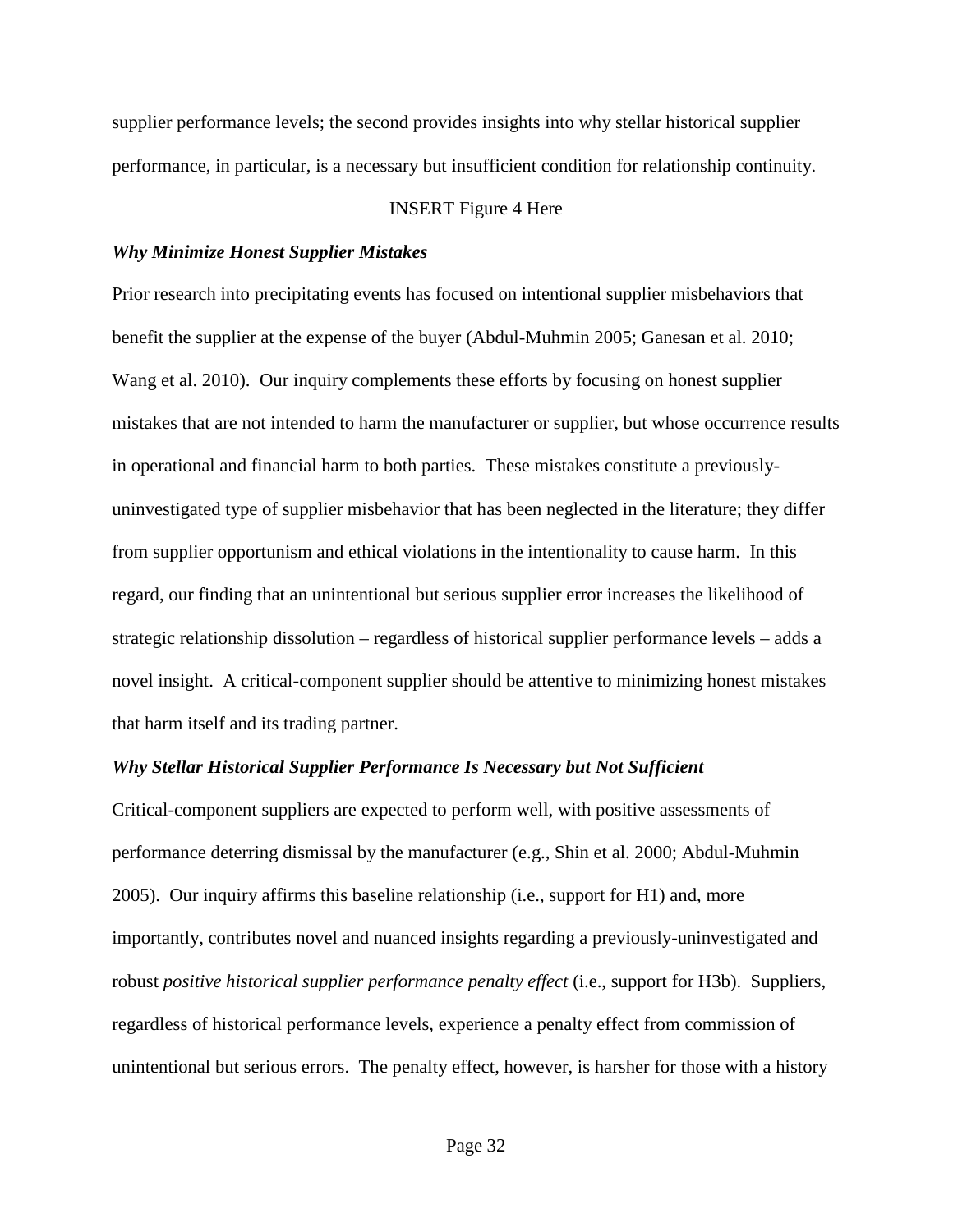of stellar performance than those with a history of marginally-acceptable performance, paralleling the more pronounced negative market reactions to product recalls experienced by automotive firms with good reputations relative to those with marginal reputations (Rhee and Haunschild 2006).

More substantively, this penalty is not tempered by the extent to which an incumbent supplier had been involved in joint product development efforts with the manufacturer or by the unavailability of attractive supplier alternatives in the marketplace. The former increases the level of commitment that the manufacturer has to the critical-component supplier (Petersen et al. 2008); the latter reduces the incentives for the manufacturer to switch (Dwyer et al. 1987; Sriram and Mummalaneni 1990; Abdul-Muhmin 2005). Theoretically, these two factors should buffer an incumbent supplier who errs against relationship dissolution. As such, stellar historical supplier performance, given the robust *positive supplier performance penalty effect*, appears to be a necessary but insufficient condition for sustaining a strategic relationship between a manufacturer and capable, well-performing critical-component supplier.

#### **Managerial Implications for Buyers and Suppliers**

Our findings provide two pieces of practical advice to safeguard against premature termination of critical-components supplier – one for manufacturers and another for critical-component suppliers. We urge manufacturers to be aware that they may, over time and subconsciously, elevate their expectations of supply performance. This escalation of supply performance expectations increases a tendency to overreact to unintentional but serious supplier errors. The overreaction, in turn, amplifies assessments of the initial negative effect of honest supplier mistakes, overrates alternative supplier options (Ganesh et al. 2000), and eventually biases manufacturers to prematurely terminate critical-component suppliers. This is more concerning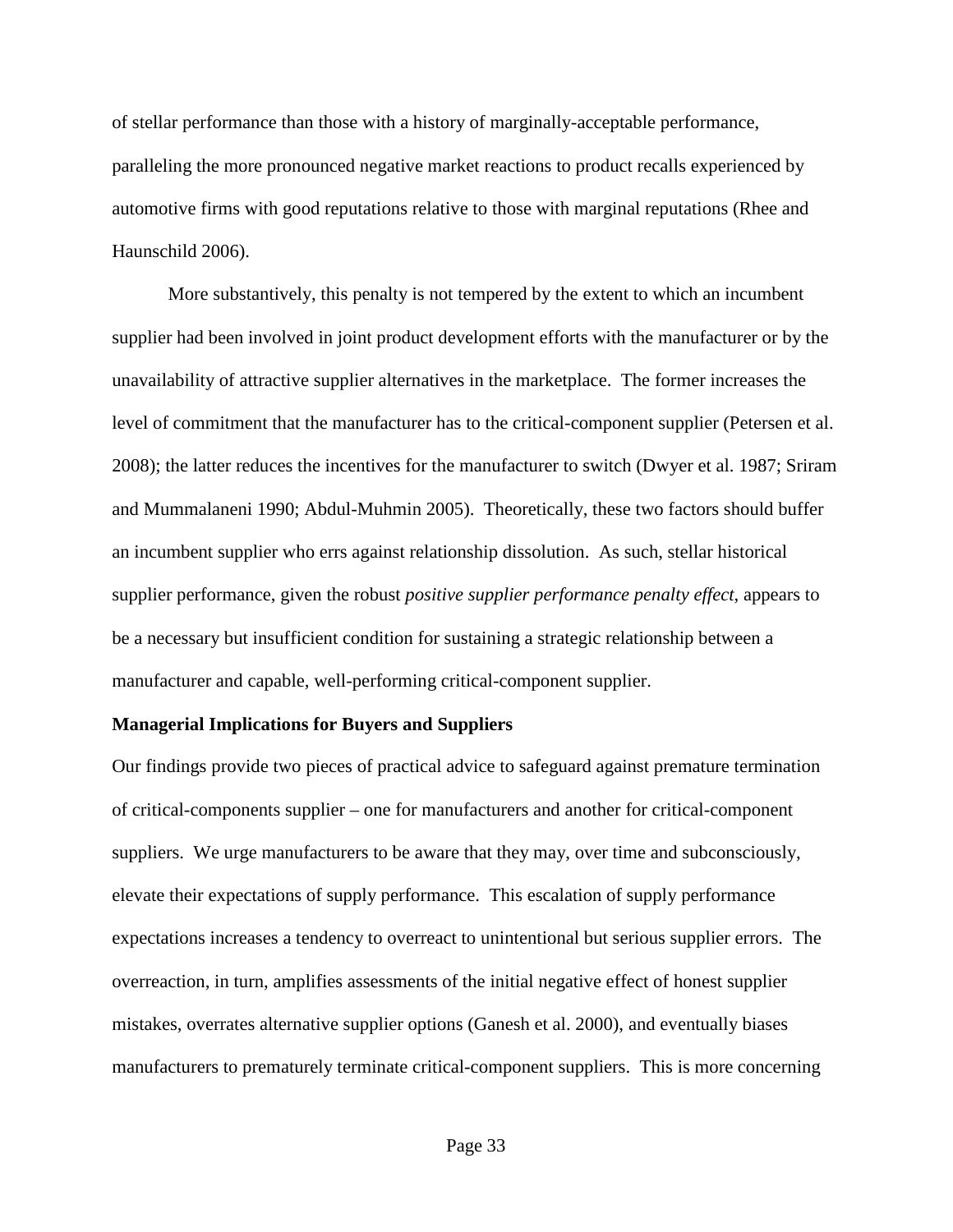for critical-component suppliers who are, otherwise, capable and have historically performed well. To avoid this particular trap, manufacturers should enact appropriate response plans to cope with historically-capable critical-component suppliers that explicitly reject the option of immediately switching to a new supply source.

For critical-component suppliers, we caution that an impeccable performance record is necessary but not enough to protect against dismissals when unintentional but serious mistakes occur. Because manufacturers expect increasing returns from their critical-component suppliers over time (Autry and Golicic 2010), supplier performance complacency is a real threat to maintaining relationships with manufacturers (Beverland et al. 2004). Critical-component suppliers, in general, should pay attention to escalating manufacturer expectations. Those with a history of stellar performance should be especially vigilant and proactive in managing escalating performance expectations that manufacturers set over time. To this end, they should habitualize regular sit-downs with customers to review contractual performance obligations and surface implicit performance expectations that may expose them to greater chances of committing unintentional but serious errors. Equally important, when unintentional but serious mistakes occur, suppliers, regardless of prior performance, must marshal mitigation resources quickly and visibly to minimize harm and return to normal operating conditions. Suppliers with stellar historical performance should, in parallel, aggressively frame an honest error as a one-time aberration, whose non-repeatability is demonstrated by corrective action plans.

#### **FUTURE RESEARCH**

Our investigation suggests several research opportunities related to dissolution of strategic buyer-supplier relationships. First, we adopt the perspective of the manufacturer as it forms a judgment regarding relationship continuity with a critical-component supplier based on new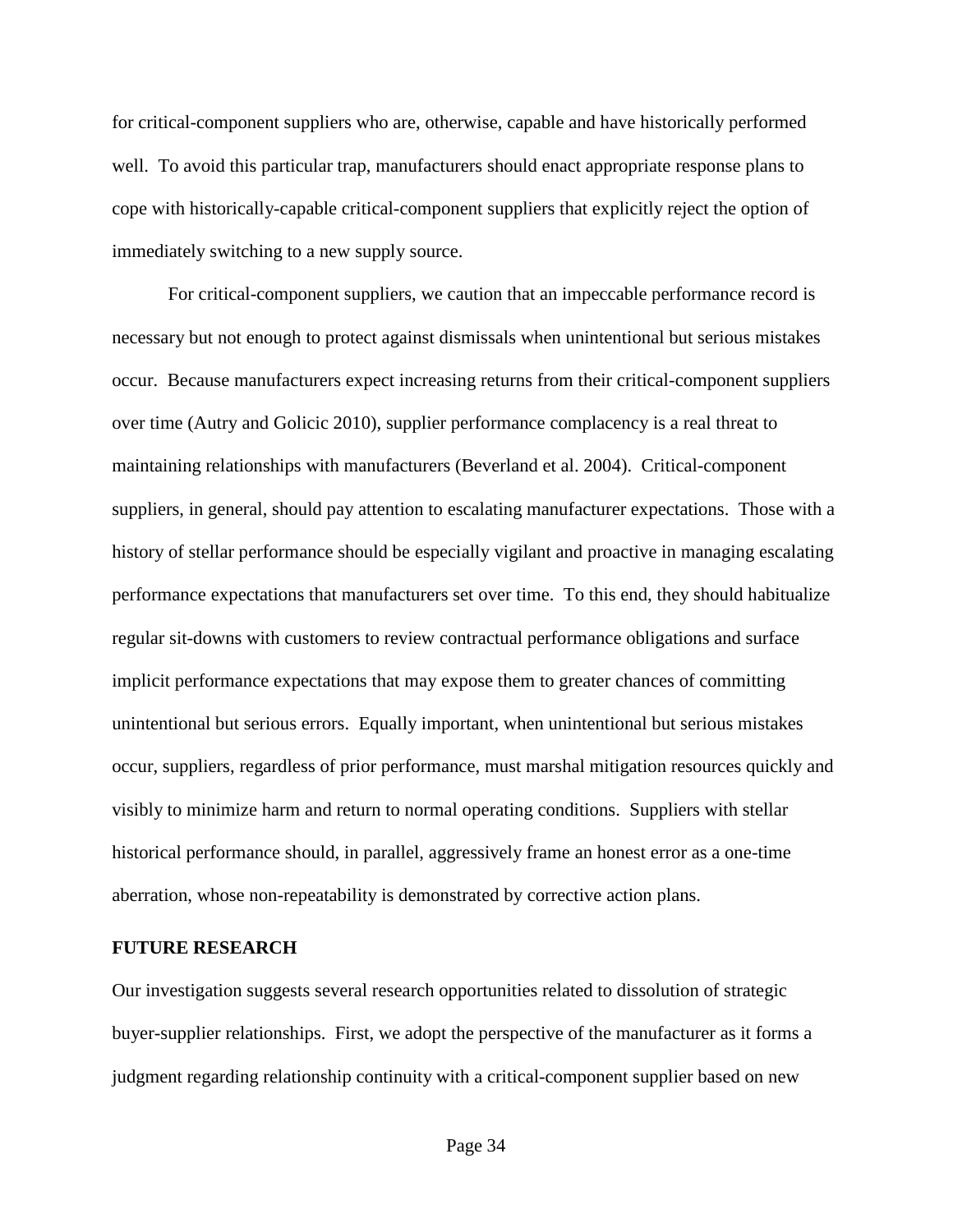information. A more comprehensive appreciation for our research question may consider the perspective of the critical-component supplier. For example, in the event of a serious manufacturer error with devastating performance implications for the supplier, does the likelihood of strategic relationship dissolution mirror the effects detected in this research?

Second, our inquiry assumes that (i) blame for an unintentional but serious error can be clearly attributed to the critical-component supplier, (iii) the buyer is able to verify that the supplier error is unintentional, and (iii) this verification does not vary due to personality attributes like locus of control. If these assumptions do not hold – for example, when the critical-component supplier is only partially responsible or when the buyer is unable to validate absence of malicious intent beyond reasonable doubt – would the *positive supplier performance penalty effect* hold? Does the extent to which the critical-component supplier is at fault – real or perceived – altar the positive moderation effect observed here and, if so, in what manner? Would buyer inability to validate unintentionality and the *positive supplier performance penalty effect* be directly associated?

Third, in designing our SBRP experiment, we fixed the level of bargaining power by setting this to be equal between the manufacturer and critical-component supplier, as well as the supply market size by stating that four suppliers are available. Doing so makes these attributes invariant across all treatments and versions and removes their effects on the response variable. Relaxing these constraints, how would differences in power imbalances or supply market size alter either the direct effect of an unintentional but serious supplier error on relationship dissolution or the indirect effect through trust and commitment? Moreover, would varying these controls temper the positive moderation effect of such a mistake (again, either directly or indirectly through trust and commitment)?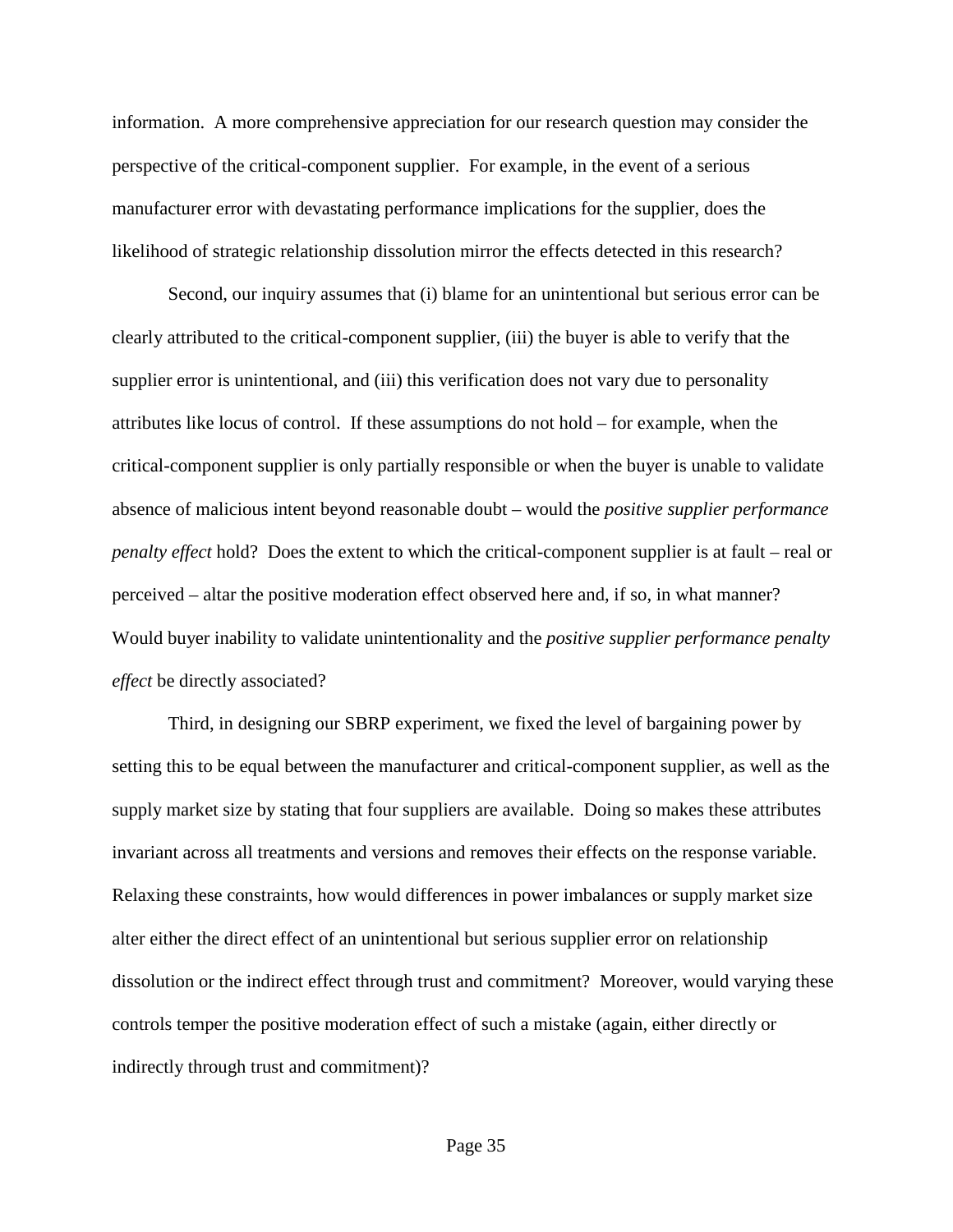Finally, our post-hoc analysis finds the *positive supplier performance penalty effect* to be robust to prior involvement of the critical-component supplier in joint product development efforts with the manufacturer and to the entry of a capable replacement into the market place. Intuitively, the penalty effect should have been tempered by joint product development efforts and amplified by the availability of attractive substitutes. Why then is the *positive supplier performance penalty effect* robust to these attributes? With respect to the former, is it because joint development efforts do not automatically connote joint responsibility? With respect to the latter, is it because the effect of "fear of the unknown" trumps that of "fear of the known" in dismissing the attractiveness of the potential substitute?

#### **CONCLUSIONS**

The strategic relationship between a manufacturer and its critical-component supplier is ideally intended to last many years. This is particularly true when the supplier has performed well over time. Performing well, however, is a double-edged sword. Stellar supplier performance, on one hand, is necessary to maintain strategic relationships over time. On the other hand, it may also elevate manufacturer expectations about supplier performance such that not meeting them shocks the manufacturer into possibly exiting the strategic relationship.

Theorizing and examining the moderating effect of an unintentional but serious supplier error on the inverse relationship between historical supplier performance and the likelihood of strategic relationship dissolution, our research reveals that a critical-component supplier with stellar historical performance is subject to a *positive supplier performance penalty effect*. This finding reinforces advice for critical-component suppliers to work closely with manufacturers to: (i) set initial supply performance expectations, (ii) evolve supply performance expectations over time, and (iii) proactively manage manufacturer reactions when honest but critical supply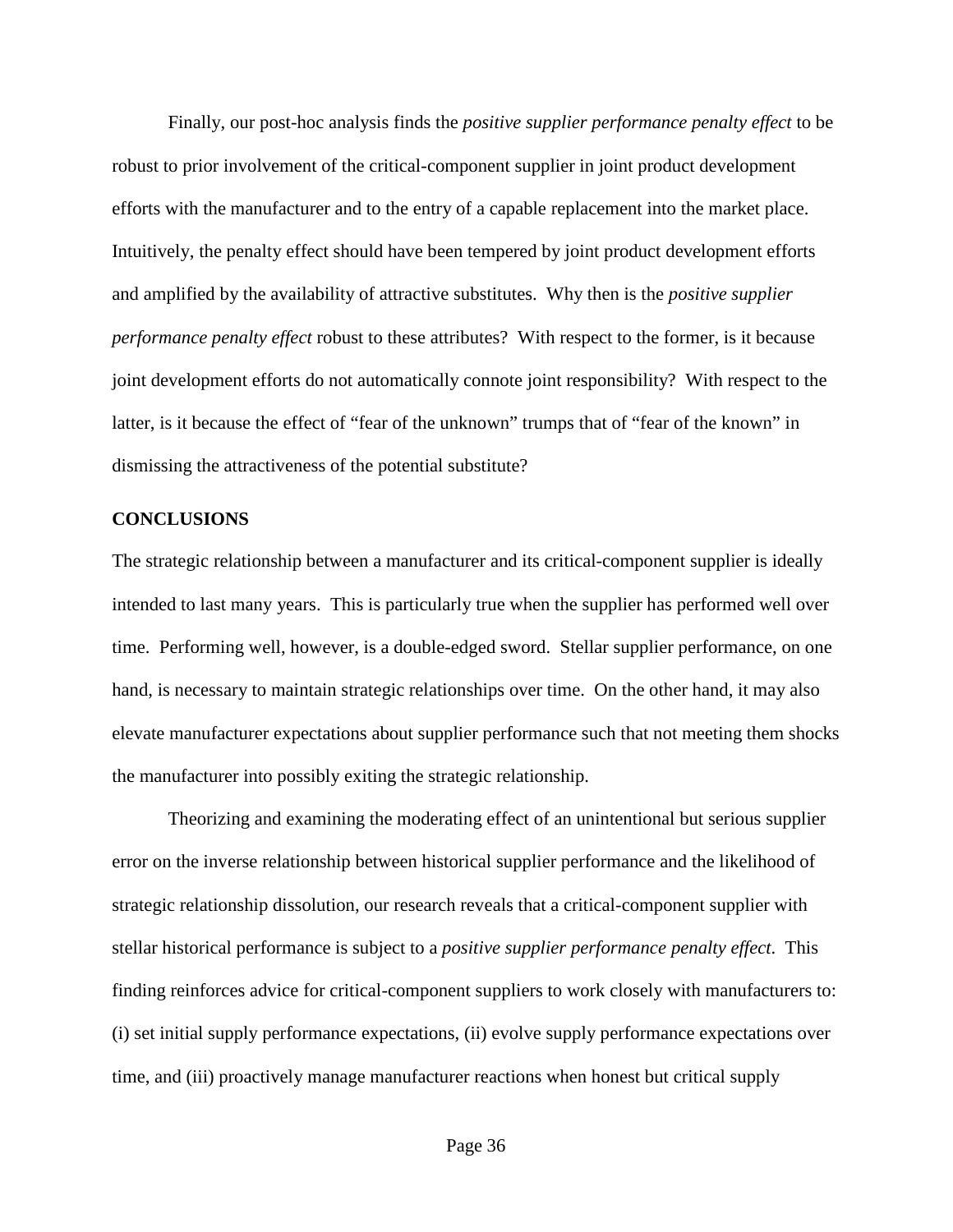mistakes arise. Manufacturers sourcing from critical-component suppliers that have historically performed well must likewise be aware that they may be conditioning themselves to inadvertently levy harsher penalties following honest supplier mistakes.

In the parlance of scientific progress, the *positive supplier performance penalty effect* qualifies conventional wisdom that positive historical supplier performance is always desirable in terms of strategic buyer-supplier relationship continuity. What makes this finding interesting is that it essentially ". . . denies an old truth . . . [and] . . . constitute[s] an attack on the taken-forgranted world . . . ." (Davis 1971, p. 311). In doing so, it becomes a legitimate, value-added theoretical contribution since it ". . . affects the accepted relationships between variables . . . and alters our understanding [about a phenomenon] by reorganizing our causal maps" (Whetten 1989, pp. 492-493).

# **REFERENCES**

- Abdul-Muhmin, A.G. (2005). Instrumental and interpersonal determinants of relationship satisfaction and commitment in industrial markets. *Journal of Business Research*, *58*(5), 619- 628.
- Adair, J.G. (1984). The Hawthorne effect: A reconsideration of the methodological artifact. *Journal of Applied Psychology*, *69*(2), 334-345.
- Alexander, C.S., & Becker, H.J. (1978). The use of vignettes in survey research. *Public Opinion Quarterly*, *42*(1), 93-104.
- Anderson, E., & Weitz, B. (1989). Determinants of continuity in conventional industrial channel dyads. *Marketing Science*, *8*(4), 310-323.
- Autry, C. W., & Golicic, S. L. (2010). Evaluating buyer–supplier relationship–performance spirals: A longitudinal study. *Journal of Operations Management*, *28*(2), 87-100.
- Bachrach, D.G., & Bendoly, E. (2011). Rigor in behavioral experiments: A basic primer for supply chain management researchers. *Journal of Supply Chain Management*, *47*(3), 5-8.
- Baker, W.E., Faulkner, R.R., & Fisher, G.A. (1998). Hazards of the market: The continuity and dissolution of interorganizational market relationships. *American Sociological Review*, *63*(2), 147-177.
- Beverland, M., Farrelly, F., & Woodhatch, Z. (2004). The role of value change management in relationship dissolution: Hygiene and motivational factors. *Journal of Marketing Management*, *20*(9-10), 927-939.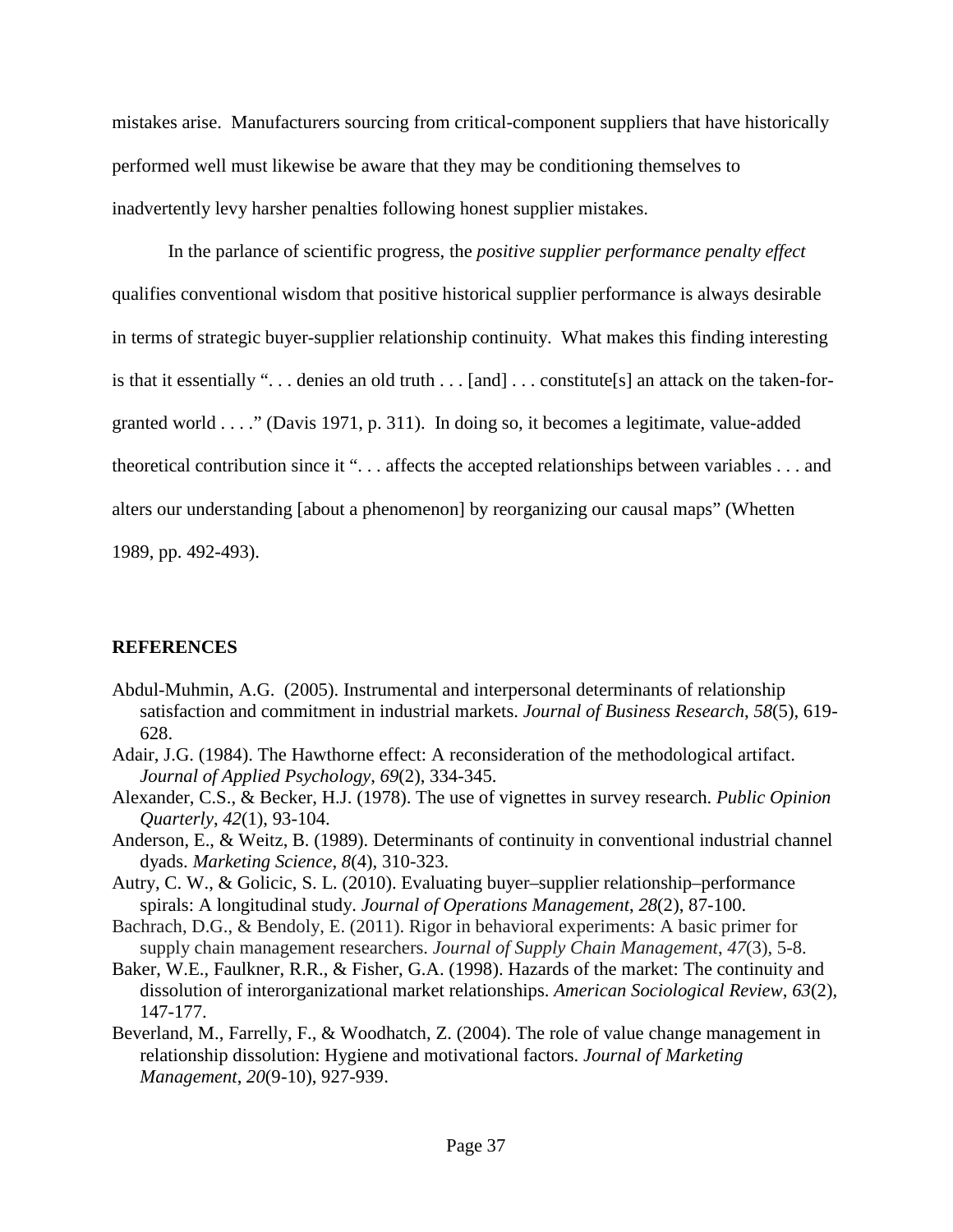- Broschak, J.P. (2004). Managers' mobility and market interface: The effect of managers' career mobility on the dissolution of market ties. *Administrative Science Quarterly*, *49*(4), 608-640.
- Campbell, D.T., & Stanley, J.C. (1963). *Experimental and Quasi-Experimental Designs for Research on Teaching*. American Educational Research Association.
- Carr, A. S., & Pearson, J. N. (1999). Strategically managed buyer-supplier relationships and performance outcomes. *Journal of Operations Management*, *17*(5), 497-519.
- Chen, Y-S., Dooley, K.J., & Rungtusanatham, M.J. 2016. Using text analysis and process modeling to examine buyer-supplier relationship dissolution. *Journal of Purchasing and Supply Management*, *22*(4), 325-337.
- Chen, Y.-S., Rungtusanatham, M.J., Goldstein, S.M., & Koerner, A.F. (2013). Theorizing through metaphorical transfer in OM/SCM research: Divorce as a metaphor for strategic buyer-supplier relationship dissolution. *Journal of Operations Management*, *31*(7), 579-586.
- Craighead, C.W., Blackhurst, J., Rungtusanatham, M., & Handfield, R.B. (2007). The severity of supply chain disruptions: Design characteristics and mitigation capabilities. *Decision Sciences*, *38*(1), 131-156.
- Cronbach, L.J. (1951). Coefficient alpha and the internal structure of tests. *Psychometrika*, *16*(3), 297-334.
- Crook, T. R., & Combs, J.G. (2007). Sources and consequences of bargaining power in supply chains. *Journal of Operations Management*, *25*(2), 546-555.
- Das, T.K., & Teng, B.S. (2001). Trust, control, and risk in strategic alliances: An integrated framework. *Organization Studies*, *22*(2), 251–283.
- Davis, M.S. (1971). That's Interesting: Towards a phenomenology of sociology and a sociology of phenomenology. *Philosophy of the Social Sciences, 1*(2), 309-344.
- Deese, J., & Kaugman, R.A. (1957). Serial effects in recall of unorganized and sequentiallyorganized verbal material. *Journal of Experimental Psychology*, *54*(3), 180-187.
- Doyle, P., Corstjens, M., & Michell, P. (1980). Signals of vulnerability in agency-client relations. *Journal of Marketing*, *44*(4), 18-23.
- Dwyer, F.R., Schurr, P.H. & Oh, S. (1987). Developing buyer-seller relationships. *Journal of Marketing*, *51*(2), 11-27.
- Dyer, J.H. (1996). Specialized supplier networks as a source of competitive advantage: Evidence from the auto industry. *Strategic Management Journal*, *17*(4), 271-291.
- Ellis, P.D. (2006). Factors affecting the termination propensity of inter-firm relationships. *European Journal of Marketing*, *40*(11/12), 1169-1177.
- Fichman, M., & Levinthal, D.A. (1991). Honeymoons and the liability of adolescence: A new perspective on duration dependence in social and organizational relationships. *Academy Management Review*, *16*(2), 442-468.
- Freeman, S., & Browne, E. (2004). The influence of national culture on dissolution communication strategies in Western versus Asian business relationships: A theoretical model. *Supply Chain Management: An International Journal*, *9*(2), 169-182.
- Gadde, L.-E., & Matteson, L-G. (1987). Stability and change in network relationships. *International Journal of Research in Marketing*, *4*(1), 29-41.
- Ganesan, S., Brown, S.P., Mariadoss, B.H., & Ho, H. (2010). Buffering and amplifying effects of relationship commitment in business-to-business relationships. *Journal of Marketing Research*, *47*(2), 361-373.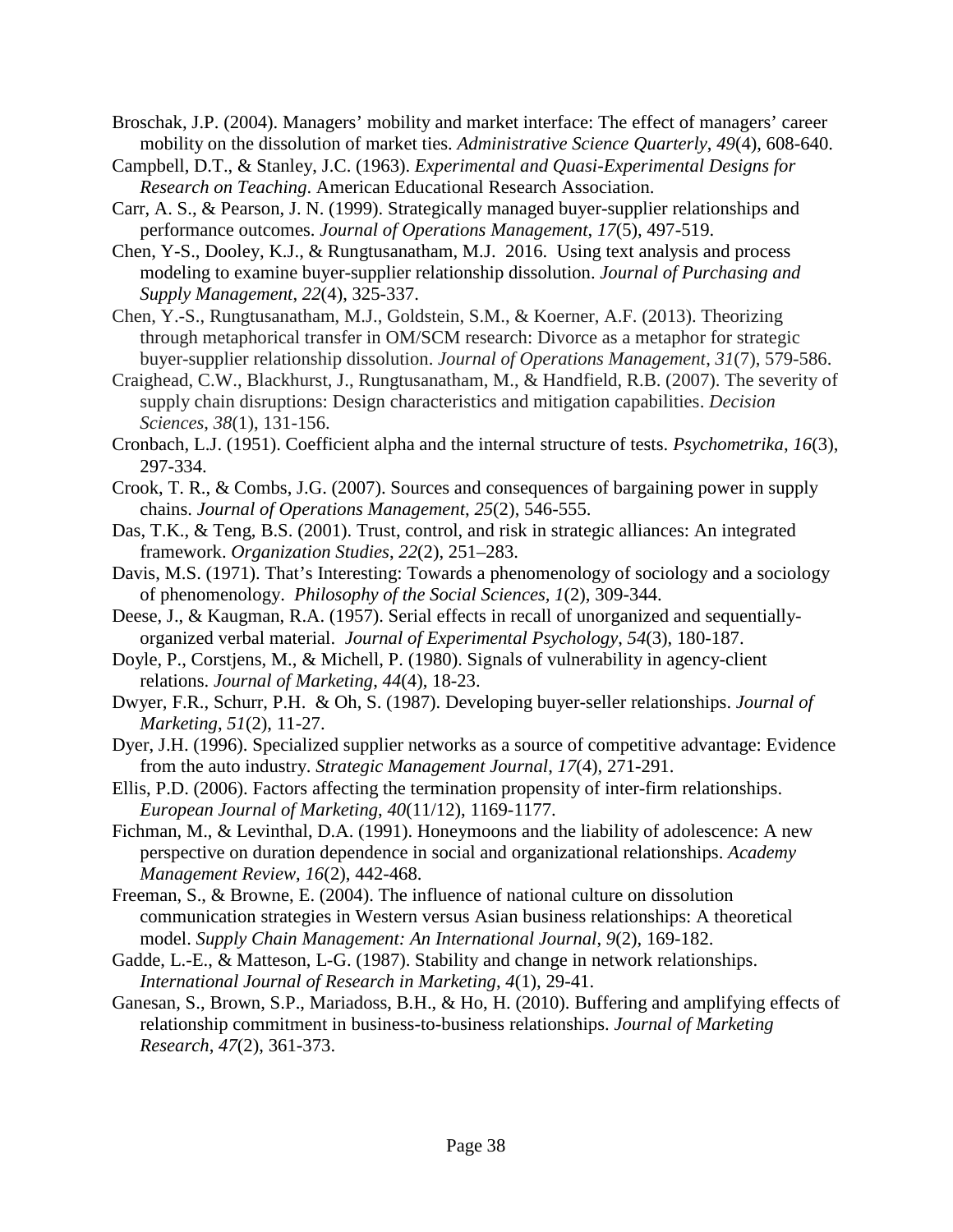- Ganesh, J., Arnold, M J., & Reynolds, K.E. (2000). Understanding the customer base of service providers: An examination of the differences between switchers and stayers. *Journal of Marketing*, *64*(3), 65-87.
- Giller, C., & Matear, S. (2001). The termination of inter-firm relationships. *Journal of Business and Industrial Marketing*, *16*(2), 94-112.
- Greenwald, A.G. (1976). Within-subjects designs: To use or not to use? *Psychological Bulletin*, *83*(2), 314-320.
- Gulati, R., & Sytch, M. (2007). Dependence asymmetry and joint dependence in interorganizational relationships: Effects of embeddedness on a manufacturer's performance in procurement relationships. *Administrative Science Quarterly*, *52*(1), 32-69.
- Halinen, A., & Tähtinen, J. (2002). A process theory of relationship ending. *International Journal of Service Industry Management*, *13*(2), 163-180.
- Helm, S., Rolfes, L., & Gunter, B. (2006). Suppliers' willingness to end unprofitable customer relationships: An exploratory investigation in the German mechanical engineering sector. *European Journal of Marketing*, *40*(3/4), 366-383.
- Hendricks, K.B., & Singhal, V.R. (2003). The effect of supply chain glitches on shareholder wealth. *Journal of Operations Management, 21*(5), 501-522.
- Hennes, K. M., Leone, A. J., & Miller, B. P. (2008). The importance of distinguishing errors from irregularities in restatement research: The case of restatements and CEO/CFO turnover. *The Accounting Review*, *83*(6), 1487-1519.
- Hennig-Schmidt, H., & Leopold-Wildburger, U. (2014). The shadow of the past: How experience affects behavior in an iterated prisoner's dilemma experiment. *Journal of Business Economics*, *84*(6), 865-878.
- Herr, P. M., Sherman, S. J., & Fazio, R. H. (1983). On the consequences of priming: Assimilation and contrast effects. *Journal of experimental social psychology*, *19*(4), 323-340.
- Herr, P. M. (1986). Consequences of priming: Judgment and behavior. *Journal of Personality and Social Psychology*, *51*(6), 1106.
- Hibbard, J.D., Kumar, N., & Stern, L.W. (2001). Examining the impact of destructive acts in marketing channel relationships. *Journal of Marketing Research*, *38*(1), 45-61.
- Holmlund-Rytkonen, M., & Stranvik, T. (2005). Stress in business relationships. *Journal of Business & Industrial Marketing, 20* (1), 12-22.
- Homburg, C., Giering, A., & Menon, A. (2003). Relationship characteristics as moderators of the satisfaction-loyalty link: Findings in a business-to-business context. *Journal of Business to Business Marketing*, *10*(3), 35-62.
- Howitt, D., & Cramer, D. (2011). *Introduction to Research Methods in Psychology (3rd Ed)*. Essex, England: Pearson Education Limited.
- Iglesias, V., Varela-Neira, C., & Vázquez-Casielles, R. (2015). Why didn't it work out? The effects of attributions on the efficacy of recovery strategies. *Journal of Service Theory and Practice*, *25*(6), 700-724.
- Liu, S.S., & Ngo, H.Y. (2004). The role of trust and contractual safeguards on cooperation in non-equity alliances. *Journal of Management*, *30*(4): 471-485.
- Maxwell, S.E., & Delaney, H.D. (2004). *Designing Experiments and Analyzing Data: A Model Comparison Perspective (2nd Ed).* Mahwah, New Jersey: Lawrence Erlbaum Associates, Publishers.
- Monczka, R., Petersen, K.J., Handfield, R.B., & Ragatz, G.L. (1998). Success factors in strategic supplier alliance: The buying company perspective. *Decision Sciences*, 2*9*(3), 553-577.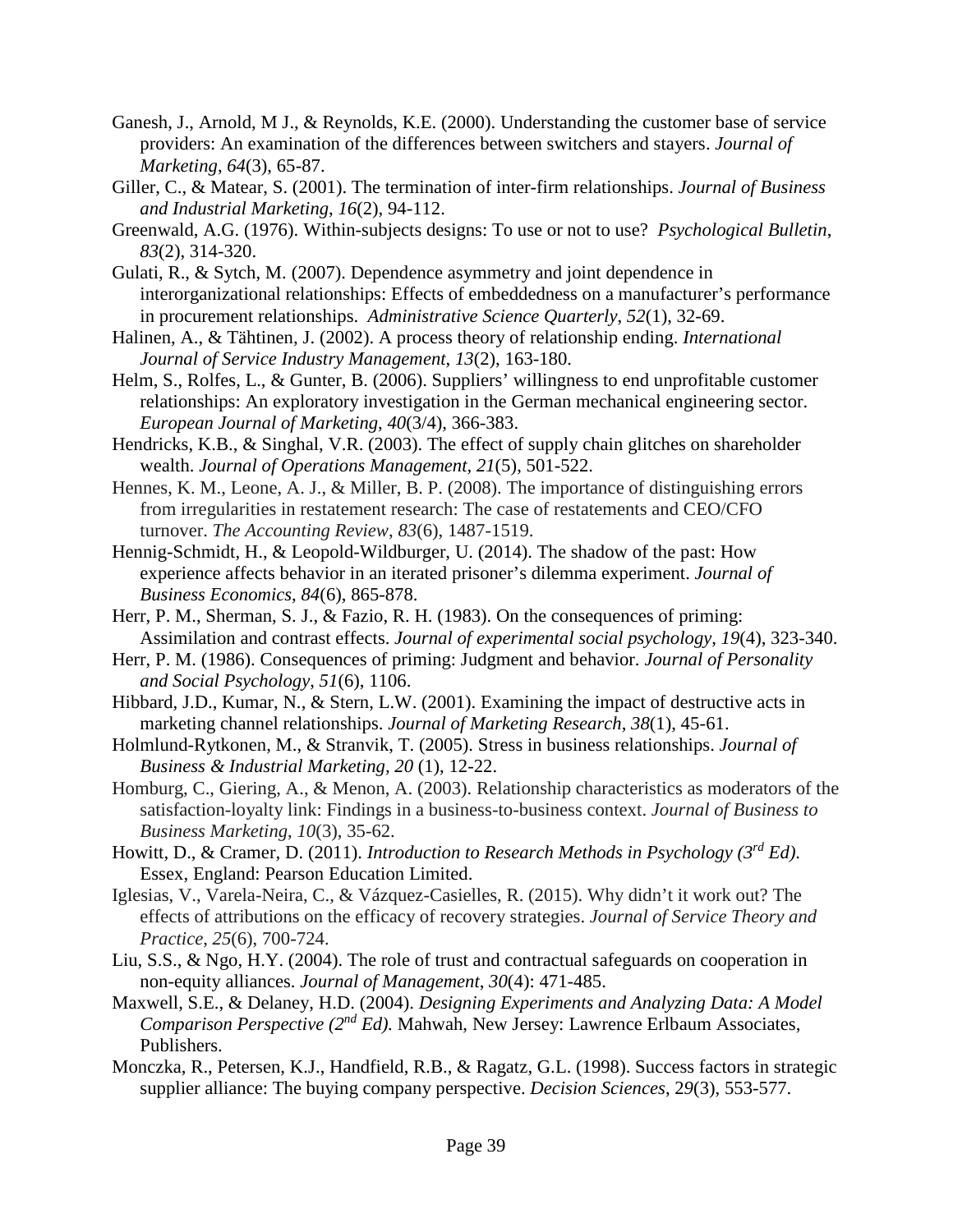- Morgan, R.M., & Hunt, S.D. (1994). The commitment-trust theory of relationship marketing. *Journal of Marketing*, *58*(3), 20-38.
- Narasimhan, R., Talluri, S. & Mendez, D. (2001). Supplier evaluation and rationalization via Data Envelopment Analysis: An empirical examination. *Journal of Supply Chain Management*, *37*(3), 28-37.
- Nicholson, N., Soane, E., Fenton-O'Creevy, M., & Willman, P. (2005). Personality and domainspecific risk taking. *Journal of Risk Research*, *8*(2), 157-176.
- Oliver, R.L. (1977). Effect of expectation and disconfirmation on postexposure product evaluations: An alternative explanation. *Journal of Applied Psychology*, *62*(4), 480-486.
- Payan, J.M., Obadia, C., Reardon, J., & Vida, I. (2010). Survival and dissolution of exporter relations with importers: A longitudinal analysis. *Industrial Marketing Management*, *39*(7), 1198-1206.
- Peixoto, J.J. (1987). Hierarchical variable selection in polynomial regression models. *The American Statistician*, *41*(4), 322-313.
- Perrow, C. (1984). *Normal Accidents: Living with High Risk Systems*. New York, NY: Basic Books.
- Petersen, K.J., Handfield, R.B., Lawson, B., & Cousins, P.D. (2008). Buyer dependency and relational capital: The mediating effects of the socialization processes and supplier integration. *Journal of Supply Chain Management*, *44*(4), 53-65.
- Pilling, B.K., Crosby, L.A., & Jackson, D.W. (1994). Relational bonds in industrial exchange: An experimental test of the transaction cost economic framework. *Journal of Business Research*, *30*(3), 237-251.
- Ping, R.A, & Dwyer, F.R. (1992). A preliminary model of relationship termination in marketing channels. In G.L. Frazier (Eds), *Advances in Distribution Channel Research (1st ed.).* New York, NY: JAI Press, 215-233.
- Ping, R.A. (1994). Does satisfaction moderate the association between alternative attractiveness and exit intention in a marketing channel? *Academy of Marketing Science Journal*, *22*(4), 364-371.
- Platt, J.R. (1964). Strong inference. *Science*, *146*(3642), 347-353.
- Prahinski, C., & Benton, W.C. (2004). Supplier evaluations: Communication strategies to improve supplier performance. *Journal of Operations Management*, *22*(1), 39-62.
- Primo, M.A., Dooley, K.J., & Rungtusanatham, M. (2007). Manufacturing firm reaction to supplier failure and recovery. *International Journal of Operations and Production Management*, *27*(3), 323-341.
- Rhee, M., & Haunschild, P.R. (2006). The liability of good reputation: A study of product recalls in the U.S. automobile industry. *Organization Science*, *17*(1), 101-117.
- Rungtusanatham, M., Wallin, C., & Eckerd, S. (2011). The vignette in a scenario-based roleplaying experiment. *Journal of Supply Chain Management*, *47*(3), 9-16.
- Sherif, M., & Hovland, C. (1961). *Social Judgement: Assimilation and Contrast Effects in Communication and Attitude Change*. New Haven, CT: Yale University Press.
- Shin, H., Collier, D.A., & Wilson, D.D. (2000). Supply management orientation and supplier/buyer performance. *Journal of Operations Management*, *18*(3), 317-333.
- Sriram, V., Krapfel, R., & Spekman, R. (1992). Antecedents to buyer-seller collaboration: An analysis from the buyer's perspective. *Journal of Business Research*, *25*(4), 303-320.
- Sriram, V., & Mummalaneni, V. (1990). Determinants of source loyalty in buyer-seller relationships. *Journal of Purchasing and Materials Management*, *26*(1), 21-26.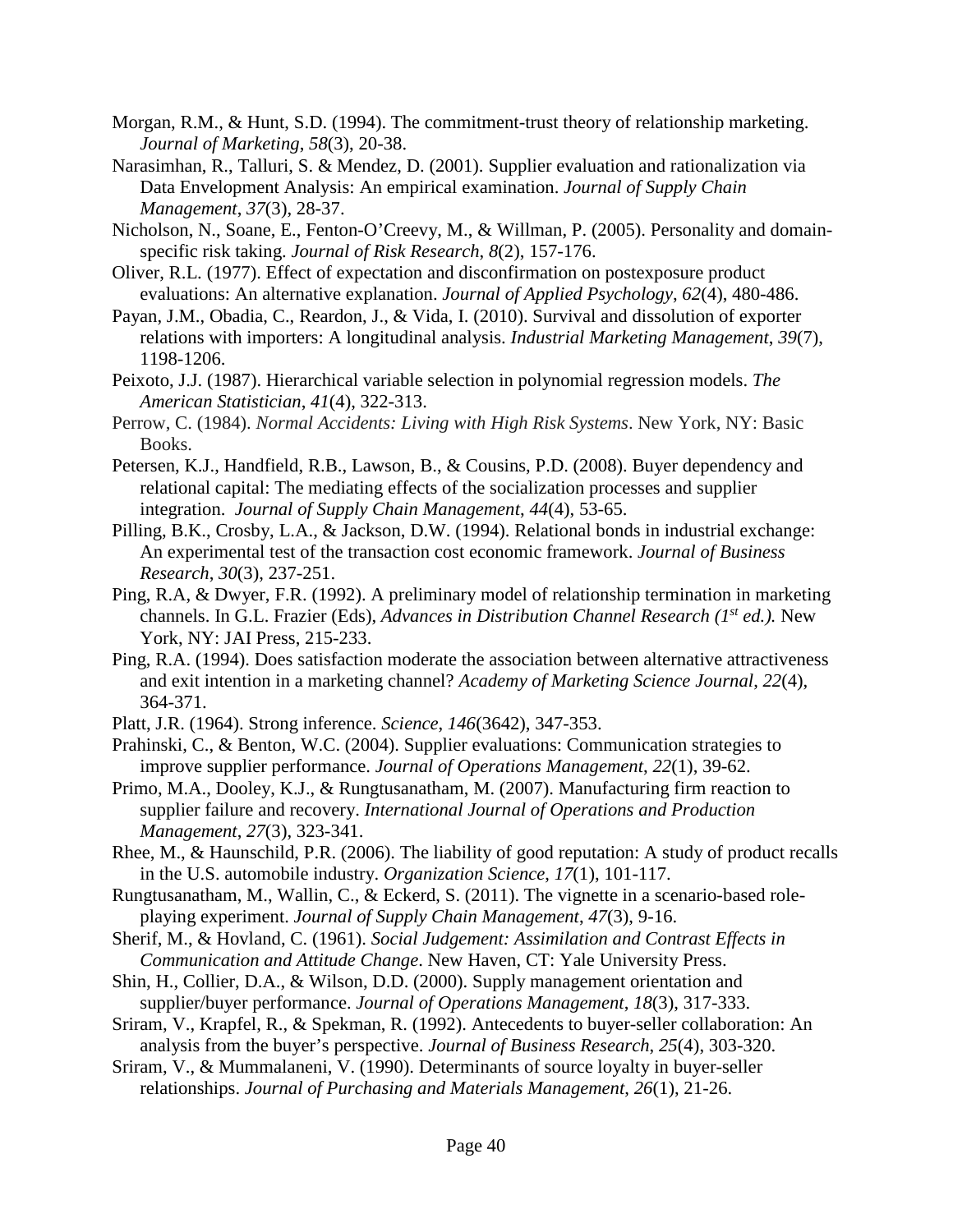- Tabuchi, H. (2014). Takata's switch to cheaper airbag propellent is at center of crisis. *The New York Times* (article accessed online at [https://nyti.ms/1yr2uHb\)](https://nyti.ms/1yr2uHb).
- Tähtinen, J. (2002). The process of business relationship ending–Its stages and actors. *Journal of Marketin-Focused Management*, *5*(4), 331-353.
- Wang, Q., Kayande, U. & Jap, S. (2010). The seeds of dissolution: Discrepancy and incoherence in buyer-supplier exchange. *Marketing Science*, *29*(6), 1109-1124.
- Wason, K.D., Polonsky, M.J., & Hyman, M.R. (2002). Designing vignette studies in marketing. *Australasian Marketing Journal*, *10*(3), 41-58.
- Weber, E.U., Blais, A.R. & Betz, N.E. (2002). A domain-specific risk-attitude scale: Measuring risk perceptions and risk behaviors. *Journal of Behavioral Decision Making*, *15*(4), 263–290.
- Wetzel, C.G. (1977). Manipulation checks: A reply to Kidd. *Representative Research in Social Psychology*, *8*(2), 88-93.
- Whetten, D.A. (1989). What constitutes a theoretical contribution? *Academy of Management Review*, *14*(4), 490-495.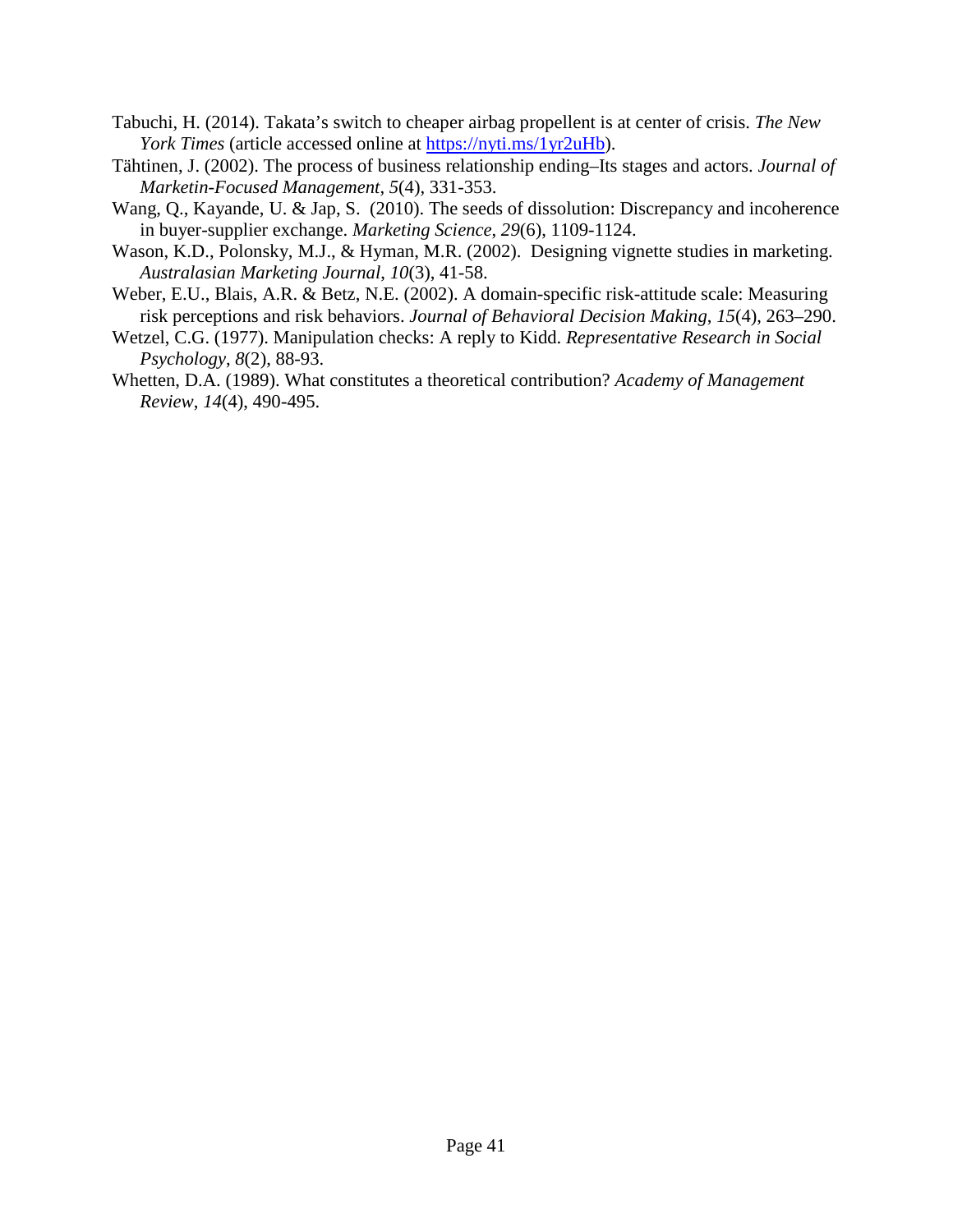Table 1. Design Matrix  $\#$ ,  $\&$ ,  $\%$ 

|         |          | Treatment 1                       |                                   |                                                            |                                                        | Treatment 2          |                          |                          |                                   |                          | Treatment 3               |                                   |                          |                      |                      |                      |
|---------|----------|-----------------------------------|-----------------------------------|------------------------------------------------------------|--------------------------------------------------------|----------------------|--------------------------|--------------------------|-----------------------------------|--------------------------|---------------------------|-----------------------------------|--------------------------|----------------------|----------------------|----------------------|
|         |          |                                   | <b>FACTOR Levels</b>              |                                                            |                                                        |                      | <b>FACTOR Levels</b>     |                          |                                   | <b>FACTOR Levels</b>     |                           |                                   |                          |                      |                      |                      |
|         |          | <b>HSP</b>                        | <b>PSI</b>                        | <b>USE</b>                                                 | SSA                                                    | Response 1           | <b>HSP</b>               | <b>PSI</b>               | <b>USE</b>                        | SSA                      | Response 2                | <b>HSP</b>                        | PSI                      | $_{\rm{USE}}$        | SSA                  | Response 3           |
|         | $I_{GS}$ | $+$                               | $+$                               | $\overline{\phantom{m}}$                                   | $\overline{\phantom{0}}$                               | $Y_{1,++--}$         | $+$                      | $+$                      | $\overline{\phantom{0}}$          | $+$                      | $Y_{\frac{1}{1} + + - +}$ | $+$                               | $+$                      | $+$                  | $+$                  | $Y_{1,+++}$          |
|         | $I_{SG}$ | $\boldsymbol{+}$                  | $+$                               | $\overline{\phantom{0}}$                                   | $\qquad \qquad -$                                      | $Y_{2,++--}$         | $+$                      | $+$                      | $+$                               | $\qquad \qquad -$        | $Y_{2,+++-}$              | $+$                               | $+$                      | $+$                  | $+$                  | $Y_{2,+++}$          |
|         | $J_{GS}$ | $\boldsymbol{+}$                  | $\qquad \qquad -$                 |                                                            | $\overline{\phantom{0}}$                               | $Y_{3,+---}$         | $+$                      | $\overline{\phantom{0}}$ | $\overline{\phantom{0}}$          | $+$                      | $Y_{3,+--+}$              | $+$                               | $\qquad \qquad -$        | $+$                  | $+$                  | $Y_{3,+ - + +}$      |
| Version | $J_{SG}$ | $+$                               | $\qquad \qquad -$                 | $\qquad \qquad -$                                          | $\overline{\phantom{0}}$                               | $Y_{4,+---}$         | $+$                      | $\overline{\phantom{0}}$ | $+$                               | $\qquad \qquad -$        | $Y_{4,+ - + -}$           | $+$                               | $\overline{\phantom{0}}$ | $+$                  | $+$                  | $Y_{4,+-++}$         |
|         | $K_{GS}$ | $\equiv$                          | $+$                               | $\overline{\phantom{0}}$                                   | $\overline{\phantom{0}}$                               | $Y_{5,-+--}$         | $\equiv$                 | $+$                      | $\overline{\phantom{0}}$          | $+$                      | $Y_{\frac{5}{2},-+-+}$    | $\equiv$                          | $+$                      | $+$                  | $+$                  | $Y_{5,-+++}$         |
|         | $K_{SG}$ | $\qquad \qquad -$                 | $+$                               | $\qquad \qquad -$                                          | $\overline{\phantom{0}}$                               | $Y_{6,-+--}$         | $\overline{\phantom{m}}$ | $+$                      | $+$                               | $\qquad \qquad -$        | $Y_{6,-++-}$              | $\qquad \qquad -$                 | $+$                      | $+$                  | $+$                  | $Y_{6,-+++}$         |
|         | $L_{GS}$ | $\equiv$                          | $\qquad \qquad -$                 | $=$                                                        | $\overline{\phantom{0}}$                               | $Y_{7,---}$          | $\overline{\phantom{m}}$ | $\equiv$                 | $\equiv$                          | $+$                      | $Y_{7,---}$               | $\equiv$                          | $\equiv$                 | $+$                  | $+$                  | $Y_{7, --++}$        |
|         | $L_{SG}$ | $\qquad \qquad -$                 | $\overline{\phantom{m}}$          | $\qquad \qquad -$                                          | $\overline{\phantom{0}}$                               | $Y_{8,---}$          | $\qquad \qquad -$        | $\equiv$                 | $+$                               | $\qquad \qquad -$        | $Y_{8, --+-}$             | $\qquad \qquad -$                 | $\qquad \qquad -$        | $+$                  | $+$                  | $Y_{8, --++}$        |
|         | $I_{GS}$ | $\boldsymbol{+}$                  |                                   | $\qquad \qquad -$                                          | $\overline{\phantom{0}}$                               | $Y_{9,++--}$         | $\boldsymbol{+}$         | $\boldsymbol{+}$         | $\qquad \qquad -$                 | $+$                      | $Y_{9,++-+}$              | $\boldsymbol{+}$                  | $+$                      | $^{+}$               | $^{+}$               | $Y_{9,+++}$          |
|         | $I_{SG}$ | $+$                               | $+$                               | $\overline{\phantom{0}}$                                   | $\overline{\phantom{0}}$                               | $Y_{10,++--}$        | $+$                      | $+$                      | $+$                               | $\overline{\phantom{0}}$ | $Y_{10,+++-}$             | $+$                               | $+$                      | $+$                  | $+$                  | $Y_{10, + + + +}$    |
|         | $J_{GS}$ | $\boldsymbol{+}$                  | $\overline{\phantom{m}}$          | $\qquad \qquad -$                                          | $\qquad \qquad -$                                      | $Y_{11,+---}$        | $\boldsymbol{+}$         | $-$                      | $\qquad \qquad -$                 | $+$                      | $Y_{11, + - - +}$         | $+$                               | $\qquad \qquad -$        | $+$                  | $^{+}$               | $Y_{11, + - + +}$    |
| Version | $J_{SG}$ | $\boldsymbol{+}$                  | $\qquad \qquad -$                 | $\qquad \qquad -$                                          | $\qquad \qquad -$                                      | $Y_{12,+---}$        | $\boldsymbol{+}$         | $\overline{\phantom{0}}$ | $+$                               | $\qquad \qquad -$        | $Y_{12,+ - + -}$          | $\boldsymbol{+}$                  | $\overline{\phantom{m}}$ | $+$                  | $\boldsymbol{+}$     | $Y_{12, + - + +}$    |
|         | $K_{GS}$ | $\overline{\phantom{0}}$          | $+$                               | $\qquad \qquad -$                                          | $\qquad \qquad -$                                      | $Y_{13,-+--}$        | $\overline{\phantom{0}}$ | $\boldsymbol{+}$         | $\overline{\phantom{0}}$          | $+$                      | $Y_{13,-+-+}$             | $\overline{\phantom{0}}$          | $+$                      | $+$                  | $+$                  | $Y_{13,-+++}$        |
|         | $K_{SG}$ | $\overline{\phantom{m}}$          |                                   | $\qquad \qquad -$                                          | $\overline{\phantom{0}}$                               | $Y_{14,-+--}$        | $\overline{\phantom{m}}$ |                          | $+$                               | $\qquad \qquad -$        | $Y_{15,-++-}$             | $\qquad \qquad -$                 | $+$                      | $+$                  |                      | $Y_{14,-+++}$        |
|         | $L_{GS}$ | $\overline{\phantom{m}}$          | $\overline{\phantom{m}}$          | $\overline{\phantom{m}}$                                   | $\overline{\phantom{0}}$                               | $Y_{15,---}$         | $\overline{\phantom{m}}$ | $\qquad \qquad -$        | $\qquad \qquad -$                 | $+$                      | $Y_{16, --- +}$           | $\qquad \qquad -$                 |                          | $+$                  | $^{+}$               | $Y_{15, --++}$       |
|         | $L_{SG}$ | $\overline{\phantom{m}}$          | $\qquad \qquad -$                 | $\qquad \qquad -$                                          | $\qquad \qquad -$                                      | $Y_{16,---}$         | $\overline{\phantom{m}}$ | $\overline{\phantom{0}}$ | $+$                               | $\qquad \qquad -$        | $Y_{16, --+-}$            | $\overline{\phantom{0}}$          | $\overline{\phantom{m}}$ | $+$                  | $+$                  | $Y_{16, --++}$       |
|         | $I_{GS}$ | $+$                               | $+$                               | $\overline{\phantom{0}}$                                   | $\qquad \qquad -$                                      | $Y_{17,++--}$        | $+$                      | $+$                      | $\overline{\phantom{0}}$          | $+$                      | $Y_{17,++-+}$             | $+$                               | $+$                      | $+$                  | $+$                  | $Y_{17,+++}$         |
| Version | $I_{SG}$ | $+$                               | $+$                               | $\equiv$                                                   | $\overline{\phantom{0}}$                               | $Y_{18,++-}$         | $+$                      | $+$                      | $+$                               | $\equiv$                 | $Y_{18,+++-}$             | $+$                               | $+$                      | $+$                  | $+$                  | $Y_{18, + + + +}$    |
|         | $\ldots$ | $\bullet$ , $\bullet$ , $\bullet$ | $\cdots$                          | $\cdots$                                                   | $\cdots$                                               | $\cdots$             | $\cdots$                 | $\cdots$                 | $\bullet$ .<br><br><br>$\bullet$  | $\cdots$                 | $\sim$ $\sim$ $\sim$      | $\bullet$ , $\bullet$ , $\bullet$ | $\cdots$                 | $\cdots$             | $\cdots$             | $\sim$ $\sim$ $\sim$ |
|         | $\ldots$ | $\bullet$ , $\bullet$ , $\bullet$ | $\bullet$ . $\bullet$ . $\bullet$ | $\bullet$ .<br><br><br>$\bullet$ .<br><br><br><br><br><br> | $\bullet$ .<br><br>$\bullet$ .<br><br><br><br><br><br> | $\sim$ $\sim$ $\sim$ | $\sim$ $\sim$ $\sim$     | $\sim$ $\sim$ $\sim$     | $\bullet$ , $\bullet$ , $\bullet$ | $\sim$ $\sim$ $\sim$     | $\sim$ $\sim$ $\sim$      | $\sim$ $\sim$ $\sim$              | $\sim$ $\sim$ $\sim$     | $\sim$ $\sim$ $\sim$ | $\sim$ $\sim$ $\sim$ | $\sim$ $\sim$ $\sim$ |

# HSP (*Historical Supplier Performance*) and PSI (*Prior Supplier Involvement in Joint Product Development*) are between-subject factors; USE (*Unintentional but Serious Supplier Error*) and SSA (*Supplier Substitution Availability*) are within-subject factors. "+" denotes STELLAR (for HSP), HIGH (for PSI) or PRESENT (for USE and SSA); "–" denotes MARGINALLY-ACCEPTABLE (for HSP), LOW (for PSI), or ABSENT (for USE and SSA).

 $^{\&}$  Y<sub>i, iklm</sub> is the response for the *Likelihood of Strategic Relationship Dissolution* from the i<sup>th</sup> subject at the j<sup>th</sup>, k<sup>th</sup>, l<sup>th</sup>, and m<sup>th</sup> levels (+ or –) of the HSP, PSI, USE, and SSA factors.

<sup>%</sup> We compared the means of the response variable from the SG-subscripted versions to those from the GS-subscripted versions for Treatments 1, 2, and 3 and find no significant differences (*p* = .62, *p* = .16, *p* = .69, respectively) to indicate a sequencing effect with respect to USE and SSA.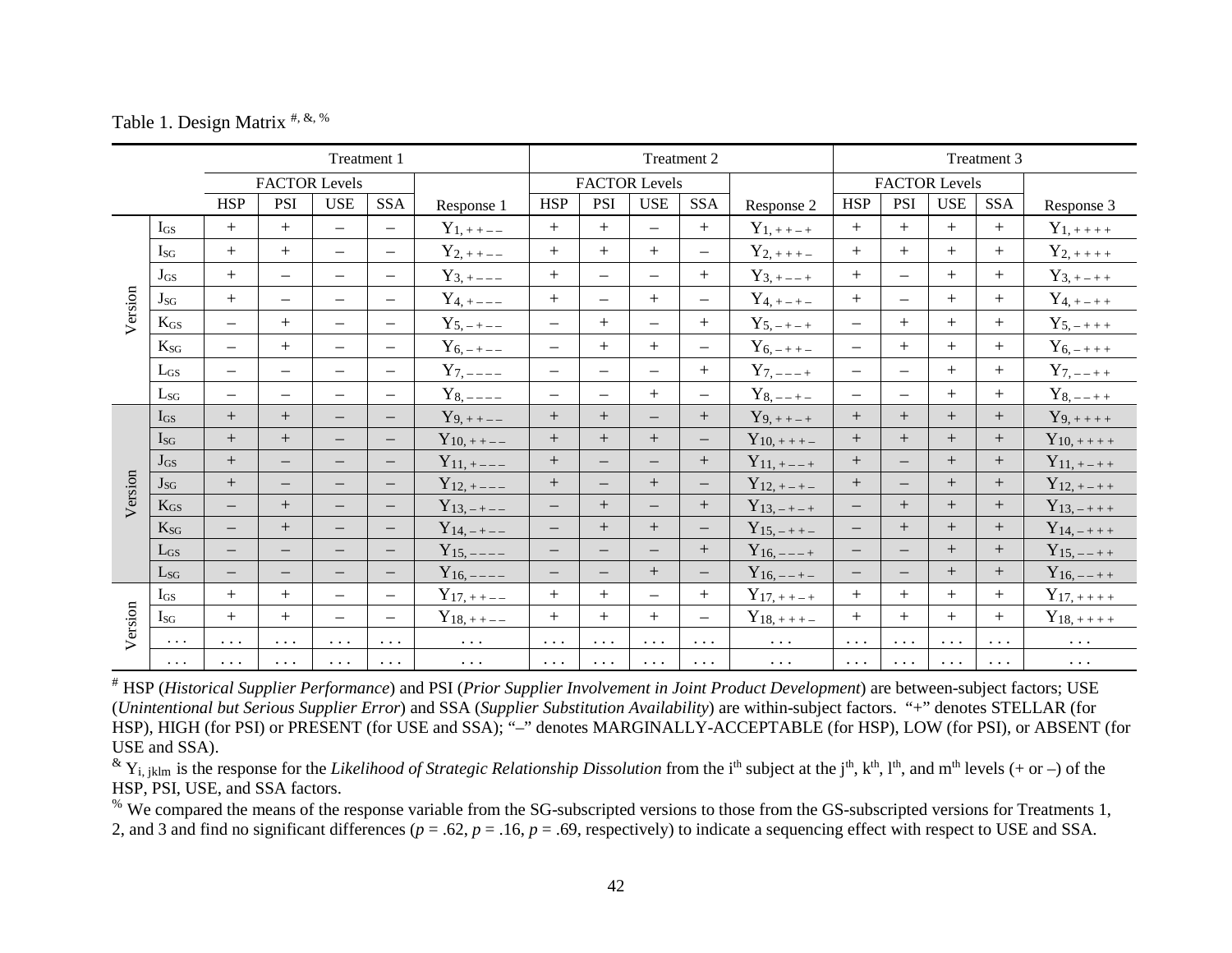|                      |                |                                                                            |                            | Model [1] |                  | Full Model |      |                  |  |
|----------------------|----------------|----------------------------------------------------------------------------|----------------------------|-----------|------------------|------------|------|------------------|--|
|                      |                | Source                                                                     | Estimate                   | S.E.      | $\boldsymbol{p}$ | Estimate   | S.E. | $\boldsymbol{p}$ |  |
|                      |                | Intercept                                                                  | 2.00                       | .10       | < .001           | 2.01       | .10  | $<.001$          |  |
|                      | H1             | <b>HSP</b>                                                                 | 1.42                       | .15       | < 0.001          | 1.42       | .15  | $<.001\,$        |  |
|                      |                | <b>PSI</b>                                                                 | $-.11$                     | .14       | .42              | $-.12$     | .15  | .38              |  |
|                      | H2             | <b>USE</b>                                                                 | $-.83$                     | .14       | < 0.001          | $-.81$     | .14  | $<.001\,$        |  |
|                      |                | <b>SSA</b>                                                                 | $-.78$                     | .12       | < .001           | $-.76$     | .16  | < 0.001          |  |
|                      |                | $HSP \times PSI$                                                           | $-.08$                     | .20       | .71              | $-.07$     | .22  | .76.             |  |
|                      | H <sub>3</sub> | $\ensuremath{\mathsf{HSP}}\xspace \times \ensuremath{\mathsf{USE}}\xspace$ | .49                        | .11       | $<.001$          | .61        | .20  | $<.01\,$         |  |
|                      |                | $HSP \times SSA$                                                           | .26                        | .17       | .12              | .25        | .23  | .28              |  |
| <b>Fixed Effects</b> |                | $PSI \times USE$                                                           | .13                        | .16       | .42              | .08        | .19  | .67              |  |
|                      |                | $PSI \times SSA$                                                           |                            |           |                  | $-.06$     | .23  | .79              |  |
|                      |                | $USE \times SSA$                                                           | $-.38$                     | .16       | .08              | $-.33$     | .19  | .08              |  |
|                      |                | $HSP \times PSI \times USE$                                                | .15                        | .22       | .49              | .04        | .28  | .89              |  |
|                      |                | $HSP \times PSI \times SSA$                                                |                            |           |                  | .06        | .33  | .86              |  |
|                      |                | $HSP \times USE \times SSA$                                                | .31                        | .23       | .17              | .17        | .28  | .41              |  |
|                      |                | $PSI \times USE \times SSA$                                                |                            |           |                  | $-.10$     | .27  | .71              |  |
|                      |                | $HSP \times PSI \times USE \times SSA$                                     |                            |           |                  | .34        | .39  | .38              |  |
|                      |                | Variance: Subjects                                                         |                            | .49       |                  | .49        |      |                  |  |
| Random<br>Effects    |                | Variance: GS version                                                       |                            | .23       |                  | .23        |      |                  |  |
|                      |                | Variance: SG version                                                       |                            | .49       |                  |            | .51  |                  |  |
|                      |                | Residuals (Error)                                                          |                            | .26       |                  |            | .25  |                  |  |
| <b>AIC</b>           |                |                                                                            |                            | 1757      |                  |            | 1768 |                  |  |
|                      |                | <b>BIC</b>                                                                 |                            |           | 1843             |            |      | 1872             |  |
| Model Fit            |                | $-2$ Log Likelihood                                                        |                            |           | 1719             |            |      | 1722             |  |
|                      |                | $\chi^2$ difference test                                                   | $\chi^2$ (4) = 3, p = .558 |           |                  |            |      |                  |  |

Table 2. Model Estimation Results  $\#$ , &

# The full model adds four additional, non-hypothesized interaction terms to those already in Model [1]: PSI×SSA, HSP×PSI×SSA, PSI×USE×SSA, and HSP×PSI×USE×SSA. Because the four non-hypothesized interactions in the full model are not significant, conclusions about hypotheses can be drawn from interpreting the Model [1] estimation results.

& HSP is coded as either MARGINALLY-ACCEPTABLE (base group) or STELLAR; PSI is coded as LOW (base group) or HIGH; USE is coded as ABSENT (base group) or PRESENT; and SSA is coded as ABSENT (base group) or PRESENT. To interpret the results for H1 and H2, the signs of the corresponding regression coefficients indicate the level of the predicted value of the *Likelihood of Strategic Relationship Dissolution* for the base group. For example, with HSP, a  $\beta_1 = 1.42$  reveals that when the level of HSP is cued to be MARGINALLY-ACCEPTABLE, the predicted value for the *Likelihood of Strategic Relationship Dissolution* is 1.42 higher than when the level of HSP is cued to be STELLAR. Conversely, for USE, a  $\beta_3 = -.83$  reveals that when the level of USE is cued to be ABSENT, the predicted value for the *Likelihood of Strategic Relationship Dissolution* is .83 lower than when the level of USE is cued to be PRESENT. For H3a versus H3b,  $β<sub>6</sub> = .49$  indicates the moderation effect of USE to be positive in support of H3b.

 $%$  Estimation results are based on average scores for the three-question measurement scale operationalizing *Likelihood of Strategic Relationship Dissolution*. Using factor scores in lieu of average score produced similar and consistent results; these estimation results are available upon request.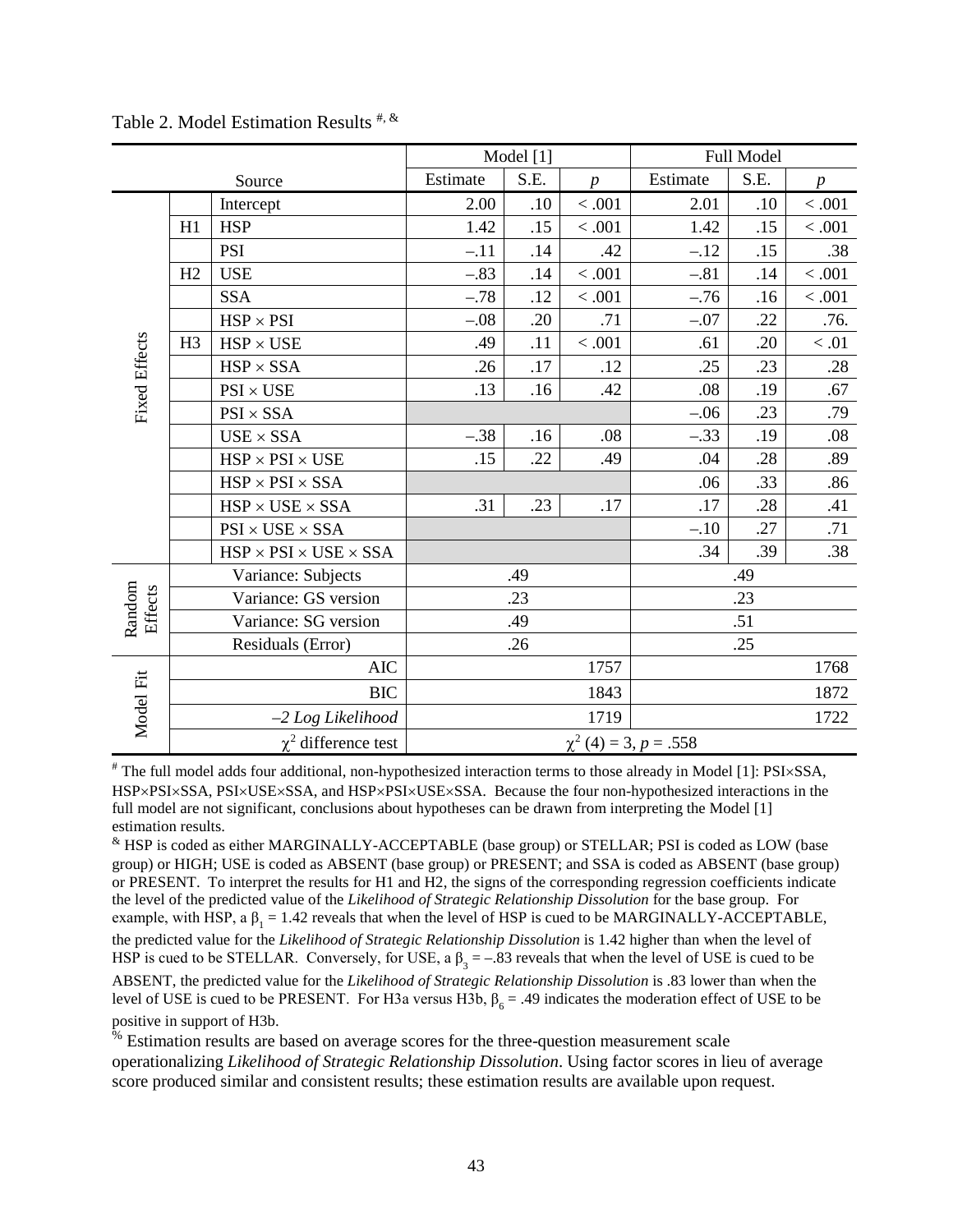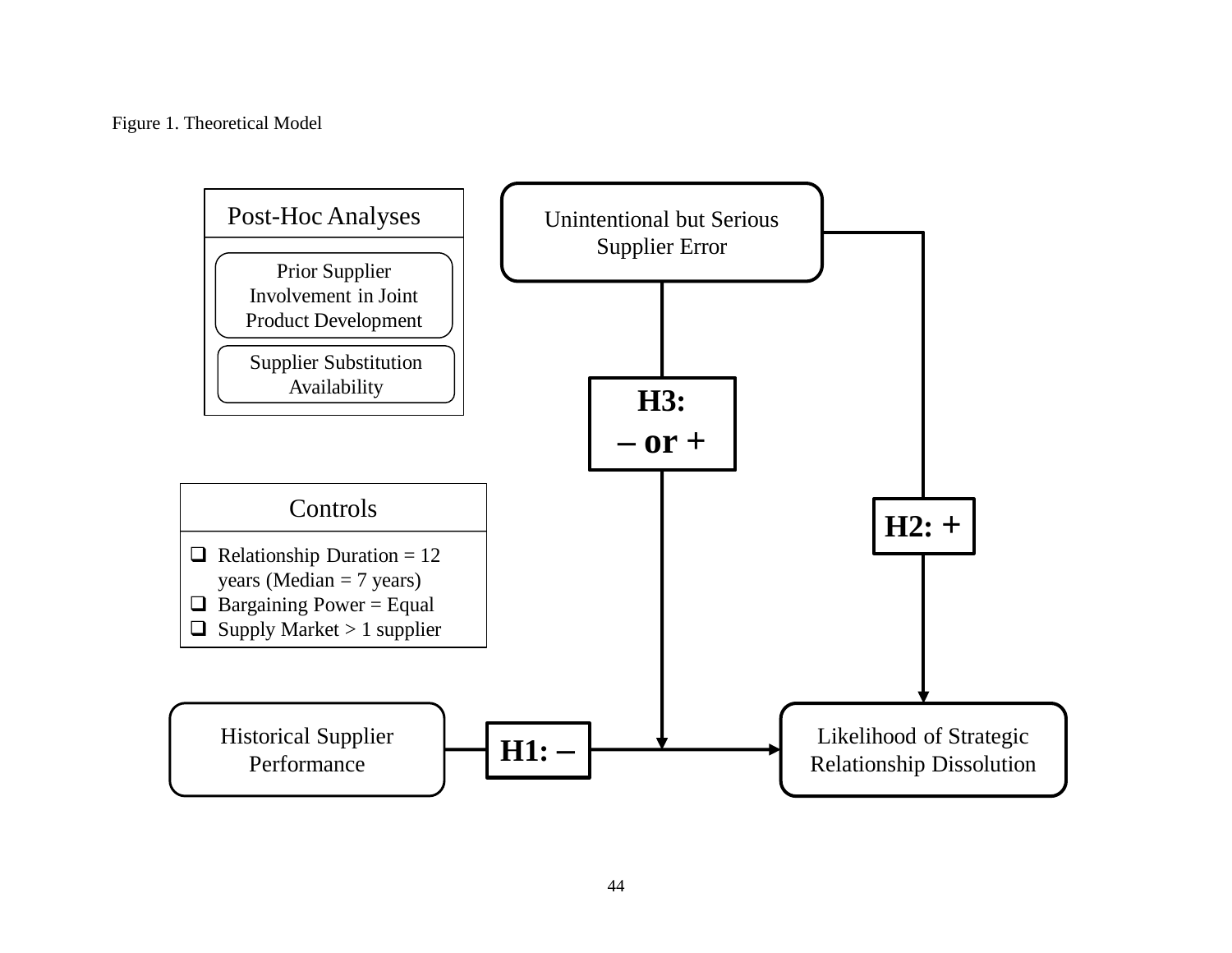

|  |  |  |  |  | Figure 2. Moderation Effects of an Unintentional but Serious Supplier Error: Assimilation versus Contrast Effects |  |  |
|--|--|--|--|--|-------------------------------------------------------------------------------------------------------------------|--|--|
|  |  |  |  |  |                                                                                                                   |  |  |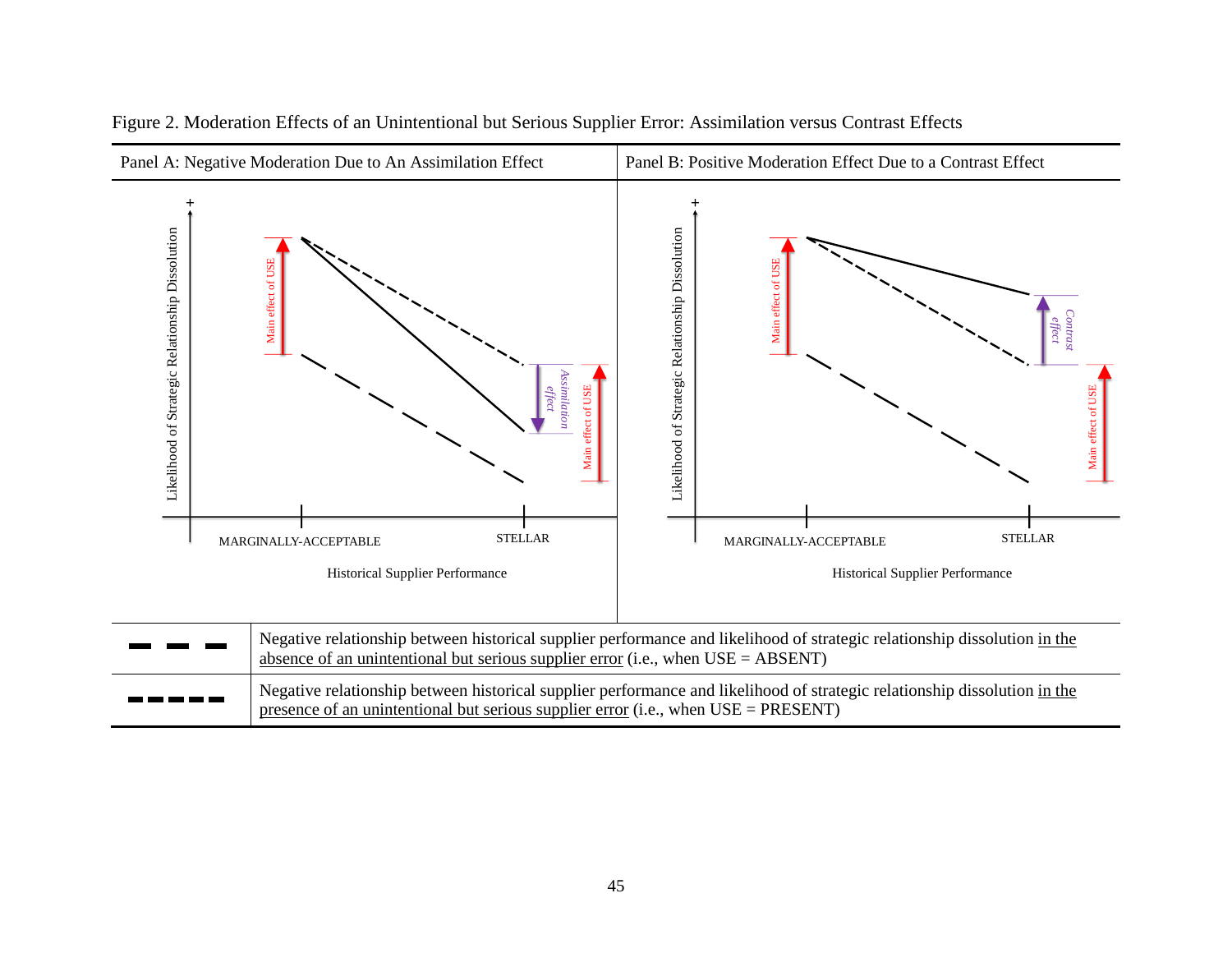

Figure 3. HSP×US Conditional Effects (Interactions) Plot #

# The non-parallel lines suggest the existence of an HSP×USE interaction effect. Since the HSP×USE interaction term is positive and significant  $(\beta_6 = .49, p < .001)$  per Model [1] results in Table 2, we conclude in favor of a positive USE moderation effect.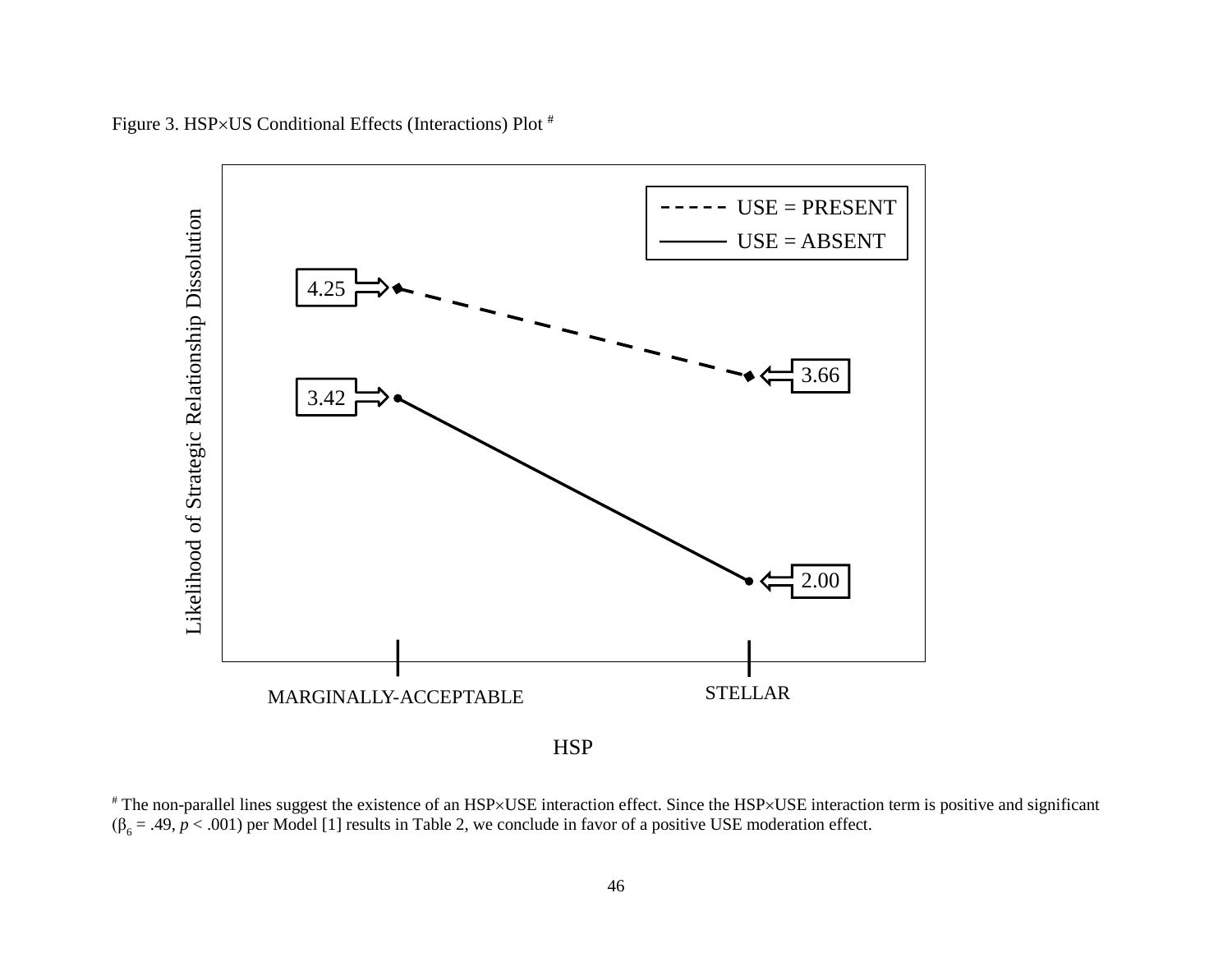Figure 4. Theoretical Contributions #



# Theoretical contributions are shown with dashed ovals and arrows; findings reported in the extant literature are shown with solid ovals and arrows.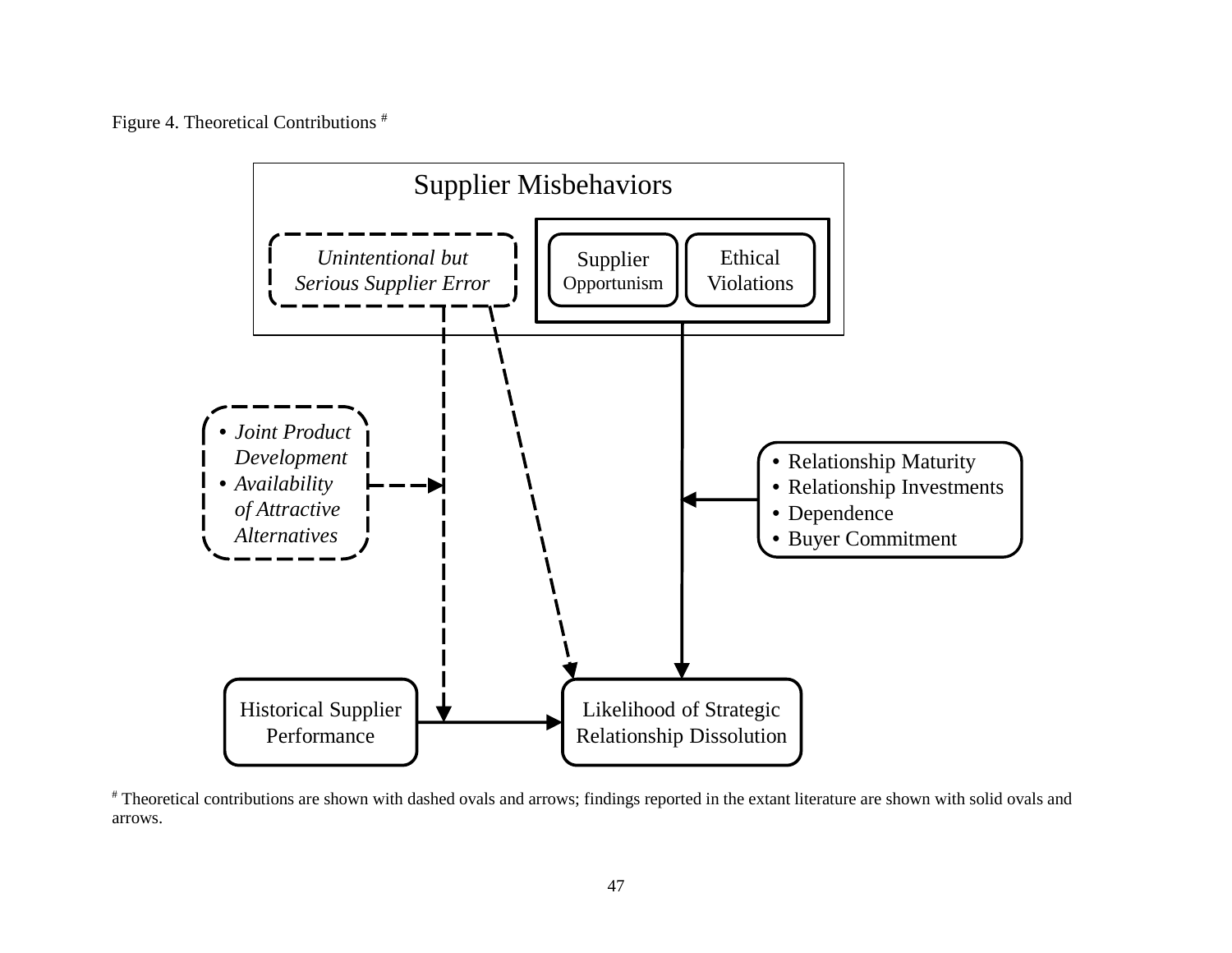# APPENDIX

| Table A1. Factors Associated with Buyer-Supplier Relationship Dissolution and Exemplary Literature |  |  |  |  |
|----------------------------------------------------------------------------------------------------|--|--|--|--|
|----------------------------------------------------------------------------------------------------|--|--|--|--|

| <b>Entity-Centric Factors</b><br>Factors describing, or specific to, one entity (i.e., buyer or supplier) in a buyer-supplier dyad                 |                                                                                                                                                                      |  |  |  |  |
|----------------------------------------------------------------------------------------------------------------------------------------------------|----------------------------------------------------------------------------------------------------------------------------------------------------------------------|--|--|--|--|
| Firmographics (e.g., size, reputation, centrality<br>of position in the market)                                                                    | Anderson and Weitz (1989); Fichman and Levinthal<br>(1991); Baker, Faulkner, and Fisher (1998)                                                                       |  |  |  |  |
| Policy (e.g., pricing, supply base, service<br>policy, etc.) and/or personnel changes                                                              | Doyle et al. (1980); Broschak (2004)                                                                                                                                 |  |  |  |  |
| Satisfaction with performance of the other<br>entity in the buyer-supplier dyad and/or with<br>being in a relationship with the other entity       | Ping and Dwyer (1992); Beverland et al. (2004);<br>Abdul-Muhmin (2005); Payan et al. (2010)                                                                          |  |  |  |  |
| Dissatisfaction with performance of the other<br>entity in the buyer-supplier dyad and/or with<br>being in a relationship with the other entity    | Doyle et al. (1980); Ping and Dwyer (1992);<br>Fichman and Levinthal (1991); Beverland et al.<br>(2004); Helm et al. (2006)                                          |  |  |  |  |
| Trust toward, commitment toward, conflict<br>with the other entity in the buyer-supplier<br>dyad                                                   | Anderson and Weitz (1989); Baker, Faulkner, and<br>Fisher (1998); Fichman and Levinthal (1991);<br>Abdul-Muhmin (2005), Ganesan et al.(2010);<br>Payan et al. (2010) |  |  |  |  |
| Complexity of supplied product or supply task                                                                                                      | Gadde and Mattsson (1987)                                                                                                                                            |  |  |  |  |
| Intentional misbehaviors of one entity in the<br>buyer-supplier dyad (e.g., unethical behavior<br>and flagrant opportunism)                        | Ganesan et al. (2010); Wang et al. (2010)                                                                                                                            |  |  |  |  |
| <b>Relationship-Centric Factors</b><br>Factors describing attributes of a buyer-supplier relationship                                              |                                                                                                                                                                      |  |  |  |  |
| Relationship duration                                                                                                                              | Anderson and Weitz (1989); Sriram and<br>Mummalaneni (1990); Fichman and Levinthal<br>(1991)                                                                         |  |  |  |  |
| Relationship-specific investments                                                                                                                  | Sriram and Mummalaneni (1990); Wang et al. (2010)                                                                                                                    |  |  |  |  |
| Nature of communication                                                                                                                            | Anderson and Weitz (1989); Freeman and Browne<br>(2004)                                                                                                              |  |  |  |  |
| Similarity or dissimilarity between entities in a<br>buyer-supplier relationship (e.g., cultural<br>differences, goal incongruence, beliefs, etc.) | Anderson and Weitz (1989); Freeman and Browne<br>(2004); Ellis (2006); Payan et al. (2010); Wang et<br>al. (2010)                                                    |  |  |  |  |
| Power imbalance or relative dependency                                                                                                             | Anderson and Weitz (1989); Wang et al. (2010)                                                                                                                        |  |  |  |  |
| <b>Environment-Centric Factors</b><br>Factors existing outside of a buyer-supplier relationship and not subject to entity control                  |                                                                                                                                                                      |  |  |  |  |
| Nature of supply or demand market                                                                                                                  | Gadde and Mattsson (1987); Ellis (2006)                                                                                                                              |  |  |  |  |

| Nature of supply or demand market  | Gadde and Mattsson $(1987)$ ; Ellis $(2006)$ |
|------------------------------------|----------------------------------------------|
| Supply alternatives                | Sriram and Mummalaneni (1990), Ping (1994)   |
| Media and government interventions | Chen et al. $(2016)$                         |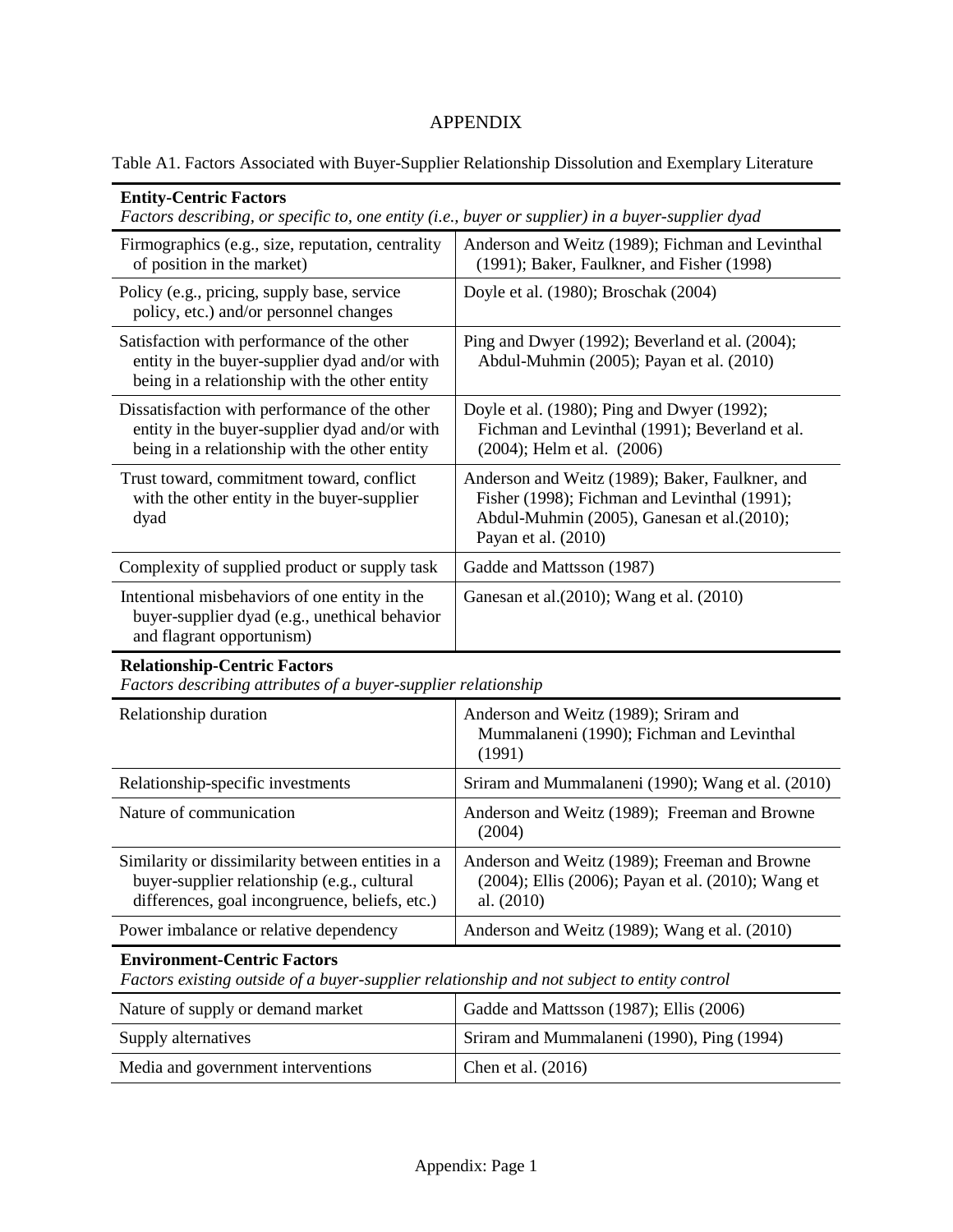# Table A2. Factors and Experimental Cues

# BETWEEN-SUBJECT Factor: *Historical Supplier Performance* (HSP)

| <b>STELLAR</b>                                                                                                                                                                                                                                                                                                                                                                                                                                                                                                                                                                                                                                                             | MARGINALLY-ACCEPTABLE                                                                                                                                                                                                                                                                                                                                                                                                                                                                                                                                                                                                |
|----------------------------------------------------------------------------------------------------------------------------------------------------------------------------------------------------------------------------------------------------------------------------------------------------------------------------------------------------------------------------------------------------------------------------------------------------------------------------------------------------------------------------------------------------------------------------------------------------------------------------------------------------------------------------|----------------------------------------------------------------------------------------------------------------------------------------------------------------------------------------------------------------------------------------------------------------------------------------------------------------------------------------------------------------------------------------------------------------------------------------------------------------------------------------------------------------------------------------------------------------------------------------------------------------------|
| <b>ZENGINE</b> has a historical defect rate of 1%<br>on average; the median defect rate in the<br>industry for similar products is 3%.<br>ZENGINE has an on-time delivery<br>$\bullet$<br>performance of 97%; the industry median for<br>on-time delivery performance is 95%.<br>ZENGINE sells the Engine Control module to<br>$\bullet$<br>your company at a unit price that is, on<br>average, 1% lower; in this industry, a 1%<br>pricing difference is considered to be<br>substantial.<br>ZENGINE has historically been very flexible<br>$\bullet$<br>and very responsive to unexpected, last-<br>minute changes in order quantities and order<br>delivery schedules. | ZENGINE has a historical defect rate of 15%<br>on average; the median defect rate in the<br>industry for similar products is 3%.<br>ZENGINE has an on-time delivery<br>performance of 93%; the industry median for<br>on-time delivery performance is 95%.<br>ZENGINE sells the Engine Control module to<br>your company at unit price that is, on average,<br>1% higher, in this industry, and a 1 % pricing<br>difference is considered to be substantial.<br>ZENGINE has not been very flexible nor very<br>responsive to unexpected, last-minute changes<br>in order quantities and order delivery<br>schedules. |

WITHIN-SUBJECT Factor: *Unintentional but Serious Supplier Error* (USE)

| PRESENT                                                                                                                                                                                                                                                                                                                                                                                                                                                                                                                                                                                                                                                                  | <b>ABSENT</b>                                                                                                                                                                                                                                                                                                                                                                                                |  |  |  |  |
|--------------------------------------------------------------------------------------------------------------------------------------------------------------------------------------------------------------------------------------------------------------------------------------------------------------------------------------------------------------------------------------------------------------------------------------------------------------------------------------------------------------------------------------------------------------------------------------------------------------------------------------------------------------------------|--------------------------------------------------------------------------------------------------------------------------------------------------------------------------------------------------------------------------------------------------------------------------------------------------------------------------------------------------------------------------------------------------------------|--|--|--|--|
| Statements as those for ABSENT plus<br>ELECTRONICS Inc. has received a<br>$\Omega$<br>large number of complaints over the<br>weekend about malfunctions with the<br>LP5 laser printers.<br>Preliminary reports strongly suggest<br>$\circ$<br>that the malfunctions are caused by<br>overheating in the Engine Control<br>Module; the excessive heat melts<br>other parts of the laser printer and<br>renders the printer no longer fixable.<br>$\circ$ ZENGINE $\ldots$ Is launching a full<br>investigation but believes the root<br>cause may be due to unintentional<br>shipments of defective batches of the<br>Engine Control Module to<br><b>ELECTRONICS Inc.</b> | During the last 12 years, while there have<br>been a few minor supply problems, these have<br>generally not been out of the ordinary.<br>The strategic relationship between<br>$\circ$<br>ZENGINE and ELECTRONICS Inc.,<br>therefore, has been relatively<br>uneventful and incident-free.<br>During the last 6 months, there were no<br>critical and significantly-negative incidents<br>involving ZENGINE. |  |  |  |  |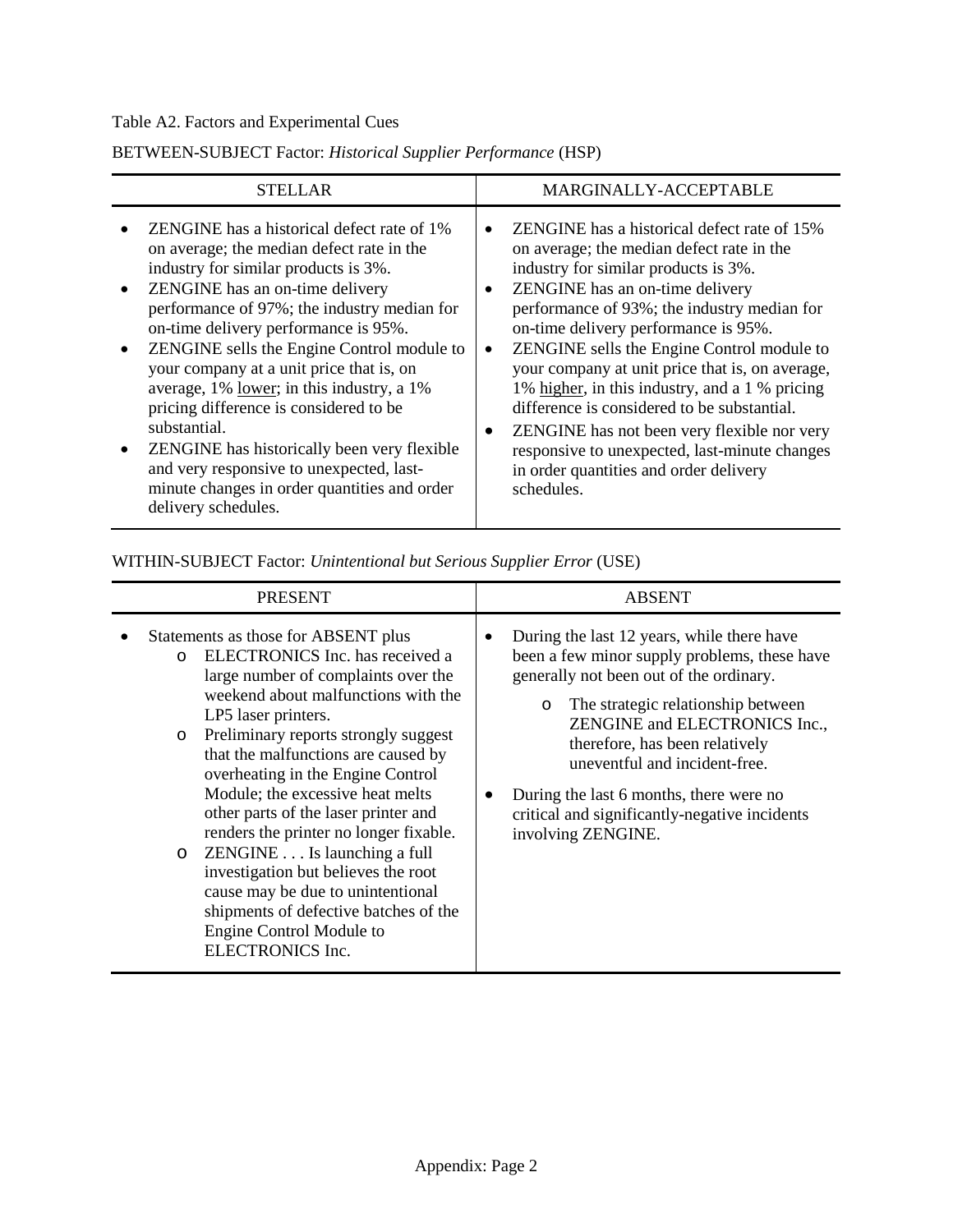# Table A2. Factors and Experimental Cues (Continued)

| <b>HIGH</b>                                                                                                                                                                                                                                                                                                                                   | LOW                                                                                                                                                  |
|-----------------------------------------------------------------------------------------------------------------------------------------------------------------------------------------------------------------------------------------------------------------------------------------------------------------------------------------------|------------------------------------------------------------------------------------------------------------------------------------------------------|
| ZENGINE had previously worked with<br>ELECTRONICS Inc. to jointly design the five<br>laser printer product lines.<br>In these joint design efforts, both firms had<br>invested substantial and equitable resources,<br>financial and engineering, to support one<br>another.<br>The LP5 was recently introduced 3 months<br>$\bullet$<br>ago. | As a strategic supplier, ZENGINE had never<br>$\bullet$<br>worked with ELECTRONICS Inc. to jointly<br>design any of the laser printer product lines. |

BETWEEN-SUBJECT Factor: *Prior Supplier Involvement in Joint Product Development* (PSI)

WITHIN-SUBJECT Factor: *Supplier Substitution Availability* (SSA)

| <b>PRESENT</b>                                                                                                                                                                                                                                                                                                                                                                                                                                                                                      | <b>ABSENT</b>                     |
|-----------------------------------------------------------------------------------------------------------------------------------------------------------------------------------------------------------------------------------------------------------------------------------------------------------------------------------------------------------------------------------------------------------------------------------------------------------------------------------------------------|-----------------------------------|
| GAMMA, a relatively new entrant into the supply<br>market for the Engine Control Module, has<br>recently approached ELECTRONICS Inc. and<br>expressed an interest in building a long-term<br>relationship with ELECTRONICS Inc., if given<br>the opportunity.                                                                                                                                                                                                                                       | No information given about GAMMA. |
| GAMMA has a defect rate less than 0.05%,<br>relative to X % for ZENGINE and the<br>industry median of 3%.<br>GAMMA has an on-time delivery<br>performance of 99%, compared to the X% for<br>ZENGINE and the industry median of 95%<br>Gamma prices its Engine Control module at a<br>unit price that is 2% lower than the industry<br>median; ZENGINE, in comparison, sells its<br>Engine Control module at a unit price that is,<br>on average, 1 % higher (or lower) than the<br>industry median. |                                   |
| In supplying these other products, GAMMA has<br>achieved a strong reputation for being very<br>flexible, very responsive, and very fair to its<br>customers.                                                                                                                                                                                                                                                                                                                                        |                                   |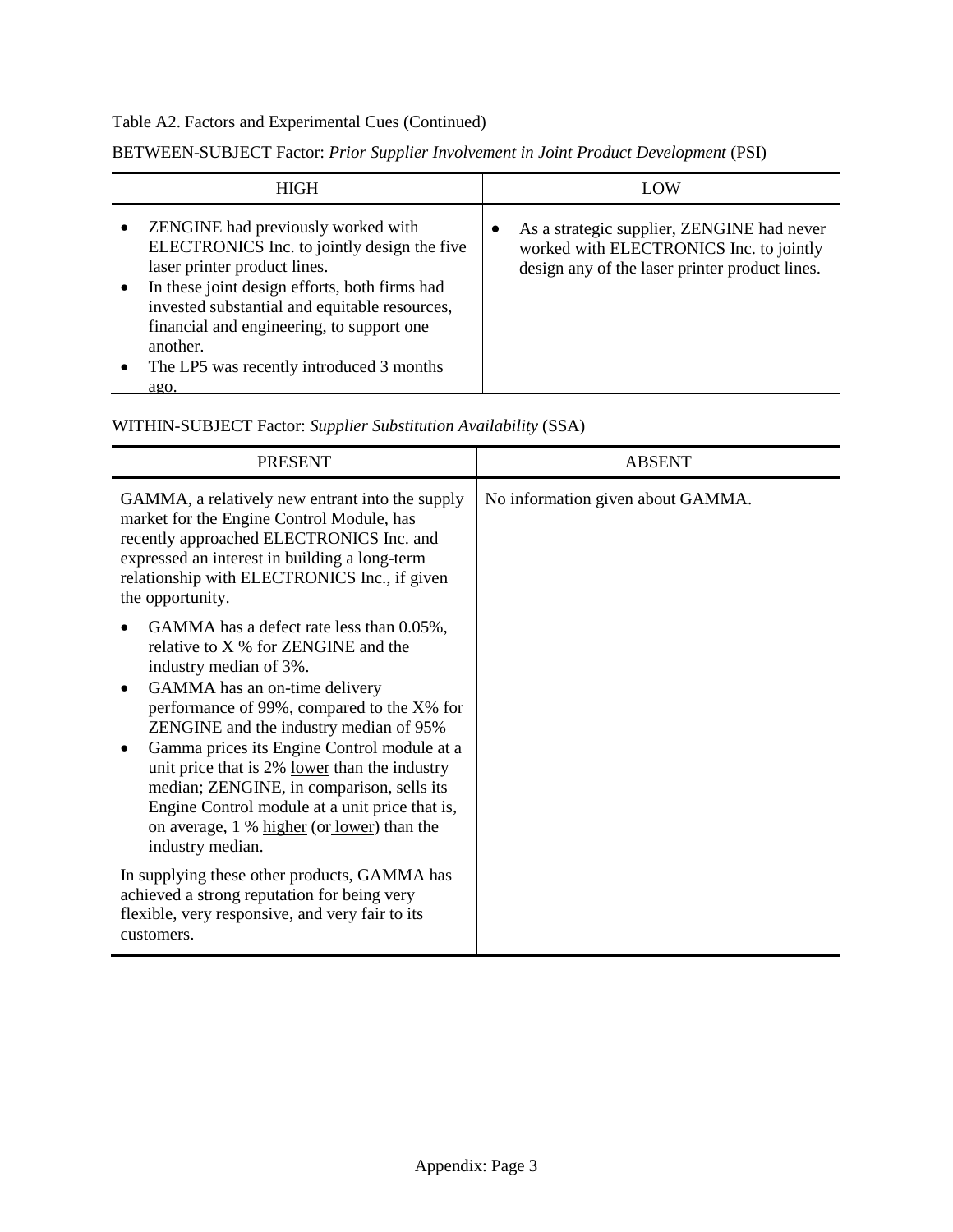|                              |            |                                |      | Cued-Level of HSP                |                                    |        | Cued-Level of PSI |             |                  |
|------------------------------|------------|--------------------------------|------|----------------------------------|------------------------------------|--------|-------------------|-------------|------------------|
|                              |            |                                |      | MARGINALLY-<br><b>ACCEPTABLE</b> | <b>STELLAR</b><br>$\boldsymbol{p}$ |        | LOW               | <b>HIGH</b> | $\boldsymbol{p}$ |
|                              |            |                                | Mean | 2.62                             | 4.80                               | < .001 | 3.65              | 3.91        | .14              |
|                              |            | 1                              | s.d. | 1.21                             | .51                                |        | 1.46              | 1.35        |                  |
| for                          | <b>HSP</b> |                                | Mean | 1.42                             | 4.79                               | < .001 | 3.10              | 3.23        | .55              |
|                              |            | $\overline{c}$                 | s.d. | .82                              | .62                                |        | 1.82              | 1.85        |                  |
|                              |            | 3                              | Mean | 1.67                             | 4.82                               | < .001 | 3.25              | 3.32        | .74              |
|                              |            |                                | s.d. | 1.03                             | .52                                |        | 1.75              | 1.79        |                  |
|                              | <b>PSI</b> | $\mathbf{1}$<br>$\overline{2}$ | Mean | 2.75                             | 2.85                               | .64    | 1.41              | 4.15        | < .001<br>< .001 |
|                              |            |                                | s.d. | 1.80                             | 1.87                               |        | .99               | 1.40        |                  |
|                              |            |                                | Mean | 2.63                             | 2.83                               | .34    | 1.50              | 3.92        |                  |
| Manipulation Check Questions |            |                                | s.d. | 1.68                             | 1.77                               |        | 1.03              | 1.39        |                  |
|                              | <b>USE</b> |                                | #T   | 28                               | 26                                 | .49    | 29                | 25          | .65              |
|                              |            |                                | #F   | 34                               | 43                                 |        | 37                | 40          |                  |
|                              | <b>SSA</b> |                                | #T   | 56                               | 49                                 | .24    | 52                | 53          | .73              |
|                              |            |                                | #F   | $\overline{2}$                   | 6                                  |        | 4                 | 4           |                  |

Table A3. Manipulation Checks and Checks for Confound Effects for BETWEEN-SUBJECT Factors  $^{\#}$ 

# The manipulation check questions for HSP asked*:* (1) How well does ZENGINE perform as a supplier of the Engine Control module? ( $1 =$  Extremely Poor,  $5 =$  Extremely Well), (2) How flexible has ZENGINE been to lastminute order changes initiated by ELECTRONICS Inc.?  $(1 = \text{Very Inflexible}, 5 = \text{Very Flexible})$ , and (3) How responsive has ZENGINE been to last-minute order changes initiated by ELECTRONICS Inc.? (1 = Very Unresponsive,  $5 =$  Very Responsive). The manipulation check questions for PSI asked: (1) To what extent has ELECTRONICS Inc. involved ZENGINE in the design of the laser printer product lines? (1 = Highly Uninvolved, 5 = Highly Involved) and (2) Would you agree that ELECTRONICS Inc. has recently involved ZENGINE in efforts to design the laser printer? ( $1 =$  Strongly Disagree,  $5 =$  Strong Agree).

The one-way ANOVA test results in the shaded cells reveal statistical differences in the average scores for the manipulation check questions between the two levels of HSP and between the two levels of PSI. Subjects assigned to versions in which HSP is cued to be STELLAR report higher average scores for the manipulation questions than those assigned to versions in which HSP is cued to be MARGINALLY-ACCEPTABLE  $(p < .001)$ . Likewise, subjects assigned to versions in which PSI is cued to be HIGH report higher average scores for the manipulation questions than those assigned to versions in which PSI is cued to be LOW ( $p < .001$ ). Subjects, therefore, perceive the levels of these two between-subject factors as cued.

The non-shaded cells reveal that the MARGINALLY-ACCEPTABLE and STELLAR cued-levels of HSP do not produce significantly different (i) subject responses to the PSI manipulation check questions (one-way ANOVA test:  $p = .64$ ,  $p = .34$ ), (ii) subject answers of TRUE or FALSE to the manipulation check question for USE (Fisher's exact test:  $p = .49$ ), or (iii) subject answers of TRUE or FALSE to the manipulation check question for SSA (Fisher's exact test:  $p = .24$ ). Similarly, the LOW and HIGH cued-levels of PSI do not produce significantly different (i) subject responses to the manipulation check questions for HSP (one-way ANOVA test:  $p = .14$ ,  $p = .55$ , *p* = .74), (ii) subject answers of TRUE or FALSE to the manipulation check question for USE (Fisher's exact test: *p* = .65), or (iii) subject answers of TRUE or FALSE to the manipulation check question for SSA (Fisher's exact test: *p* = .73). These results, therefore, affirm an absence of confounding effects between HSP and the remaining three experimental factors or between PSI and the remaining three experimental factors.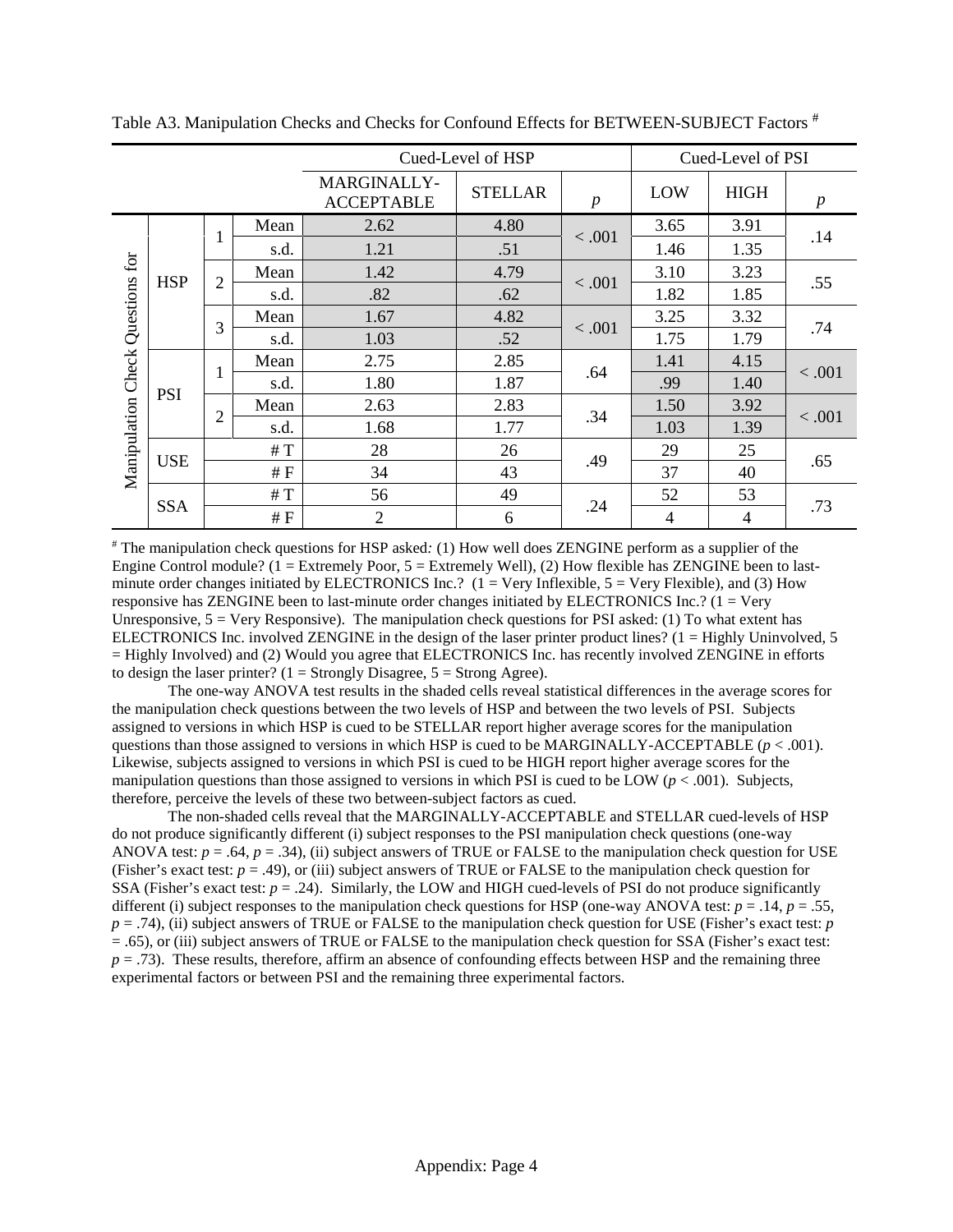|                           |            |                | Cued-Level of USE                                                                                        |                                                                                     |                  | Cued-Level of SSA |                |             |  |  |  |  |
|---------------------------|------------|----------------|----------------------------------------------------------------------------------------------------------|-------------------------------------------------------------------------------------|------------------|-------------------|----------------|-------------|--|--|--|--|
|                           |            |                | <b>ABSENT</b>                                                                                            | <b>PRESENT</b>                                                                      | $\boldsymbol{p}$ | <b>ABSENT</b>     | <b>PRESENT</b> |             |  |  |  |  |
|                           |            |                |                                                                                                          | Tests as to whether or not HSP varies with levels of USE or SSA are not necessary   |                  |                   |                |             |  |  |  |  |
|                           | <b>HSP</b> | 2              |                                                                                                          | since the level of the HSP factor given in Treatment 1 is constant across Treatment |                  |                   |                |             |  |  |  |  |
|                           |            | 3              |                                                                                                          | 2 and Treatment 3                                                                   |                  |                   |                |             |  |  |  |  |
| Check<br>£                | <b>PSI</b> |                |                                                                                                          | Tests as to whether or not PSI varies with levels of USE or SSA are not necessary   |                  |                   |                |             |  |  |  |  |
| Manipulation<br>Questions |            | $\overline{2}$ | since the level of the HSP factor given in Treatment 1 is constant across Treatment<br>2 and Treatment 3 |                                                                                     |                  |                   |                |             |  |  |  |  |
|                           | <b>USE</b> | #T             | 229                                                                                                      | 54                                                                                  | < .001           | 212               | 98             | .05         |  |  |  |  |
|                           |            | #F             | 27                                                                                                       | 83                                                                                  |                  | 54                | 41             |             |  |  |  |  |
|                           |            | #T             | 105                                                                                                      | 100                                                                                 |                  | $\Omega$          | 112            | $\leq .001$ |  |  |  |  |
|                           | <b>SSA</b> | #F             | 8                                                                                                        |                                                                                     | .46              | 0                 | 9              |             |  |  |  |  |

Table A4. Manipulation Checks and Checks for Confound Effects for WITHIN-SUBJECT Factors  $^{\#}$ 

# The manipulation check question for USE asked whether or not the relationship between ELECTRONICS Inc. and ZENGINE has been free of critical incidents of a negative nature  $(T = TRUE, F = FALSE)$ . The manipulation check question for SSA asked whether or not GAMMA outperforms ZENGINE in terms of quality, on-time delivery, and unit pricing  $(T = TRUE, F = FALSE)$ .

For SG-subscripted versions, when USE is cued to be ABSENT in Treatment 1, the shaded cells reveal that 229 of 256 subjects or 89% indicate as TRUE that the relationship between ELECTRONICS Inc. and ZENGINE has been free of critical incidents of a negative nature, but when USE is cued to be PRESENT in Treatment 2, this percentage decreases to 39% (54 of 137 subjects). The distribution of TRUE and FALSE responses is statistically different (Fisher's exact test:  $p < .001$ ). Subjects, therefore, perceive the presence (absence) of USE as cued.

For GS-subscripted versions, when SSA is experimentally set to ABSENT, it does not make sense to ask subjects to respond to the SSA manipulation check question. The distribution of TRUE-FALSE responses when SSA = ABSENT is therefore unknown but was specified to be 0 responses of TRUE and 0 responses of FALSE to allow conducting a Fisher's exact test. With this caveat, as SSA is manipulated from ABSENT in Treatment 1 to PRESENT in Treatment 2, the distribution of TRUE and FALSE responses changes from 0% TRUE (0 of 256 subjects) to 93% TRUE (112 of 121 subjects) that GAMMA outperforms ZENGINE and is statistically different (Fisher's exact test:  $p < .001$ ). Examining the distribution of TRUE-FALSE responses for  $SSA = PRESENT$  only, we also find that more subjects indicate as TRUE that GAMMA outperforms ZENGINE (Fisher's exact test: *p* < .001). Subjects, therefore, generally perceive the presence (absence) of SSA as cued.

The non-shaded cells show that subject responses of TRUE or FALSE to the manipulation check question for SSA are not distributed differently between the PRESENT and the ABSENT cued-levels of USE (Fisher's exact test:  $p = .46$ ). Similarly, subject responses of TRUE or FALSE to the manipulation check question for USE are not distributed differently between the PRESENT and the ABSENT experimentally-cued levels for SSA (Fisher's exact test: *p* = .05, not significant with the Bonferroni correction). These results, therefore, affirm an absence of confounding effects between USE and SSA.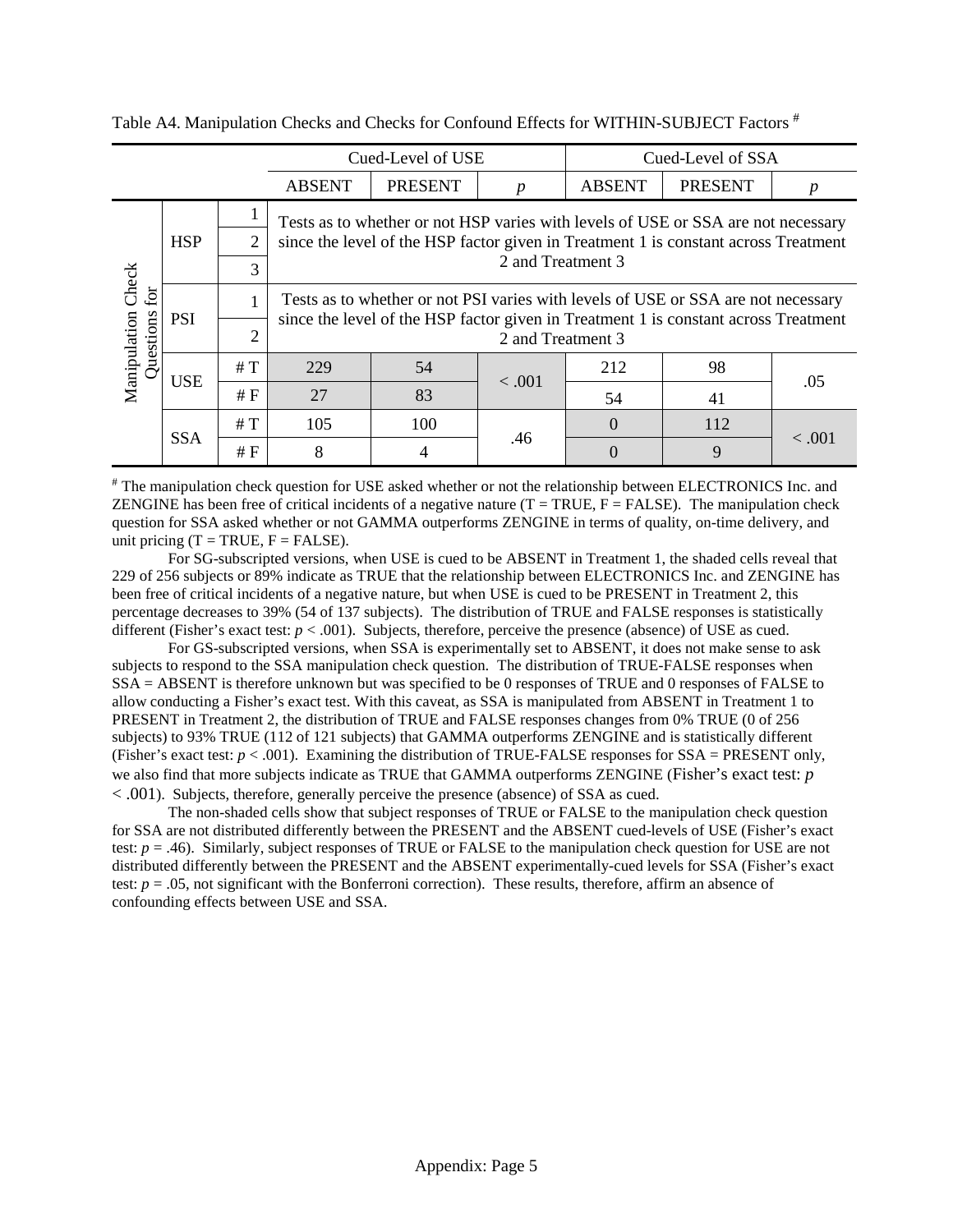# Table A5. Checks for Hawthorne Effects #

|                                  | Subject Prior Experience with Terminating a Strategic Supplier<br>Relationship? |                |               |                   |                         |                   |        |     |  |
|----------------------------------|---------------------------------------------------------------------------------|----------------|---------------|-------------------|-------------------------|-------------------|--------|-----|--|
|                                  | NO<br><b>YES</b>                                                                |                |               |                   |                         |                   |        |     |  |
|                                  |                                                                                 |                | Mean          |                   | 3.84                    |                   | 3.70   |     |  |
|                                  |                                                                                 | 1              | s.d.          | 1.53              |                         | 1.46              |        | .55 |  |
|                                  |                                                                                 |                | Mean          | 3.13              |                         | 3.14              |        |     |  |
|                                  | <b>HSP</b>                                                                      | $\overline{2}$ | s.d.          |                   | 1.93                    | 1.84              |        | .94 |  |
|                                  |                                                                                 |                | Mean          | 3.13              |                         | 3.32              |        |     |  |
|                                  |                                                                                 | 3              | s.d.          |                   | 1.93                    | 1.76              |        | .86 |  |
| Manipulation Check Questions for | <b>PSI</b>                                                                      | 1              | Mean          | 2.61              |                         | 2.73              |        | .40 |  |
|                                  |                                                                                 |                | s.d.          | 1.92              |                         | 1.88              |        |     |  |
|                                  |                                                                                 |                | Mean          | 2.42              |                         |                   | 2.75   |     |  |
|                                  |                                                                                 | $\mathbf{2}$   | s.d.          | 1.73              |                         | 1.78              |        | .51 |  |
|                                  |                                                                                 |                |               | Cued-Level of USE |                         | Cued-Level of USE |        |     |  |
|                                  |                                                                                 |                | <b>ABSENT</b> | <b>PRESENT</b>    | ABSENT <sup>&amp;</sup> | <b>PRESENT</b>    |        |     |  |
|                                  |                                                                                 |                | #T            | 32                | $\overline{7}$          | 118               | 27     | .89 |  |
|                                  | <b>USE</b>                                                                      | $\#$ F         |               | 1                 | 25                      | 28                | 120    | .11 |  |
|                                  |                                                                                 |                |               | Cued-Level of SSA |                         | Cued-Level of SSA |        |     |  |
|                                  |                                                                                 |                | <b>ABSENT</b> | <b>PRESENT</b>    | <b>ABSENT</b>           | <b>PRESENT</b>    |        |     |  |
|                                  |                                                                                 |                | $\#$ T        | NA                | 31                      | NA                | 139    |     |  |
|                                  | <b>SSA</b>                                                                      |                | $\#$ F        | NA                | $\overline{2}$          | NA                | $\tau$ | .89 |  |

1. Subject Prior Experience and Perceptions Regarding Experimental Factors

# For HSP and PSI, statistical significance is based on one-way ANOVA tests with results being non-significant at the  $\alpha$  = .05 level of significance. For USE and SSA, statistical significance is based on Fisher's exact tests with results being non-significant at the  $\alpha$  = .05 level of significance. Prior subject experience, therefore, does not appear to have Hawthorne effects on the four experimental factors.

 $\&$  144 subjects completed all three treatments and answered all questions but 148 subjects completed at least two treatments and provided an answer to this demographic question. Hence the column total > 144.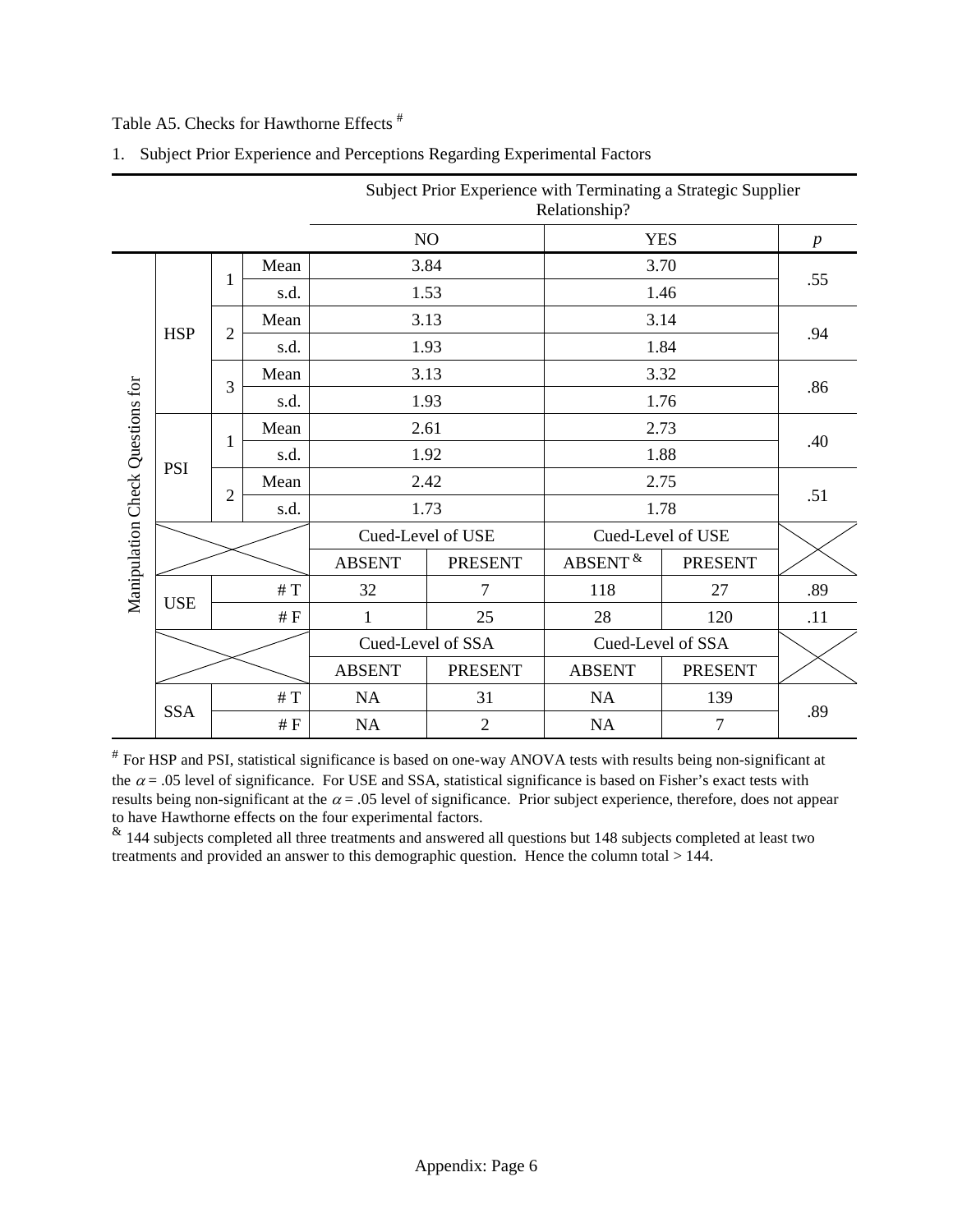Checks for Hawthorne Effects (Continued)

|             | Subject Prior Experience with Terminating a Strategic Supplier Relationship? |      |      |      |     |  |  |  |
|-------------|------------------------------------------------------------------------------|------|------|------|-----|--|--|--|
|             | NО                                                                           |      |      |      |     |  |  |  |
|             | Mean                                                                         | s.d. | Mean | s.d. |     |  |  |  |
| Treatment 1 | 2.38                                                                         | 1.19 | 2.64 | 1.17 | .42 |  |  |  |
| Treatment 2 | 3.35                                                                         | 1.18 | 3.15 | 1.00 | .40 |  |  |  |
| Treatment 3 | 3.53                                                                         | 1.19 | 3.54 | .98  |     |  |  |  |

2. Subject Prior Experience and Response Variable #

<sup>#</sup> One-way ANOVA test results are non-significant at the  $\alpha$  = .05 level of significance for all three treatments. Prior subject experience, therefore, does not appear to have Hawthorne effects on subject responses to the *Likelihood of Strategic Relationship Dissolution*.

|                  | Treatment 1 |      |      | Treatment 2 | Treatment 3 |      |
|------------------|-------------|------|------|-------------|-------------|------|
|                  | Mean        | s.d. | Mean | s.d.        | Mean        | s.d. |
| Boston, MA       | 2.76        | 1.08 | 3.25 | 1.06        | 3.66        | .94  |
| Cleveland, OH    | 2.97        | 1.08 | 3.06 | .92         | 3.43        | 1.14 |
| Cincinnati, OH   | 2.37        | 1.15 | 3.05 | 1.02        | 3.65        | .94  |
| Des Moines, IA   | 2.33        | 1.12 | 2.84 | 0.93        | 3.43        | .87  |
| Indianapolis, IN | 2.46        | 1.10 | 3.37 | 1.03        | 3.48        | 1.10 |
| Louisville, KY   | 2.76        | .96  | 3.48 | .96         | 3.63        | 1.31 |
| Milwaukee, WI    | 1.97        | 1.04 | 3.15 | 1.04        | 3.73        | 1.04 |
| San Diego, CA    | 2.83        | 1.24 | 3.35 | 1.05        | 3.56        | 1.06 |
| Twin Cities, MN  | 2.47        | 1.06 | 2.94 | .85         | 3.03        | .98  |
| $\boldsymbol{p}$ | .15         |      | .47  |             | .32         |      |

3. Location Where Experiment Was Conducted and Response Variable #

<sup>#</sup> One-way ANOVA test results are non-significant at the  $\alpha$  = .05 level of significance for all three treatments. The location of ISM meetings where our SBRP experiment was conducted, therefore, does not appear to have Hawthorne effects on subject responses to the *Likelihood of Strategic Relationship Dissolution*.